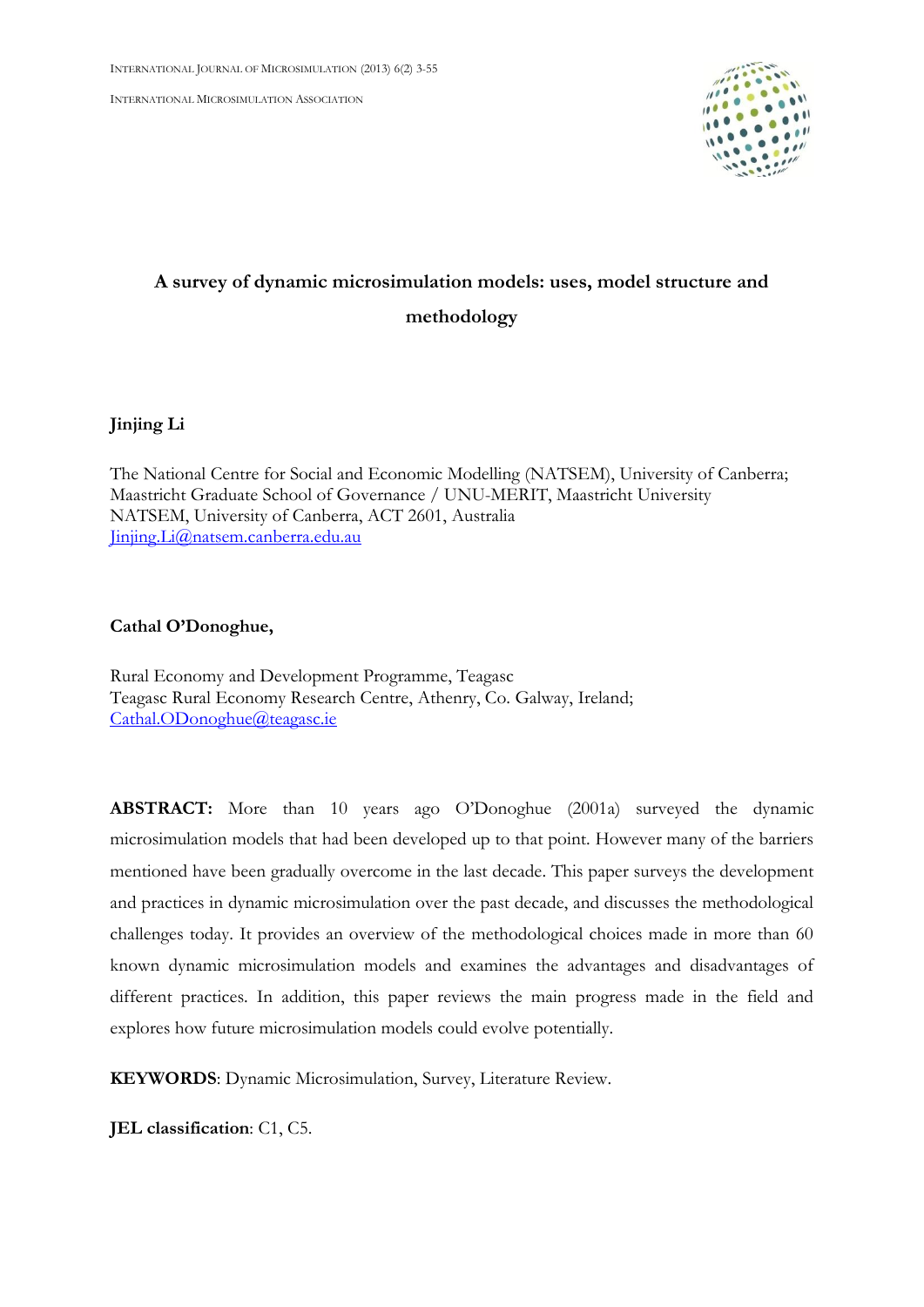## **1. INTRODUCTION**

A dynamic microsimulation model is a model that simulates the behaviour of micro-units over time. Orcutt et al. (1961) described the first dynamic microsimulation model following the inspiration of Orcutt's (1957) article. Most dynamic microsimulation models that have developed in following decades trace a direct or indirect link back to this model. Urban planners use microsimulation techniques to estimate traffic flows, while in the field of economics and social science, microsimulation is often used to analyse the social economic policies. In this paper we shall review how dynamic microsimulation in social science has developed, with main focuses on the economic models developed in the past decade.

Micro level data, such as data obtained from a household survey, is often chosen as the basis for social economic research. In order to evaluate certain impacts of public policies, e.g. the redistributive impact over the course of a lifetime, it is necessary to utilise a long panel dataset. In general, such datasets are not available, either because the analysis relates to the future, as in the case of pension forecasts, or because collected datasets do not cover sufficiently long time periods; therefore, analysts use dynamic microsimulation models to assist in their analysis, a concept which was initially suggested by Orcutt in 1957. Essentially, microsimulation is a tool to generate synthetic micro-unit based data, which can then be used to answer many "what-if" questions that, otherwise, cannot be answered.

Microsimulation models, as in the field of policy modelling, are usually categorised as "static" or "dynamic." Static models, e.g. EUROMOD (Sutherland, 2007), are often used to evaluate the immediate distributional impact upon individuals/households of possible policy changes without reference to the time dimension and extensive behavioural adjustment. Some newer static models, e.g. IZAΨMOD (Peichl et al., 2010), improved the traditional model by incorporating certain behaviour responses assuming the market adjusts to the new steady state overnight. Dynamic models, e.g. DESTINIE, PENSIM, and SESIM (Bardaji et al., 2003; Curry, 1996; Flood, 2007), extend the static model by allowing individuals to change their characteristics due to endogenous factors within the model (O'Donoghue, 2001a) and let individual units to progress over time. Because of the integrated long-term projections and time dependent behaviour simulations, dynamic microsimulation models could offer further insights in theory.

10 years ago O'Donoghue (2001a) surveyed the dynamic microsimulation models that had been developed up to that point. However, many of the barriers that existed for model development back in 2001 have been overcome. Data collection projects such as the European Community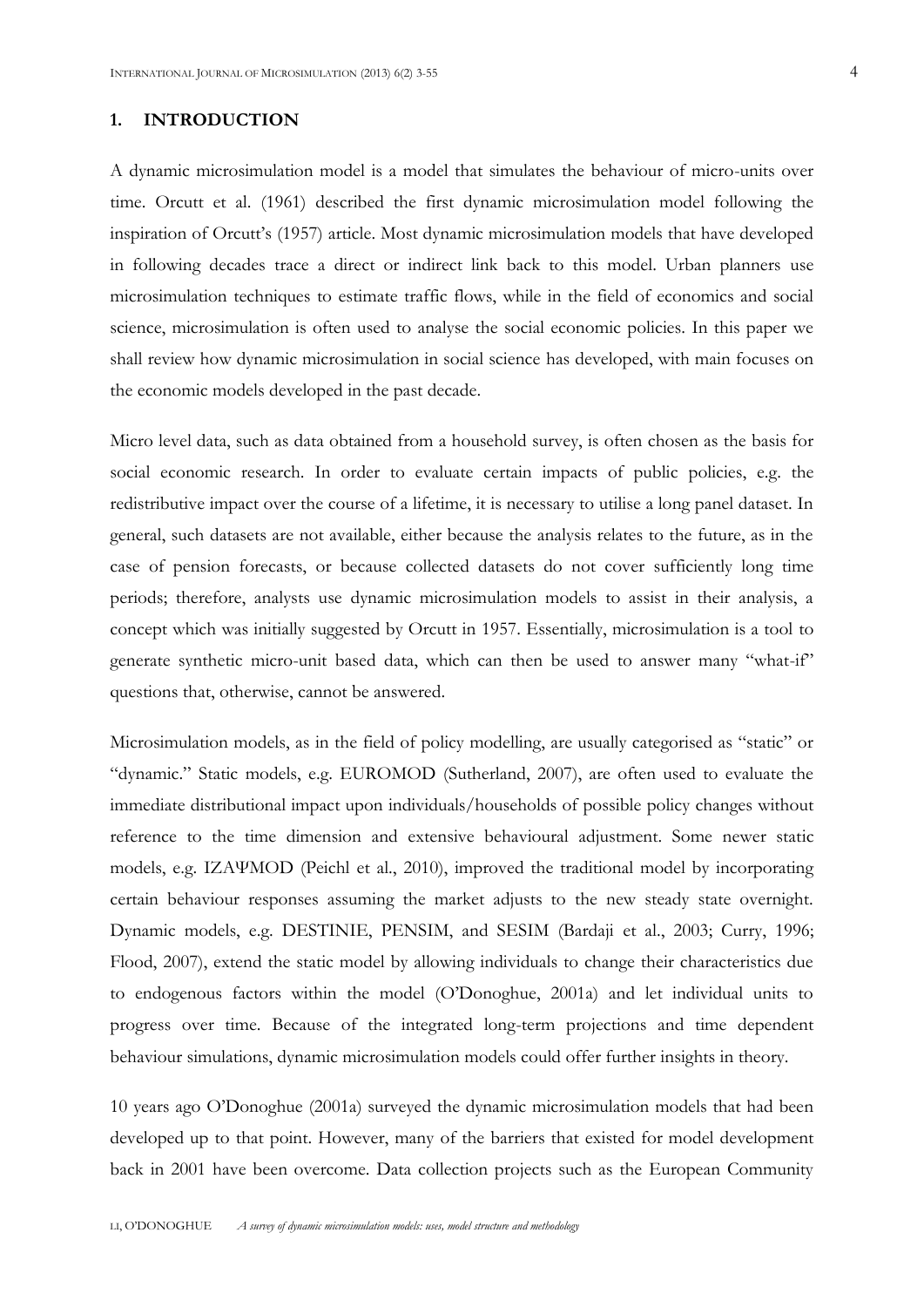Household Panel and the increased availability of longitudinal administrative data such as the Lifetime Labour Market Database in the UK have loosened the data constraints. A number of new models were developed in the past decade, for instance Pensim2 (Emmerson et al., 2004), IFS Model (Brewer et al., 2007) and SAGE (Zaidi and Rake, 2001) models in UK, APPSIM in Australia (Harding, 2007a) and DESTINIE2 (Blanchet et al., 2009) in France etc. Meanwhile, a few generic software programmes have emerged, such as ModGen (Wolfson and Rowe, 1998), UMDBS (Sauerbier, 2002), GENESIS (Edwards, 2004) and LIAM (O'Donoghue et al., 2009), eliminating the need to create a model from scratch. It has allowed an internationalisation of the models with developments in Belgium (Dekkers and Belloni, 2009), Italy (Dekkers et al., 2010), Canada (Spielauer, 2009), UK (Emmerson et al., 2004) etc. Nevertheless, the decade has seen the demise of a number of models such as DYNACAN in Canada, CORSIM in U.S., NEDYMAS (Dekkers et al., 1993) in the Netherlands, the Belgian model (Joyeux et al., 1996) and MIDAS in New Zealand etc. The micro-econometric and micro-economic understandings of the processes that make up a dynamic microsimulation model have also greatly improved over this period. It is therefore worth in considering the progress made by the discipline over the past decade.

In this paper we shall describe the models developed, their uses and discuss some of the methodological choices faced. We then review the progress made by the discipline since the earliest models and suggest some directions for future development.

#### **2. OVERVIEW OF MODELS AND THEIR USES**

Dynamic microsimulation models can have many uses and this section provides an overview of the principle uses. Table 1 summarises many of the existing dynamic microsimulation models in terms of their main purposes, which covers projection, evaluating/designing public policies, inter-temporal behaviour studies, etc. Given that the most accessible micro datasets for social scientists are household or individual level information, most models do not incorporate information on business establishments, with a few exceptions for models like (Sweden) MOSES (Eliasson, 1977), NEDYMAS model, where business behaviours are incorporated through market equilibriums in the models. There are only a small number of firm-level microsimulation models, e.g. DIECOFIS (Parisi, 2003), and they are mostly static.

Following the introduction of the time dimension into dynamic microsimulation, these models are able to provide useful projections for the trend of socio-economic development under current policies. DYNASIM2/3 (Wertheimer et al., 1986; Favreault and Smith, 2004), APPSIM (Harding, 2007a), the SfB3 population model (Galler and Wagner, 1986), DYNAMITE (Ando et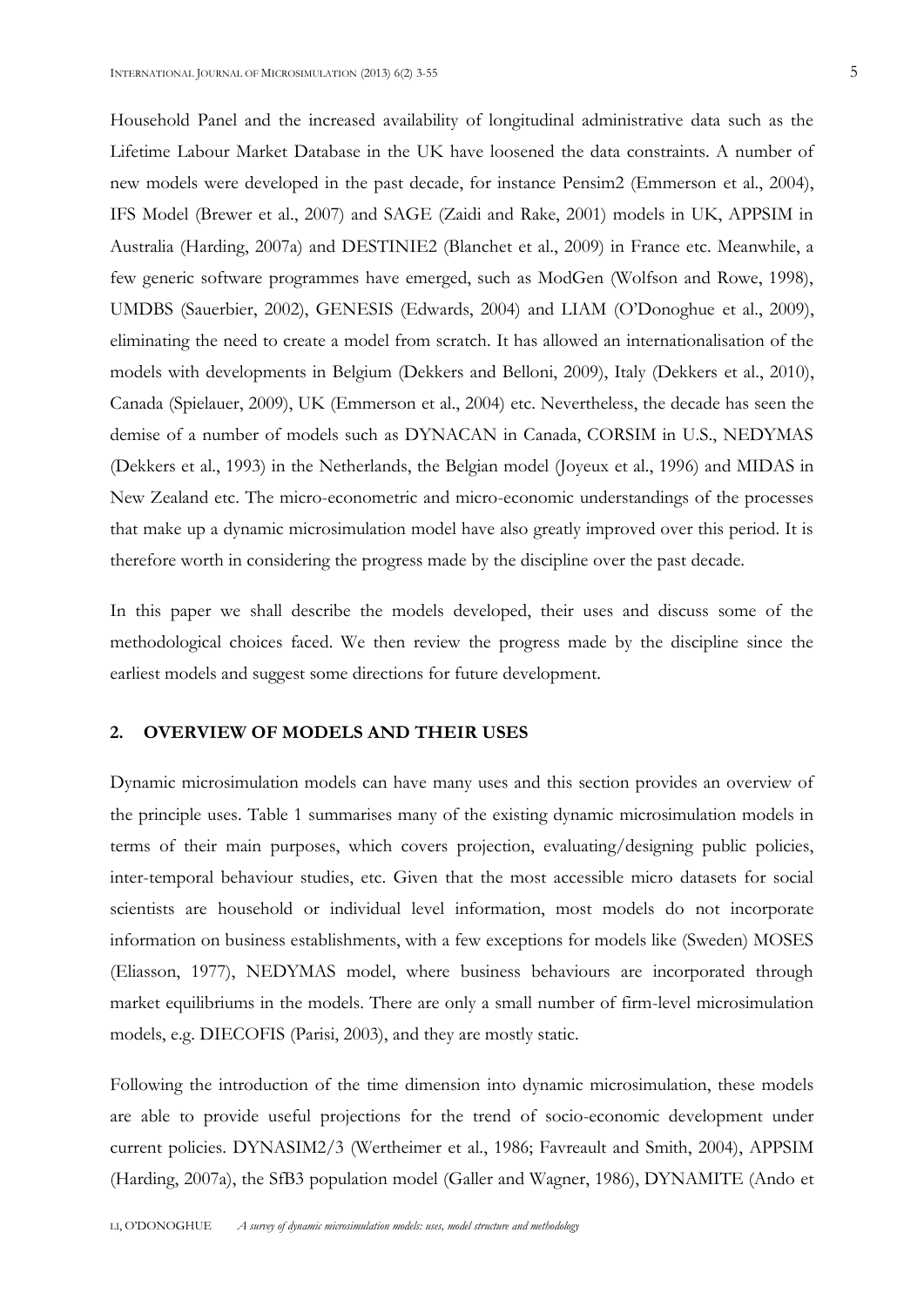al., 2000), SADNAP (Van Sonsbeek, 2010) and DESTINIE1/2 (Bonnet and Mahieu, 2000; Blanchet et al., 2009), have all been used for these purposes. In some cases, dynamic microsimulation models have been used as an input for macro models such as in the case of the MOSART (Andreassen et al., 1994; Fredriksen, 1998, 2003), DYNASIM2 and DARMSTADT (Heike et al., 1987) models.

Dynamic microsimulation models can also be used to evaluate the future performance of various long-term programmes such as pensions, educational financing, and health and long-term care, by analysing simulated future cross-sectional data. The governmental models such as DYNCAN (Morrison, 2000), POLISIM (McKay, 2003), PENSIM2 (Emmerson, 2004), the Sfb3 models (Galler and Wagner, 1986), MOSART (Andreassen et al., 1996), PENMOD (Shiraishi, 2008) and SESIM (Ericson, and Hussenius, 1999; Klevmarken and Lindgren, 2008) have been extensively used for this purpose. The existence of baseline projections allows the design of a new public policy by simulating the effect of potential reforms. Models such as LIAM (O'Donoghue et al., 2009), PRISM (Kennell and Sheils, 1990), the Belgian dynamic model (Joyeaux et al., 1996), the SfB3 population model (Galler and Wagner, 1986), LIFEMOD (Falkingham and Johnson, 1993), SESIM (Flood, 2007; Klevmarken, 2010) and Belgium MIDAS (Dekkers et al., 2010; Dekkers and Belloni, 2009), have all been used to look at pension reform. A number of models such as DYNAMOD, the SfB3 cohort model (Hain and Hellberger, 1986), LIFEMOD (Harding, 1993), and SAGE (Zaidi and Scott, 2001) have been used to examine changes to education finance, whereby education costs are to be paid for over an individual's lifetime. Fölster (2001) used a microsimulation model to examine reforms to social insurance utilising personal savings accounts.

With the longitudinal information created from dynamic microsimulation models, researchers can study the inter-temporal processes and behaviours at both the aggregate and individual levels. For example, CORSIM (Keister, 2000), DYNAMOD (Baekgaard, 1998), and the New Zealand MIDAS model (Stroombergen et al., 1995) have all been used to look at wealth accumulation. Creedy and van de Ven (2001), Nelissen (1998) and others have used dynamic microsimulation models to explore lifetime earning redistributions. Models such as DESTINIE1/2, LIAM, LifePaths, and IFSIM have been used to examine intergenerational transfers (Rowe and Wolfson, 2000; Bonnet and Mahieu, 2000; Blanchet et al., 2009; Baroni et al., 2009; O'Donoghue et al., 2009), whilst FAMSIM (Lutz, 1997) has been used to study the demographic behaviour of women, and MICROHUS (Klevmarken and Olovsson, 1996) examined the impact of a taxbenefit system on labour market mobility. Models that simulate these processes can be used to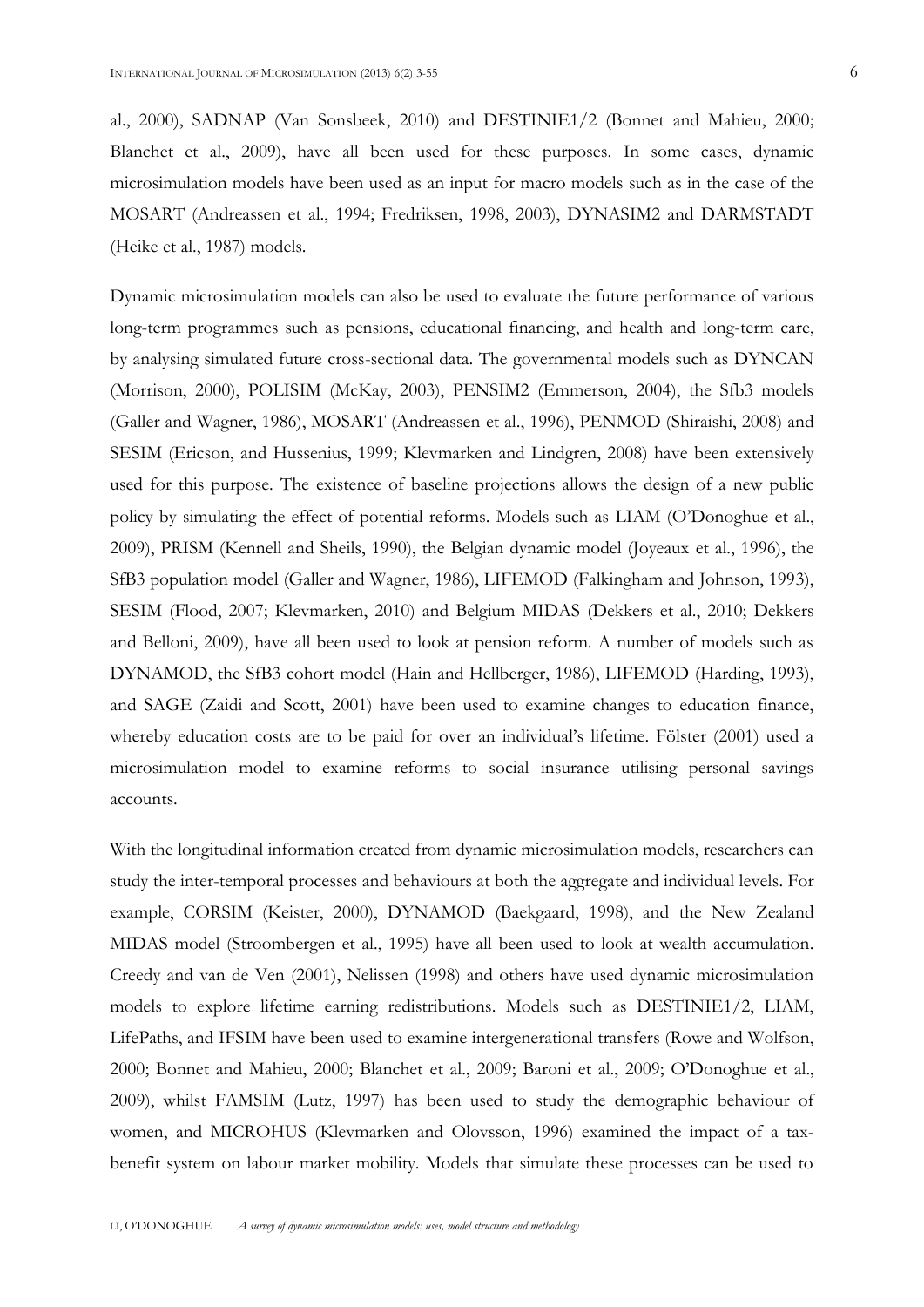design policies to combat these problems, for example DYNASIM was used to study the effect of teenage childbearing, while CORSIM has been used to look at dental health within the US population (Brown et al., 1995). The FEM and POHEM models were designed to evaluate the evolution of the population's health status and its budget implications for the US and Canada (Zucchelli et al., 2010; Will et al., 2001), whist the LifePaths modelling framework has been used in Canada to examine time use issues (Wolfson and Rowe, 1998).

By combining spatial information with dynamic microsimulation models, the model can also be used to predict the geographical trend of certain social economic activities. This type of model is usually referred to as a dynamic spatial microsimulation model, e.g. MOSES (Wu et al., 2008) from U.K., there are a number of models that attempt to analyse policy changes at the national level. For instance, the SVERIGE model simulates a number of demographic processes for policy analysis in Sweden (Vencatasawmy et al., 1999; Holm et al., 2003), whilst the SMILE model (Ballas et al., 2005a; O'Donoghue et al., 2011) analyses the impact of policy change and economic development on rural areas in Ireland. In addition to modelling economic policy, SimBritain (Ballas et al., 2005b) looks at the evolution of health at the national level while models such as SustainCity (Morand et al., 2010) focus on the housing market with a dynamic setting.

Since dynamic microsimulation models typically project samples of the population over time, one can use the model to examine future income distributions under different economic and demographic scenarios. DYNASIM2/3 (Wertheimer et al, 1986; Favreault and Smith, 2004), APPSIM (Harding, 2007a), the SfB3 population model (Galler and Wagner, 1986), DYNAMITE (Ando et al., 2000), SESIM (Klevmarken and Lindgren, 2008), SADNAP (Van Sonsbeek, 2010) and DESTINIE1/2 (Bonnet and Mahieu, 2000; Blanchet et.al, 2009) have been used for these purposes. These models typically utilise macro-models or forecasts to align their own projections. However, occasionally the opposite has occurred, where dynamic microsimulation models have been used as input into macro models as in the case of MOSART (Andreassen and Solli, 2000), DYNASIM (Wertheimer et al., 1986; Favreault and Smith, 2004) and the DARMSTADT models.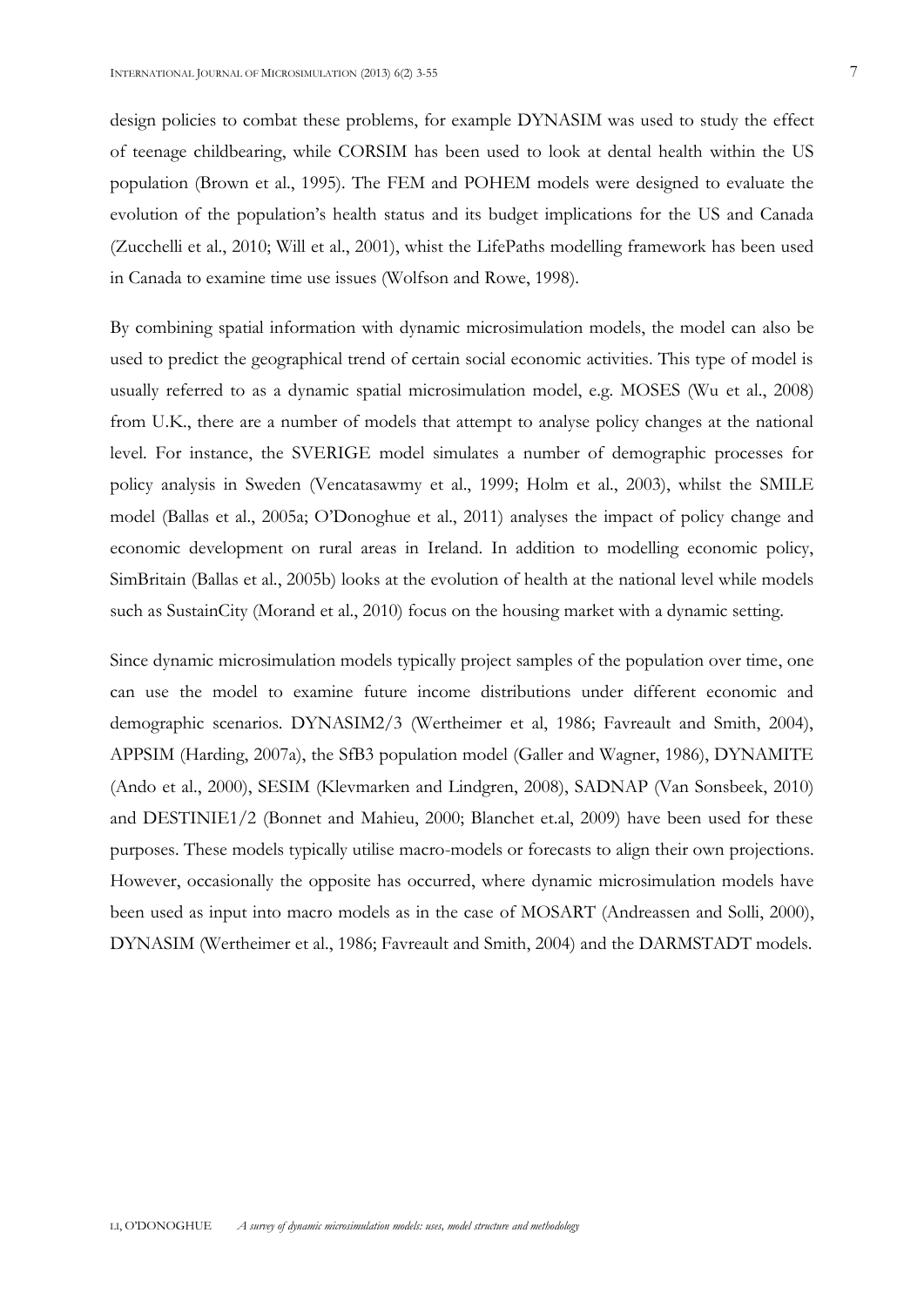| Model                               | Country       | Uses                                                                                                                                                                                                                                                                                                                                                            |
|-------------------------------------|---------------|-----------------------------------------------------------------------------------------------------------------------------------------------------------------------------------------------------------------------------------------------------------------------------------------------------------------------------------------------------------------|
| <b>APPSIM</b>                       | Australia     | Designed to provide answers<br>regarding<br>future<br>the<br>distributional impact of policy change and other issues<br>associated with policy responses to population ageing<br>(Harding, 2007a; Kelly and Percival, 2009)                                                                                                                                     |
| <b>BRALAMMO</b>                     | <b>Brazil</b> | Models the Brazilian labour market for pension welfare<br>analysis (Zylberstajn et al., 2011)                                                                                                                                                                                                                                                                   |
| CAPP_DYN                            | Italy         | Analyses the long term redistributive effects of social<br>policies (Mazzaferro and Morciano, 2008)                                                                                                                                                                                                                                                             |
| <b>CBOLT</b>                        | US            | reforms<br>federal<br>Analyses<br>potential<br>to<br>entitlement<br>programmes and quantifies the US nation's long-term fiscal<br>challenges (Oharra et al., 2004)<br>Models changes occurring within kinship networks, wealth                                                                                                                                  |
| <b>CORSIM</b>                       | US            | accumulation, patterns of intergenerational mobility, the<br>progressivity and the life course of the current social<br>security system, as well as potential reforms, household<br>wealth accumulation, health status, interstate migration,<br>time and income allocation, and international collaborations<br>(Caldwell et al., 1996; Caldwell et al., 1997) |
| Czech Republic Model Czech Republic |               | Designed to analyse public pension system and potential<br>reforms in Czech republic (Fialka et al., 2011)                                                                                                                                                                                                                                                      |
| <b>DEMOGEN</b>                      | Canada        | Models distributional and financial impact of proposals to<br>include homemakers in the Canadian pension plan (Wolfson<br>1989)                                                                                                                                                                                                                                 |
| DESTINIE I/II                       | France        | Models public pensions and intergenerational transfers<br>(Blanchet et al., 2009; Bonnet and Mahieu, 2000; Bonnet<br>et al., 1999)                                                                                                                                                                                                                              |
| <b>DYNACAN</b>                      | Canada        | Models the Canada Pension Plan and its impact on the<br>Canadian<br>(Morrison,<br>2000;<br>Osberg<br>population<br>and<br>Lethbridge, 1996)                                                                                                                                                                                                                     |
| <b>DYNAMITE</b>                     | Italy         | Models<br>microeconomic<br>the<br>issues<br>and<br>impact<br>of<br>macroeconomic/institutional changes on the distribution of<br>income (Ando and Nicoletti-Altimari, 1999; Ando et al.,<br>2000)                                                                                                                                                               |
| DYNAMOD I & II                      | Australia     | Models life course policies such as superannuation, age,<br>pensions and education, long-term issues within the labour<br>market, health, aged care and housing policy, future<br>characteristics of the population and the projected impact<br>of policy changes (Antcliff 1993; Antcliff et al., 1996; King<br>et al., 1999a; King et al., 1999b)             |
| DYNASIM I & II                      | US            | Forecasts the population up to 2030 by employing different<br>demographic<br>assumptions<br>regarding<br>and<br>economic<br>scenarios, and analyses the cost of teenage childbearing to<br>the public sector under alternative policy scenarios, also<br>includes a link to a macro model (Citro and Hanushek,<br>1991a; Citro and Hanushek, 1991b)             |
| DYNASIM III                         | US            | Designed<br>analyse<br>the<br>to<br>long-term<br>distributional<br>consequences of retirement and ageing issues (Favreault<br>and Smith, 2004)                                                                                                                                                                                                                  |
| DYPENSI (SIPEMM)                    | Slovenia      | A Slovenia Dynamic Microsimulation Model with the focus<br>on pension system simulation (Majcen, 2011)                                                                                                                                                                                                                                                          |
| <b>FAMSIM</b>                       | Austria       | Models the demographic behaviour of young women (Lutz,<br>1997)                                                                                                                                                                                                                                                                                                 |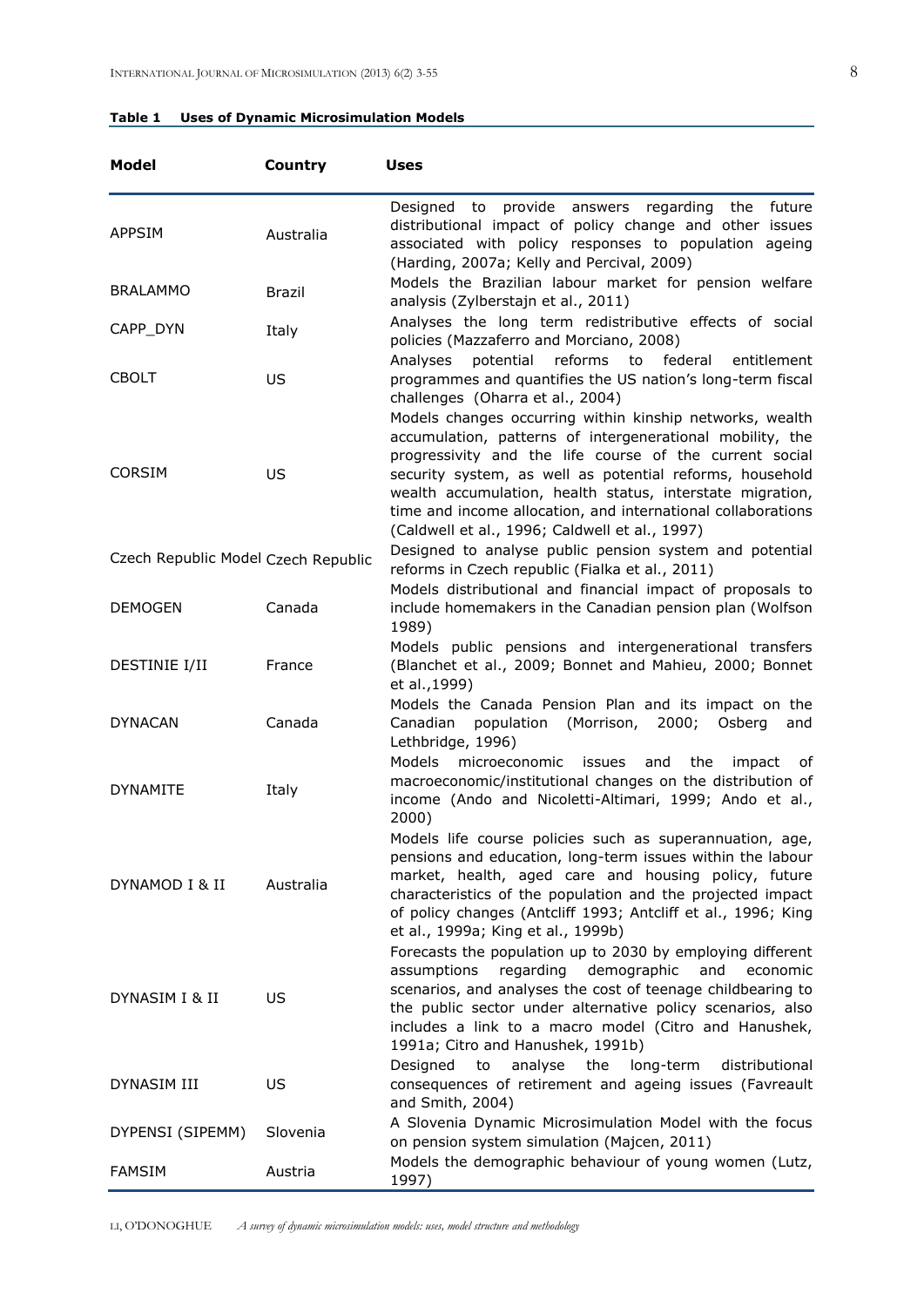| <b>FEM</b>              | US          | A demographic and economic simulation model designed to<br>predict the future costs and health status of the elderly and<br>to explore what current trends or future shifts might imply<br>for policy, developed by RAND (Goldman et al., 2006;<br>Goldman et al., 2009)                                  |
|-------------------------|-------------|-----------------------------------------------------------------------------------------------------------------------------------------------------------------------------------------------------------------------------------------------------------------------------------------------------------|
| <b>GAMEO</b>            | France      | Analyses and assesses the consequences of various higher<br>education policies (Courtioux et al., 2008)                                                                                                                                                                                                   |
| <b>HARDING</b>          | Australia   | Analysis of lifetime tax-transfer analysis, for analysis of<br>policy concerning the Higher Education Contribution<br>Scheme and redistributive impact of government health<br>outlays over the lifetime of an individual (Harding, 1993)<br>Simulate the trajectory of health and life expectancies, and |
| <b>HealthPaths</b>      | Canada      | analyses the relative importance of determinants of health-<br>adjusted life expectancy (Wolfson and Rowe, 2013)                                                                                                                                                                                          |
| <b>IFS Model</b>        | UK          | Studies pensioner poverty under a variety of alternative tax<br>and benefit policies (Brewer et al., 2007)                                                                                                                                                                                                |
| <b>IFSIM</b>            | Sweden      | <b>Studies</b><br>intergenerational<br>transfers<br>and<br>the<br>interdependence between demography and the economy<br>(Baroni et al., 2009)                                                                                                                                                             |
| <b>INAHSIM</b>          | Japan       | Simulates demographic and social evolution, able to<br>simulate kinship relationships in detail (Inagaki, 2010)                                                                                                                                                                                           |
| <b>INFORM</b>           | UK          | Developed for forecasting of benefit caseloads and<br>combinations of receipt, designed to incorporate significant<br>benefit reforms planned over the coming years, based<br>entirely on administrative data (Gault, 2009)                                                                               |
| Italian Cohort          | Italy       | Analyses lifetime income distribution issues (Baldini, 2001)                                                                                                                                                                                                                                              |
| Japanese Cohort         | Japan       | Looks at the impact on household savings of changes in<br>demographic structure (Ando and Moro, 1995; Ando, 1996)                                                                                                                                                                                         |
| <b>LABORsim</b>         | Italy       | Simulates the evolution of the labour force over future<br>decades in Italy (Leombruni, 2006)                                                                                                                                                                                                             |
| LIAM 0                  | Ireland     | Models inter-temporal issues relating to the degree of<br>redistribution within the tax-benefit system (O'Donoghue,<br>2001a; O'Donoghue, 2001b)                                                                                                                                                          |
| LIAM 1                  | Ireland     | Evaluates potential reforms to the Irish pensions system in<br>terms of changes to life-cycle incomes (O'Donoghue et al.,<br>2009)                                                                                                                                                                        |
| LIFEMOD                 | UK          | Models the lifetime impact of a welfare state (Falkingham<br>and Lessof, 1992)                                                                                                                                                                                                                            |
| LifePaths               | Canada      | Models health care treatments, student loans, time-use,<br>public pensions and generational accounts (Rowe and<br>Wolfson, 2000)                                                                                                                                                                          |
| Long Term Care<br>Model | UK          | Models long term care reform options (Hancock, 2000)                                                                                                                                                                                                                                                      |
| Melbourne Cohort        | Australia   | Analyses income inequality in a lifetime context (Van de<br>Ven, 1998)                                                                                                                                                                                                                                    |
| <b>MICROHUS</b>         | Sweden      | Models dynamic effects of changes to the tax-benefit<br>distribution<br>on<br>the income<br>and<br>system<br>economic-<br>demographic effects of immigration (Klevemarken, 1991;<br>Klevmarken and Olovsson, 1996)                                                                                        |
| MICSIM                  | Germany     | Analyses German pension and tax reform (Merz et al.,<br>2002)                                                                                                                                                                                                                                             |
| MIMESIS                 | Sweden      | Evaluates Swedish Pension Reform (Mikula et al., 2003)                                                                                                                                                                                                                                                    |
| MIDAS                   | Multi       | Analyses pension system and social security adequacy<br>(Dekkers and Belloni, 2009)                                                                                                                                                                                                                       |
| MIDAS                   | New Zealand | Models<br>wealth<br>distribution<br>accumulation<br>and<br>(Stroombergen et al., 1995)                                                                                                                                                                                                                    |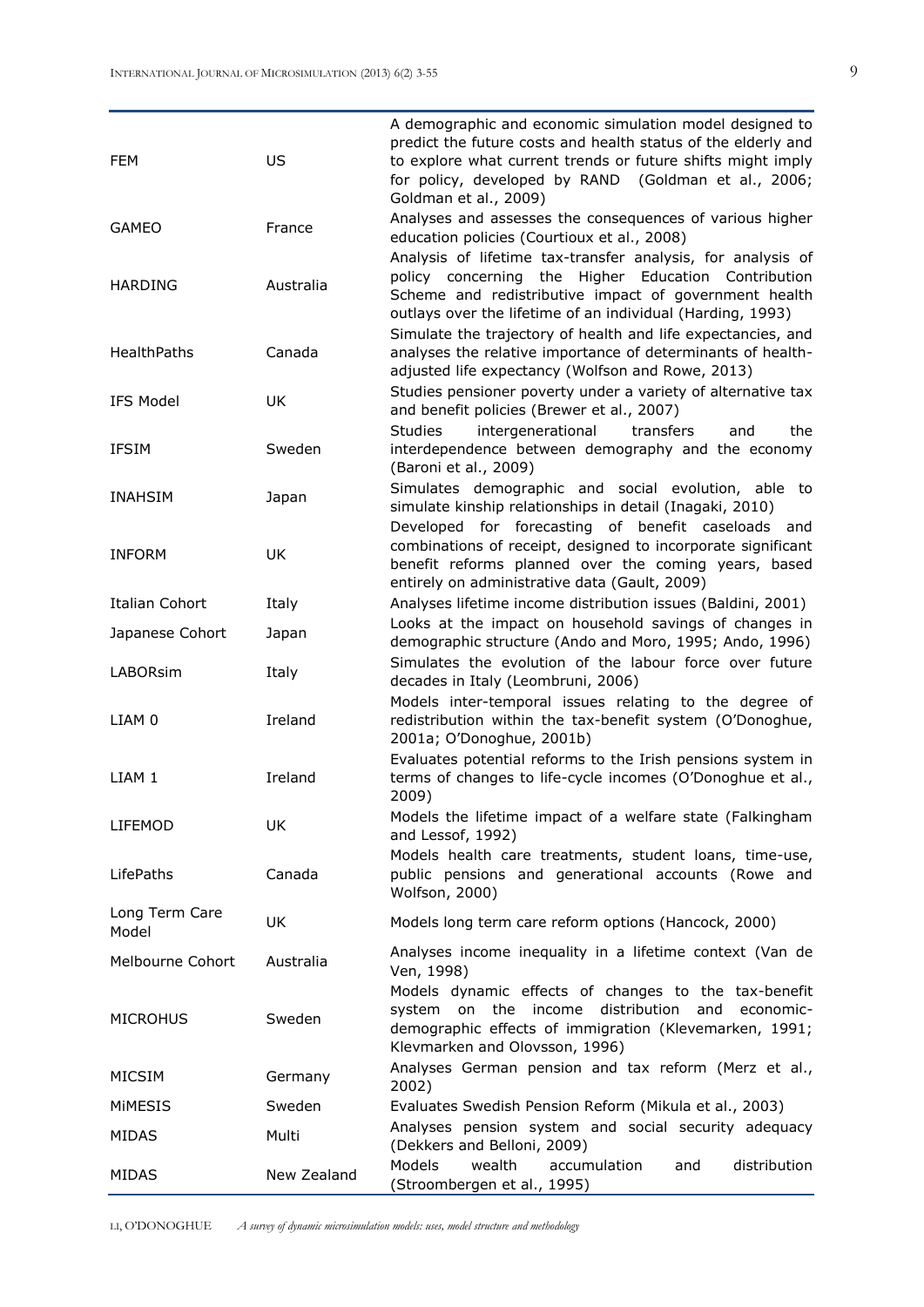| MIND                | Italy       | Simulates the economic impact resulting from alternative<br>values of the income growth rate and real interest rate<br>(Vagliasindi et al., 2004)                                                                                                                                                                                            |
|---------------------|-------------|----------------------------------------------------------------------------------------------------------------------------------------------------------------------------------------------------------------------------------------------------------------------------------------------------------------------------------------------|
| MINT                | US          | Forecasts the distribution of income for the 1931-1960<br>birth cohorts in retirement, MINT5 extends to the 1926-<br>2018 birth cohorts ((Panis and Lillard, 1999; Smith et al.,<br>2007; Toder et al., 2002)                                                                                                                                |
| <b>MOSART 1/2/3</b> | Norway      | Models the future cost of pensions, undertakes micro level<br>projections of population, education, labour supply and<br>pensions, incorporates overlapping-generations,<br>public<br>models within a dynamic microsimulation framework<br>(Andersson et al., 1992; Fredriksen, 1998)                                                        |
| <b>MOSES</b>        | Sweden      | Investigates the micro basis for inflation<br>and<br>the<br>interactions between inflation, economic growth,<br>and<br>profitability (Eliasson, 1977)                                                                                                                                                                                        |
| <b>NEDYMAS</b>      | Netherlands | Models intergenerational equity and pension reform, the<br>redistributive impact of social security schemes in a lifetime<br>framework (Nelissen, 1996; Nelissen, 1998)                                                                                                                                                                      |
| <b>PENMOD</b>       | Japan       | Public pension system analysis (Shiraishi, 2008)                                                                                                                                                                                                                                                                                             |
| PENSIM              | UK          | Models the treatment of pensioners by the social security<br>system across the income distribution (Hancock et al.<br>1992; Curry, 1996)                                                                                                                                                                                                     |
| <b>PENSIM</b>       | US          | Analyses lifetime coverage and adequacy issues related to<br>employer-sponsored pension plans in the US (Holmer et<br>al., 2001)                                                                                                                                                                                                             |
| PENSIM2             | UK          | Estimates the future distribution of pensioner incomes to<br>analyse the distributional effects of proposed changes to<br>pension policy (Emmerson et al., 2004)                                                                                                                                                                             |
| Pensions Model      | Belgium     | Analyses and forecasts the medium term impact of a<br>change to pension regulations (Joyeaux et al., 1996)                                                                                                                                                                                                                                   |
| <b>POHEM</b>        | Canada      | A longitudinal microsimulation model of health and disease,<br>it is used to compare competing health intervention<br>alternatives within a framework that captures the effects of<br>disease interactions (Will, 2001)                                                                                                                      |
| POLISIM             | US          | Demographic-economic and social security projection for<br>US social security administration (Holmer, 2009; McKay,<br>2003)                                                                                                                                                                                                                  |
| PRISM               | US          | Evaluates public and private pensions (Citro and Hanushek,<br>1991a; Citro and Hanushek, 1991b)                                                                                                                                                                                                                                              |
| <b>SADNAP</b>       | Netherlands | Evaluates the financial and economic implications of the<br>problem of ageing (Van Sonsbeek, 2009)                                                                                                                                                                                                                                           |
| SAGE                | UK          | Dynamic demographic/tax model for the UK (Zaidi and<br>Rake, 2001; Zaidi and Scott, 2001)                                                                                                                                                                                                                                                    |
| <b>SESIM</b>        | Sweden      | Analyses the consequences of population ageing and<br>models budget and distributional impact of inter-temporal<br>policy issues such as student grants, labour supply, savings<br>decisions and pensions (Ericson and Hussenius, 1998;<br>Ericson and Hussenius, 1999; Klevmarken and Lindgren,<br>2008; Klevmarken, 2010; Pylkkänen, 2001) |
| Sfb3                | Germany     | Analyses pension reforms, the effect of shortening worker<br>hours, distributional effects of education transfers (Galler<br>and Wagner, 1986; Hain and Hellberger, 1986)                                                                                                                                                                    |
| SimBritain          | UK          | Simulates urban and regional populations within the UK<br>(Ballas et al., 2005a; Ballas et al., 2005b);                                                                                                                                                                                                                                      |
| SMILE               | Ireland     | Population projections with spatial details for Ireland<br>(Ballas et al., 2005a; O'Donoghue et al., 2011)                                                                                                                                                                                                                                   |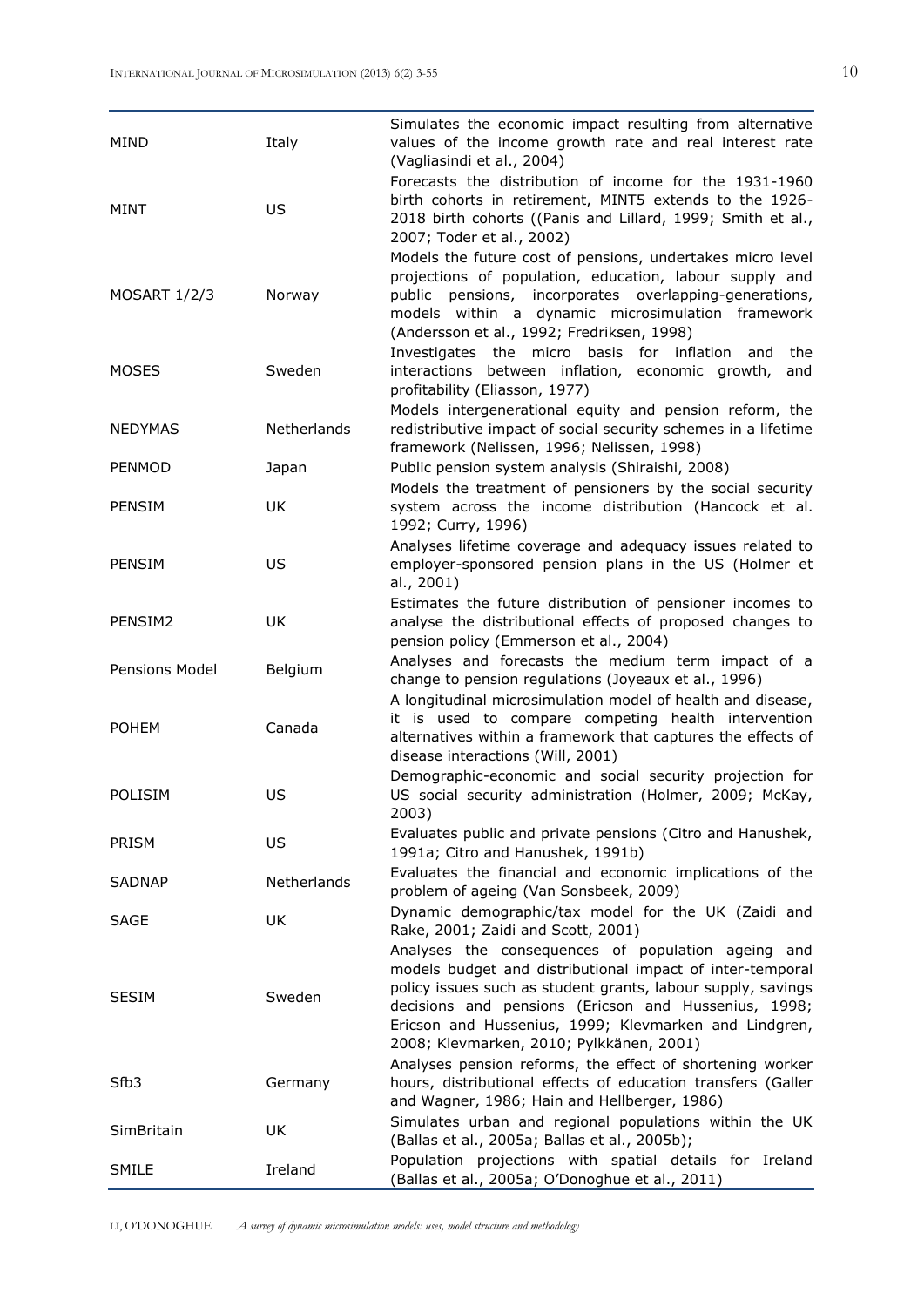| SustainCity    | Multi  | A dynamic model with a focus on land use simulations<br>(Morand et al., 2010)                                                                               |  |  |  |  |  |  |
|----------------|--------|-------------------------------------------------------------------------------------------------------------------------------------------------------------|--|--|--|--|--|--|
| <b>SVERIGE</b> | Sweden | Models human eco-dynamics, e.g. the impact of human<br>cultural and economic systems on the environment<br>(Vencatasawmy et al., 1999)                      |  |  |  |  |  |  |
| Swedish Cohort | Sweden | Models the replacement of social insurance by personal<br>savings accounts and the distribution of lifetime marginal<br>effective tax rates (Fölster, 2001) |  |  |  |  |  |  |
| Tdymm          | Italy  | Analyses the Italian labour market and pension system,<br>with a focus on pension adequacy and related distributional<br>effects (Tedeschi, 2011)           |  |  |  |  |  |  |
| XEcon          | Canada | A model intended for theoretical exploration rather than<br>practical empirical application (Wolfson, 1995)                                                 |  |  |  |  |  |  |

Although Table 1 tries to cover as many known models as possible, it is nearly impossible to give a complete list as new models are being developed every year. In addition, the list focuses more on the dynamic microsimulation models that are mainly used for social economic analyses. Certain regional dynamic spatial models and transportation models are not included.

One can also track the development of models through a number of lineages. The original Orcutt Socio-economic System (Orcutt et al., 1961) led to DYNASIM described above, which in turn led to CORSIM which in turn led to POLISIM, DYNACAN and SVERIGE models. In parallel, large modelling developments in the 1970's took place in Sweden and Germany with current antecedents, while the LSE welfare state programme of the 1980's have spawned the LIFEMOD, PENSIM, PENSIM2 and SAGEMOD models in the UK as well as the HARDING model in Australia and LIAM model in Ireland. Subsequently the HARDIING model led within the creation of NATSEM to a range of models in Australia, while the LIAM model has influenced a number of European models including the LIAM2 modelling framework. Separately to these largely related developments, Statistics Canada has developed a series of Lifepath/MODGEN based models based upon the original DEMOGEN.

All these powerful dynamic microsimulation models come with the cost of high complexity. Compared with static microsimulation, dynamic microsimulation is much more costly to develop and also has more issues with the methodologies used. This paper intends to discuss some of the methodological issues related to the construction of a dynamic microsimulation model, surveying current practice in the field around the world.

#### **3. MODEL TYPES, STRUCTURE AND DATASETS**

#### **3.1. An overview of the technical choices made by dynamic microsimulation models**

This section continues the discussion of methodological issues faced in constructing dynamic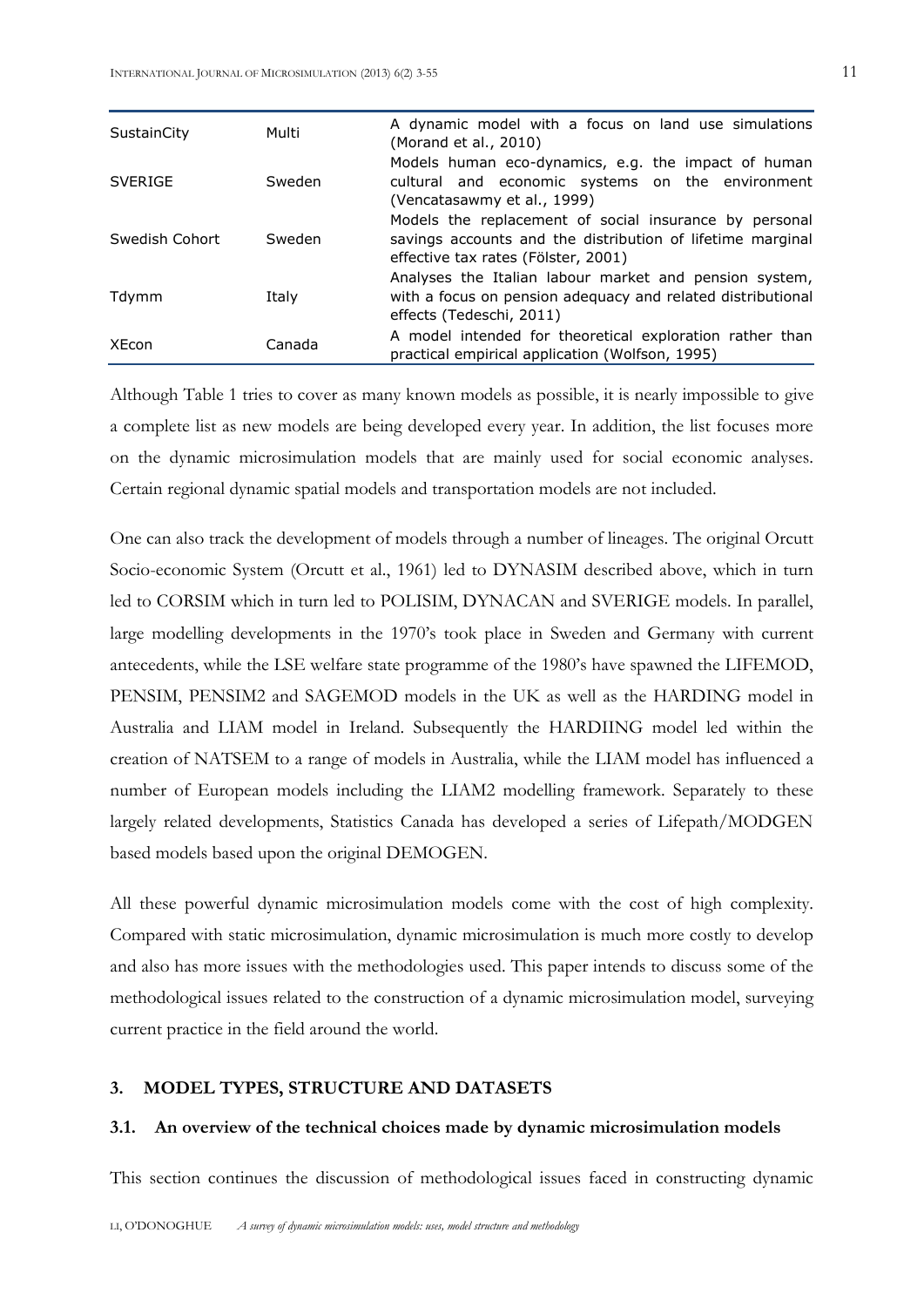microsimulation models but focuses on the technical implementation and choices made in a model. Table 2 describes the data source and sample size used by different dynamic microsimulation models while Table 3 provides an overview of the technical choices of the modelling structure. These two tables will be discussed in details in this section.

| <b>Model</b>               | <b>Country</b> | <b>Base Dataset</b>                                                                                                                                                                                                                       | <b>Observation</b>                                                                                                                                                    |  |
|----------------------------|----------------|-------------------------------------------------------------------------------------------------------------------------------------------------------------------------------------------------------------------------------------------|-----------------------------------------------------------------------------------------------------------------------------------------------------------------------|--|
| <b>APPSIM</b>              | Australia      | 1% census sample drawn from the 2001<br>Census                                                                                                                                                                                            | 188,013 individuals                                                                                                                                                   |  |
| CAPP DYN                   | Italy          | Survey of Households' Income and<br>Wealth (SHIW), 2002                                                                                                                                                                                   | 21,148 individuals and<br>8,011 households                                                                                                                            |  |
| <b>CBOLT</b>               | US             | Continuous Work History                                                                                                                                                                                                                   |                                                                                                                                                                       |  |
| <b>CORSIM</b>              | US             | 0.1% sample drawn from the1960180,000 individuals<br>census                                                                                                                                                                               |                                                                                                                                                                       |  |
| Czech Republic<br>Model    |                | Czech Republic Synthetic age 0 cohort, distribution 119,914 individuals<br>multiple<br>obtained<br>from<br>parameters<br>sources                                                                                                          |                                                                                                                                                                       |  |
| <b>DEMOGEN</b>             | Canada         | Synthetic age 0 cohort                                                                                                                                                                                                                    | 1,000-5,000<br>individuals                                                                                                                                            |  |
| DESTINIE I & II            | France         | Financial Assets Survey, 1991                                                                                                                                                                                                             | 37,000 individuals                                                                                                                                                    |  |
| <b>DYNACAN</b>             | Canada         | 1% sample drawn from 1971 census, 212,000 individuals<br>public use file                                                                                                                                                                  |                                                                                                                                                                       |  |
| DYNAMIC TUSCAN Italy       |                | EU-SILC 2003 wave                                                                                                                                                                                                                         |                                                                                                                                                                       |  |
| <b>DYNAMITE</b>            | Italy          | Household Income and Wealth, 1993                                                                                                                                                                                                         | 67,000 households                                                                                                                                                     |  |
| DYNAMOD I and II Australia |                | 1% sample drawn from the 1986 census 150,000 individuals                                                                                                                                                                                  |                                                                                                                                                                       |  |
| DYNASIM I                  | US             | 1960 Census1-10000 Public Use Sample 4000 individuals<br>1970 Census1-10000 Public Use Sample 10000 individuals                                                                                                                           |                                                                                                                                                                       |  |
|                            |                | CPS 1973 matched to Social Security                                                                                                                                                                                                       |                                                                                                                                                                       |  |
| DYNASIM II                 | US             | Administration (SSA) data                                                                                                                                                                                                                 |                                                                                                                                                                       |  |
|                            |                |                                                                                                                                                                                                                                           | 100,000 individuals                                                                                                                                                   |  |
| DYNASIM III                | US             | SIPP panels 1990 to 1993                                                                                                                                                                                                                  | and 44,000<br>households                                                                                                                                              |  |
| <b>DYPENSI</b><br>(SIPEMM) | Slovenia       | Administrative dataset by Slovenia<br>Statistical Office (SORS), 2007/2010                                                                                                                                                                | 115,000 individuals /<br>40,000 households                                                                                                                            |  |
| <b>FAMSIM</b>              | Austria        | Family and Fertility Survey (Austria),<br>1995-96                                                                                                                                                                                         | 4,500 women                                                                                                                                                           |  |
| <b>FEM</b>                 | US             | Individual records drawn from the<br>Medicare Current Beneficiary Survey<br>(MCBS), 1992-1998                                                                                                                                             | 10,000 individuals                                                                                                                                                    |  |
| <b>GAMEO</b>               | France         | French Labour Force Survey (FLFS),<br>2003-2005                                                                                                                                                                                           |                                                                                                                                                                       |  |
| <b>HARDING</b>             | Australia      | Synthetic cohort aged 0                                                                                                                                                                                                                   | 4,000 individuals                                                                                                                                                     |  |
| <b>IFS Model</b>           | UK             | English Longitudinal Study of Ageing<br>(ELSA), 2002-2003                                                                                                                                                                                 | 12,100 individuals                                                                                                                                                    |  |
| IFSIM                      | Sweden         | Swedish Household Panel Survey (HUS), 3,000 individuals<br>1996                                                                                                                                                                           |                                                                                                                                                                       |  |
| INAHSIM rev1/2/3 Japan     |                | Rev1: 1974 Comprehensive Survey of<br>the Living Conditions of People on<br>Health and Welfare (CSLC) with private<br>household only<br>Rev2: 2001 CSLC (private household<br>only)<br>Rev3: 2004 CSLC, aligned with<br>population census | Rev1:32,000<br>individuals and 10,000<br>households<br>Rev2: 126,000<br>individuals and 46,000<br>households<br>Rev3: 128,000<br>individuals and 49,000<br>households |  |
| <b>INFORM</b>              | UK             | 1% sample drawn from Department for 110,000 individuals                                                                                                                                                                                   |                                                                                                                                                                       |  |

**Table 2 Base Dataset Selection of Dynamic Microsimulation Models**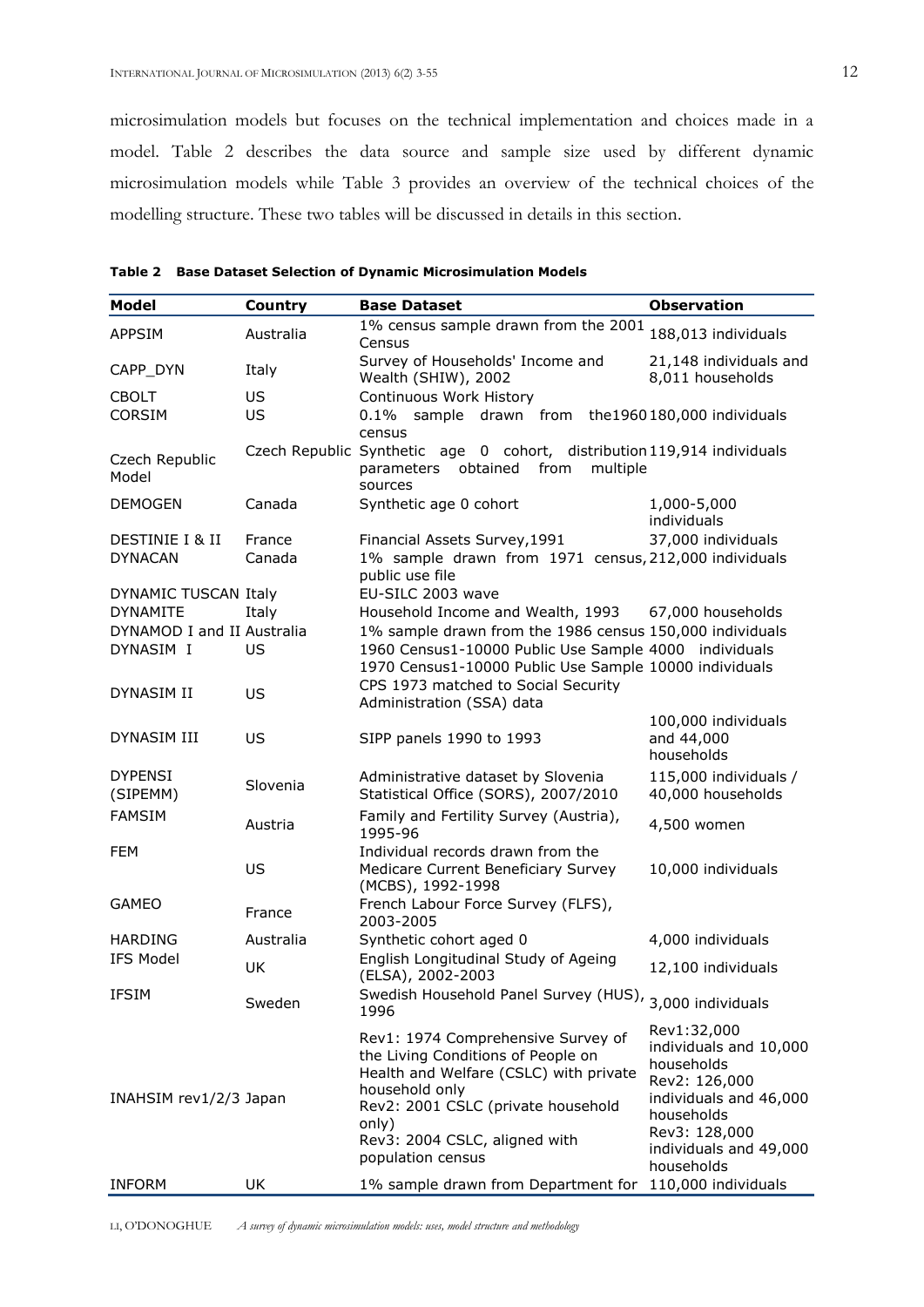| <b>Model</b>              | Country     | <b>Base Dataset</b>                                                                                                       | <b>Observation</b>                                          |
|---------------------------|-------------|---------------------------------------------------------------------------------------------------------------------------|-------------------------------------------------------------|
|                           |             | Work and Pensions (DWP)<br>administrative data                                                                            |                                                             |
| Italian Cohort<br>Model   | Italy       | Synthetic cohort aged 0                                                                                                   | 4,000 individuals                                           |
| Japanese Cohort<br>Model  | Japan       | Synthetic multiple cohorts (single<br>representative of each cohort type)                                                 | 4,000 individuals                                           |
| LABORsim                  | Italy       | 2003 Rilevazione Trimestrale delle Forze<br>Lavoro (RTFL)                                                                 | 50,000 individuals                                          |
| LIAM 0                    | Ireland     | LII survey, 1994 (Pop.), synthetic<br>cohort aged 0 (Cohort)                                                              | Around 4,500<br>households                                  |
| LIAM 1                    | Ireland     | LII survey, 1994-2001                                                                                                     | 15,000 individuals                                          |
| LIFEMOD                   | UK          | Synthetic cohort aged 0                                                                                                   | 4,000 individuals                                           |
| LifePaths                 | Canada      | Synthetic cross-section                                                                                                   | Varies                                                      |
| Long Term Care<br>Model   | <b>UK</b>   | Family Expenditure Surveys, 1993-1996 1,770 individuals                                                                   |                                                             |
| Melbourne Cohort<br>Model | Australia   | Synthetic sample of 20 year olds in<br>1970                                                                               | 50,000 males and<br>families                                |
| <b>MICROHUS</b>           | Sweden      | The Swedish Household Panel Survey<br>(HUS), 1984                                                                         |                                                             |
| <b>MIDAS</b>              | Multi       | PSBH dataset for Belgium, 2002, GSOEP<br>dataset for Germany, 2002, ECHP<br>dataset for Italy, 2001                       |                                                             |
| <b>MIDAS</b>              | New Zealand | Synthetic cross-section based on 1991<br>Census                                                                           | 10,000 individuals                                          |
| MIND                      | Italy       | ISTATA, IRP and SHIW Data, 1995                                                                                           |                                                             |
| MINT                      | US          | SIPP, 1990-93, matched to SSA data,<br>SIPP, 1990-96, matched to SSA data for expanded in later<br>MINT5                  | 85,000 individuals,<br>versions                             |
| <b>MOSART 1/2/3</b>       | Norway      | 1% sample drawn from administrative<br>data, 1989, version 3 used a 12%<br>sample drawn from administrative data,<br>1993 | 40,000 individuals,<br>500,000 observations<br>in version 3 |
| NEDYMAS                   | Netherlands | Synthetic cross-section based on 1947<br>census                                                                           | 10,000 individuals                                          |
| PENMOD                    | Japan       | Synthetic dataset based on the official<br>aggregate statistics<br>Retirement Survey, 1988, Social Change                 |                                                             |
| PENSIM                    | UK          | and Economic Life Initiative Survey,<br>1986 and Family Expenditure Survey,<br>1988                                       | 5,000 benefit units                                         |
| PENSIM                    | US          | Synthetic cohort aged 0                                                                                                   |                                                             |
| PENSIM2                   | UK          | Family Resource Survey, British<br>Household Panel Survey and Lifelong<br>Labour Market Database, 1999-2001               |                                                             |
| Pensions Model            | Belgium     | Synthetic cross-section based on survey<br>data                                                                           |                                                             |
| <b>POHEM</b>              | Canada      | Administrative data                                                                                                       |                                                             |
| POLISIM                   | US.         | A subset (1-10%) of the 1960 US<br>Census Bureau Public use Microdata<br>Sample (PUMS)                                    |                                                             |
| PRISM                     | US.         | CPS, March 1978, March and May 1979, 28,000 adults<br>matched to SSA data                                                 |                                                             |
| PSG                       | US          | Mixed                                                                                                                     | 100,000 individuals                                         |
| <b>SADNAP</b>             | Netherlands | Administrative data from Statistics<br>Netherlands (CBS)                                                                  |                                                             |
| SAGE                      | UK.         | 10% sample drawn from the<br>Individual/Household, 1991 anonymised<br>records combined with several survey<br>datasets    | 54,000 individuals                                          |

LI, O'DONOGHUE *A survey of dynamic microsimulation models: uses, model structure and methodology*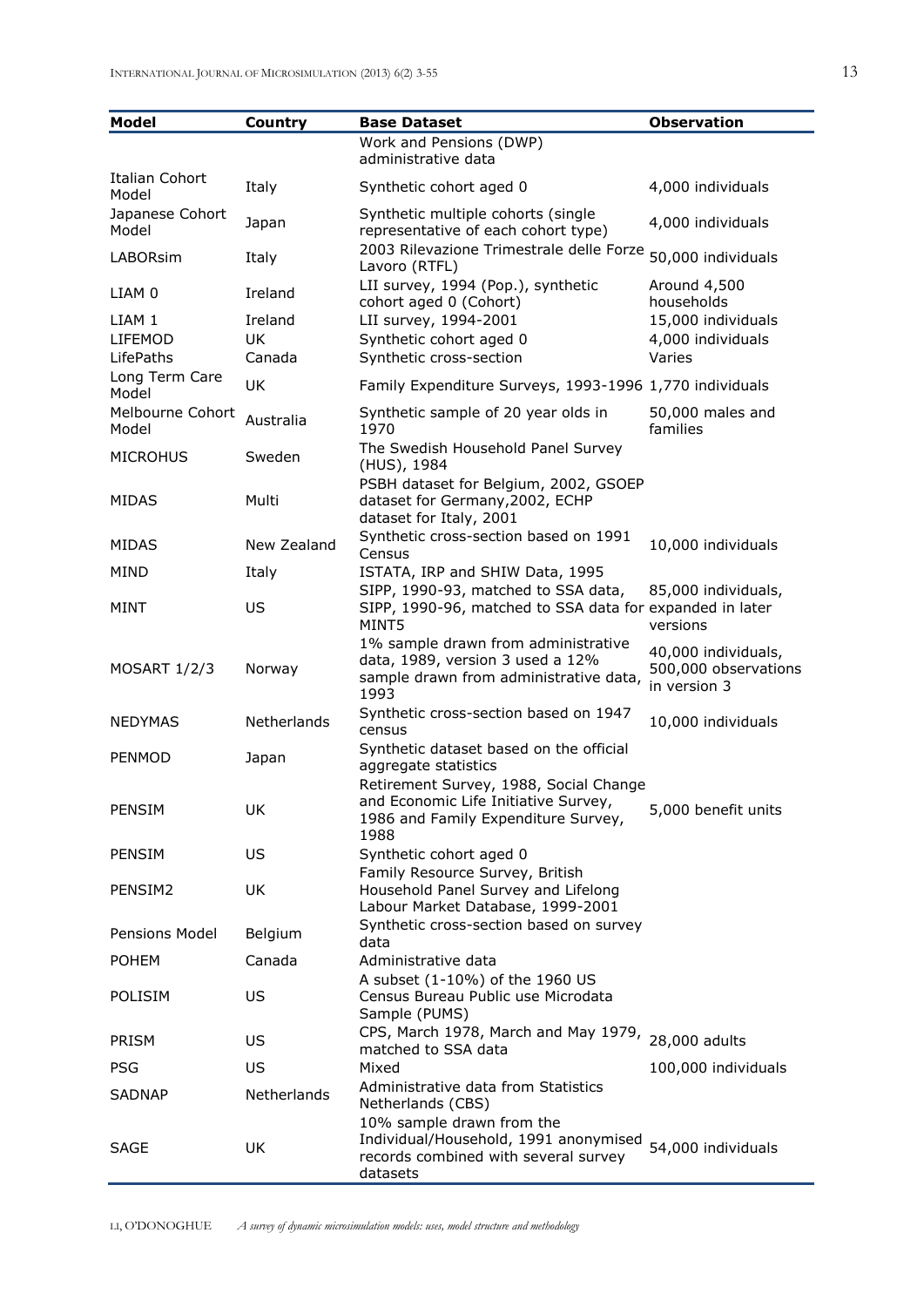| <b>Model</b>                | Country | <b>Base Dataset</b>                                                                              | <b>Observation</b>                                                                        |
|-----------------------------|---------|--------------------------------------------------------------------------------------------------|-------------------------------------------------------------------------------------------|
| <b>SESIM</b>                | Sweden  | Longitudinal Individual Data Base<br>(LINDA), 1999                                               | 100,000 individuals                                                                       |
| Sfb3 Cohort                 | Germany | Integrated Micro Data File, 1969 (Pop.),<br>synthetic cohort aged 0 (Cohort)                     | 69,000 households /<br>7,300 individuals                                                  |
| Sfb <sub>3</sub> Population | Germany | Integrated Micro Data File, 1969 (Pop.), 69,000 households /<br>synthetic cohort aged 0 (Cohort) | 7,300 individuals                                                                         |
| <b>SimBritain</b>           | UK.     | UK Census and BHPS, 1991                                                                         |                                                                                           |
| SMILE                       | Ireland | Census of Population of Ireland                                                                  |                                                                                           |
| SustainCity                 | Multi   | Multiple data sources, including survey<br>datasets and administrative datasets                  | Depends on the end<br>user, 120,000<br>individuals for the<br>Paris demography<br>module, |
| Swedish Cohort              | Sweden  | Synthetic cohort aged 20                                                                         | 1,000 individuals                                                                         |

Source: see table 1

| Model                       | Country   | Base Pop             | Type of<br>Time<br>Modelling | Open or<br>Closed<br>Model | Use of<br>Algorithms | Use of<br>Alignment Behavioural<br>Equations |
|-----------------------------|-----------|----------------------|------------------------------|----------------------------|----------------------|----------------------------------------------|
| <b>APPSIM</b>               | Australia | Cross                | D                            | $\mathsf C$                | Y                    | N                                            |
| CAPP_DYN                    | Italy     | Cross                | D                            | $\mathsf C$                | Y                    | N                                            |
| <b>CORSIM</b>               | US        | Cross                | D                            | $\mathsf{C}$               | Y                    | N                                            |
| <b>DEMOGEN</b>              | Canada    | Cohort               | D                            | O                          | N                    | N                                            |
| DESTINIE I & II             | France    | Cross                | D                            | $\mathsf{C}$               | Y                    | N                                            |
| <b>DYNACAN</b>              | Canada    | Cross                | D                            | $\mathsf{C}$               | Υ                    | N                                            |
| <b>DYNAMITE</b>             | Italy     | Cross                | D                            | $\mathsf{C}$               | Y                    | N                                            |
| DYNAMOD I & II              | Australia | Cross                | C/D                          | $\mathsf{C}$               | Y                    | N                                            |
| DYNASIM I & II              | US        | Cross                | C/D                          | $\mathsf{C}$               | Y                    | N                                            |
| <b>DYNASIM III</b>          | US        | Cross                | D                            | $\mathsf{C}$               | Y                    | Y                                            |
| <b>FAMSIM</b>               | Austria   | Cross                | D                            | $\mathsf{C}$               | N                    | N                                            |
| <b>FEM</b>                  | US        | Cross                | D                            |                            | N                    | N                                            |
| <b>GAMEO</b>                | France    | Cross                | D                            |                            | Y                    |                                              |
| <b>HARDING</b>              | Australia | Cohort               | D                            | $\mathsf C$                | N                    | N                                            |
| <b>IFS Model</b>            | UK        | <b>Partial Cross</b> | D                            | $\mathsf{C}$               | Y                    | Y                                            |
| <b>IFSIM</b>                | Sweden    | Cross                | D                            | $\mathsf C$                | Partial CGE          |                                              |
| <b>INAHSIM</b>              | Japan     | Cross                | D                            | $\mathsf{C}$               | Y                    | Ν                                            |
| <b>INFORM</b>               | <b>UK</b> | Cross                | D                            |                            | Y                    |                                              |
| <b>Italian Cohort Model</b> | Italy     | Cohort               | D                            | $\mathsf{C}$               | N                    | N                                            |
| Japanese Cohort<br>Model    | Japan     | Cohort               | D                            | $\mathsf{C}$               | Y                    | Y                                            |
| <b>LABORsim</b>             | Italy     | Cohort               | C                            | $\mathsf{C}$               | Y                    | N                                            |
| LIAM 0                      | Ireland   | Cohort               | D                            | $\mathsf{C}$               | Y                    | Y                                            |
| LIAM 1                      | Ireland   | Cross                | D                            | $\mathsf{C}$               | Y                    | Υ                                            |
| <b>LIFEMOD</b>              | UK        | Cohort               | D                            | $\mathsf{C}$               | N                    | N                                            |
| LifePaths                   | Canada    | Cross                | C                            | O                          |                      | N                                            |
| Long Term Care<br>Model     | UK        | Cross                | D                            | $\mathsf{C}$               | Υ                    | N                                            |
| Melbourne Cohort<br>Model   | Australia | Cohort               | D                            | O                          |                      | N                                            |

## **Table 3 An overview of the technical choices made by dynamic microsimulation models**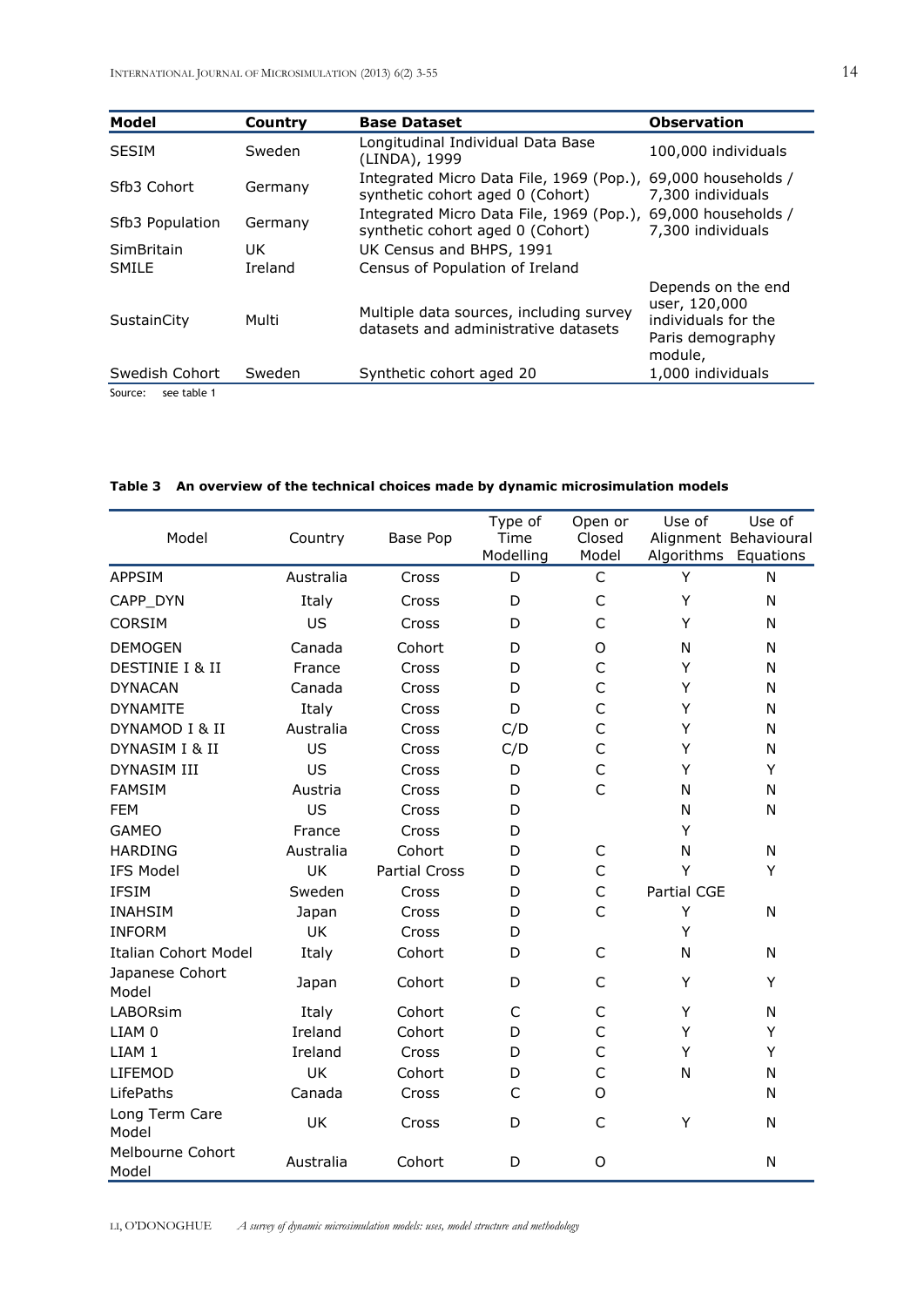INTERNATIONAL JOURNAL OF MICROSIMULATION (2013) 6(2) 3-55 15 15

| Model                   | Country     | Base Pop | Type of<br>Time<br>Modelling | Open or<br>Closed<br>Model | Use of                | Use of<br>Alignment Behavioural<br>Algorithms Equations |
|-------------------------|-------------|----------|------------------------------|----------------------------|-----------------------|---------------------------------------------------------|
| <b>MICROHUS</b>         | Sweden      | Cross    | D                            | $\mathsf{C}$               | N                     | Υ                                                       |
| <b>MIDAS</b>            | Multi       | Cross    | D                            | C                          | Y                     | Υ                                                       |
| <b>MIDAS</b>            | New Zealand | Cross    | D                            | $\mathsf{C}$               |                       | N                                                       |
| <b>MIND</b>             | Italy       | Cross    |                              | $\Omega$                   | Y                     |                                                         |
| <b>MINT</b>             | US          | Cross    | C/D                          | O                          | Y                     | N                                                       |
| <b>MOSART 1/2/3</b>     | Norway      | Cross    | D                            | $\mathsf{C}$               | Y                     | N                                                       |
| <b>NEDYMAS</b>          | Netherlands | Cross    | D                            | C                          | Limited<br><b>CGE</b> | Y                                                       |
| PENSIM                  | UK          | Cross    | C                            | C                          | Y                     | N                                                       |
| PENSIM                  | US          | Cohort   | C/D                          | O                          | N                     | N                                                       |
| PENSIM2                 | <b>UK</b>   | Cross    | D                            | $\mathsf{C}$               | Y                     | Y                                                       |
| Pensions Model          | Belgium     | Cross    | D                            | $\mathsf{C}$               |                       | N                                                       |
| <b>POHEM</b>            | Canada      | Cohort   | C                            |                            | N                     | N                                                       |
| POLISIM                 | US          | Cross    | D                            | C                          | Y                     | Υ                                                       |
| PRISM                   | US          | Cross    | D                            | C                          | Y                     | Υ                                                       |
| <b>PSG</b>              | US          | Cohort   | C                            | O                          | N                     | N                                                       |
| <b>SADNAP</b>           | Netherlands | Cross    | D                            | C                          | Y                     | Υ                                                       |
| <b>SAGE</b>             | UK          | Cross    | D                            | $\mathsf{C}$               | Y                     | Υ                                                       |
| <b>SESIM</b>            | Sweden      | Cross    | D                            | C                          | Υ                     | Υ                                                       |
| Sfb3 Cohort             | Germany     | Cohort   | D                            | O                          | N                     | N                                                       |
| Sfb3 Population         | Germany     | Cross    | D                            | $\mathsf{C}$               | Y                     | N                                                       |
| <b>SIPEMM</b>           | Slovenia    | Cross    | D                            | $\mathsf{C}$               | Y                     | Y                                                       |
| SustainCity             | Switzerland | Cross    | D                            | $\mathsf{C}$               | Y                     | N                                                       |
| <b>SVERIGE</b>          | Sweden      | Cross    | D                            | $\mathsf{C}$               | Y                     | N                                                       |
| Swedish Cohort<br>Model | Sweden      | Cohort   | D                            | C                          | N                     | N                                                       |
| Tdymm                   | Italy       | Cross    | D                            | C                          | Y                     | Y                                                       |

Source: see Table 1

Key: Cross, cross-sectional, C, continuous, D, discrete, Y, yes, N, No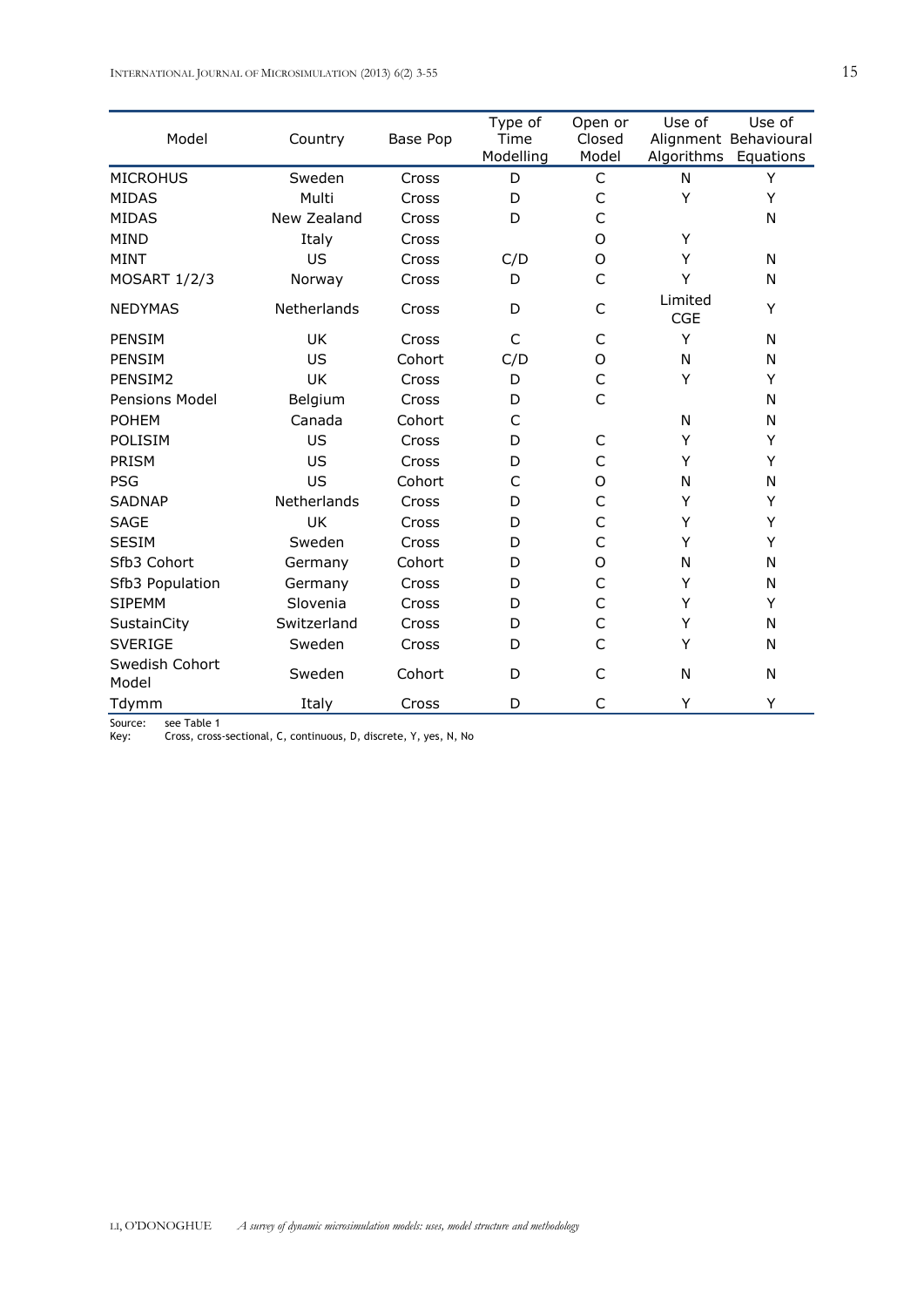#### **3.2. Base dataset selection**

Base dataset selection is important in a microsimulation model as the quality of the input data determines the quality of the output. However, selection of a base dataset is not an easy task as hardly any micro dataset contains all the information required by a dynamic population microsimulation model and the difficulties of picking a base dataset have been discussed by Zaidi and Scott (2001), Cassells et al. (2006), Klevmarken and Lindgren (2008) and many other papers. There are a number of different types of base data that a dynamic model can utilise. As shown in Table 2, a dynamic microsimulation model typically starts with one or several of the following types of dataset according to their sources:

- o Administrative Data
- o Census Data
- o Household Survey Data
- o Synthetic Dataset

Administrative data often contains extensive information in taxable earnings and basic (taxrelated) social economic variables and the data is often collected for the most part of the population, with a much bigger sample size compared with survey data. Because the data is often collected for taxations or law enforcement purpose, the data could be very accurate for some variables, e.g. employee earnings, but very misleading in certain self-reported information, e.g. household wealth. Since the administrative data collection is a government initiative, some information that is useful for social economic researchers may not be included. For this reason, models using administrative data often seek to supplement information from external sources, such in the case of Sweden (SESIM model) where certain variables were imputed based on a survey.

Legal and privacy reasons may also prevent administrative data from being accessible. Models such as CORSIM, DYNACAN and DYNAMOD use census data. While census datasets typically have higher number of observations than household surveys, they often contain less information and have to be supplemented with imputed information from other sources.

Household survey data, e.g. the LII survey utilised in the LIAM model, are also frequently used as the base dataset because it is rich in the number of variables of interest and offers information on the dynamics of behaviour. However, household survey datasets may have the issues of smaller sample size and weights adjustment. The use of weights in a dynamic model adds complexity to many areas and can result in individuals being given different weightings at different points in their lives. As microsimulation aims at inference to a finite population, one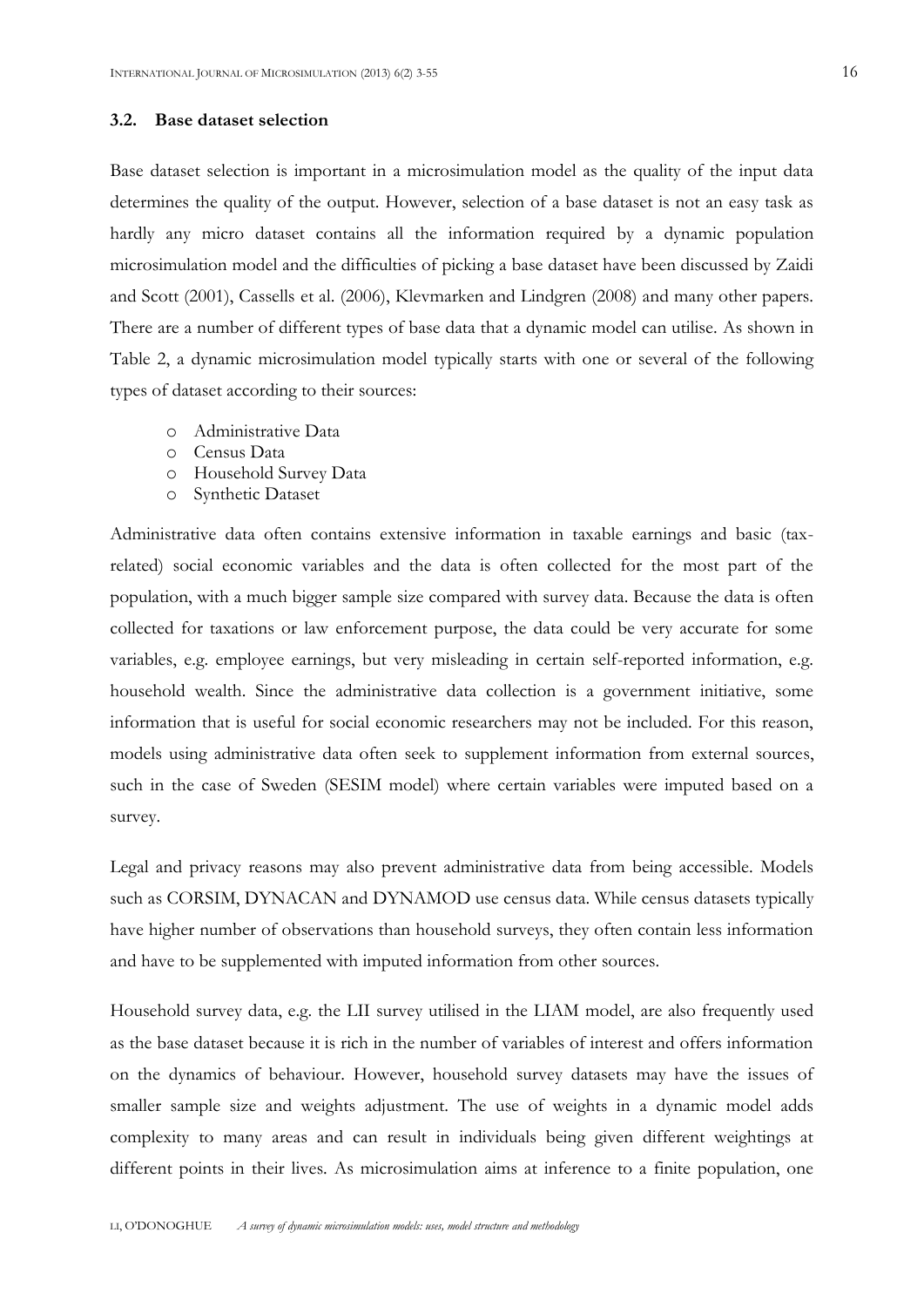solution, as implemented in the DYNAMITE, is to replicate household population according to their weights, so that consequently each household has the same basic weight. However, there is limited understanding on how the use of weight would affect the final outcomes of simulation models.

Another type of base dataset is synthetic data. These are selected when either a longitudinal model is used, as in the case of DEMOGEN, HARDING, LIFEMOD, LIAM (O'Donoghue, 2001a), or where no data exists, as in the case of the NEDYMAS model, where a synthetic initial sample representative of the Dutch population in 1947 was generated NEDYMAS (Dekkers et al., 1993). Synthetic datasets are artificially created with all required variables populated based on some known macro statistics and distributional assumptions. It is often used to understand theoretical implications of a single policy in depth. However, significant adjustments and justifications are required before inferring the policy effects in real life.

For microsimulation models analysing the dynamics of elderly earnings or pensions, the dataset requirement is usually higher as it requires historical variables that affect the evolution of the elderly social economic status. This necessity implies that a long panel dataset containing rich demographic, employment, and pension data is required, something which is not readily available to most researchers. Hybrid sources of datasets are often used in such scenario, whereby a combination of datasets from various sources, statistical matching and simulation techniques are utilised, for instance DYNASIM3 (Favreault and Smith, 2004) matches two survey datasets, namely, Survey of Income and Program Participation (SIPP) and Panel Study of Income Dynamics (PSID). CBOLT (Oharra et al., 2004) uses a similar approach to complement its main dataset with SIPP, PSID and data from the Current Population Survey (CPS). A recent model Tdymm (Tedeschi, 2011), intends to match administrative records with the European Union Statistics on Income and Living Conditions (EU-SILC) dataset. For researchers without access to certain required data, simulation is used to impute the longitudinal history. The CORSIM model simulates part of the historical profile based on a historical cross-sectional dataset and matches the model output to historical aggregate information such as fertility and mortality rates (Caldwell, 1996), whilst LIAM simulates a historical profile by exploiting retrospective variables, previous censuses and other data sources (Li and O'Donoghue, 2012).

Each of data matching/imputation methods has pros and cons and is often tailor-made to the specific datasets and projects. Statistical matching can be used when there are sufficient matching variables in a comparable dataset and this method has the desirable feature of having a "realworld" value, although the quality of matching may vary substantially depending on the quality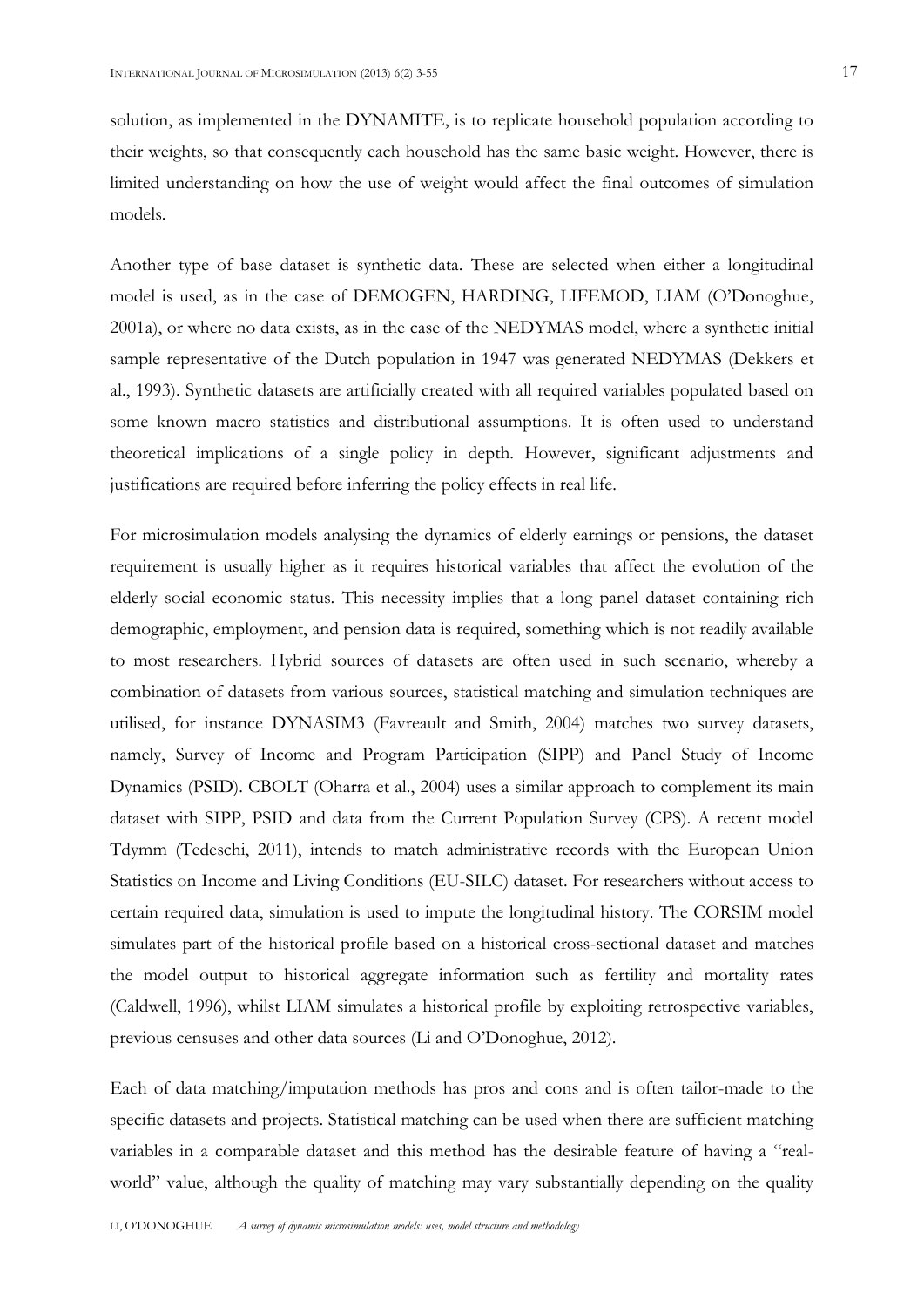and quantity of matching variables. Synthetic simulation has the advantage of flexibility but longitudinal consistency may be an issue due to the limited information available. Additionally, it is also not uncommon to estimate behavioural relations from a dataset other than the base dataset and applies the equation to simulation. In this case, however, one may want to consider the comparability and consistency issues carefully due to the survey design and variable definitions.

Another issue in the base dataset selection is sample size; the larger the sample size, the more subgroups can be considered. Sample sizes are more important for inter-temporal analysis because the number of dimensions is increased, as similar individuals in a cross-sectional sample may in fact be very different due to the different paths taken to reach the same state. Regardless the source of the dataset, panel data is usually preferred as it records changes over time. Sample size also has an impact on run time of the model; the larger the samples size, the longer the run speed, resulting in a trade-off. Faster computer power does however reduce the impact of this trade-off.

#### **3.3. Cohort model or population model**

One issue that is closely related to the base dataset selection is the type of data structure that a model uses. Harding (1993) and others have categorised inter-temporal dynamic models into two types: cohort models that model a single cohort over a relative long time period (usually lifetime), and population models that model a population cross-section over a defined period of time. In addition, some models focus only on adults (i.e. ignore children) and thus, although these models may contain a cross-section of the population, they do not represent the entire age spectrum. In many cases, only persons born within a particular year are included in the model. LIFEMOD (Falkingham and Lessof, 1992), for instance, only includes 4000 people born in 1985.

From a model design perspective, the distinction between cohort and population model is less significant than the use that the model is put to. The distinction made in the literature from a historical viewpoint has more to do with computing power and data constraints rather than any major methodological differences. Cohort models were typically used because the computing costs required to simulate whole lifetimes for cross-sections with sufficient sample sizes to be able to examine specific cohorts were too high. The method typically features less micro-units interactions as compared with a full-fledged population model. Both types of models can be simulated in the same modelling environment: a cohort model is simply a model that ages a sample of individuals in a particular age group, while a population model ages a sample of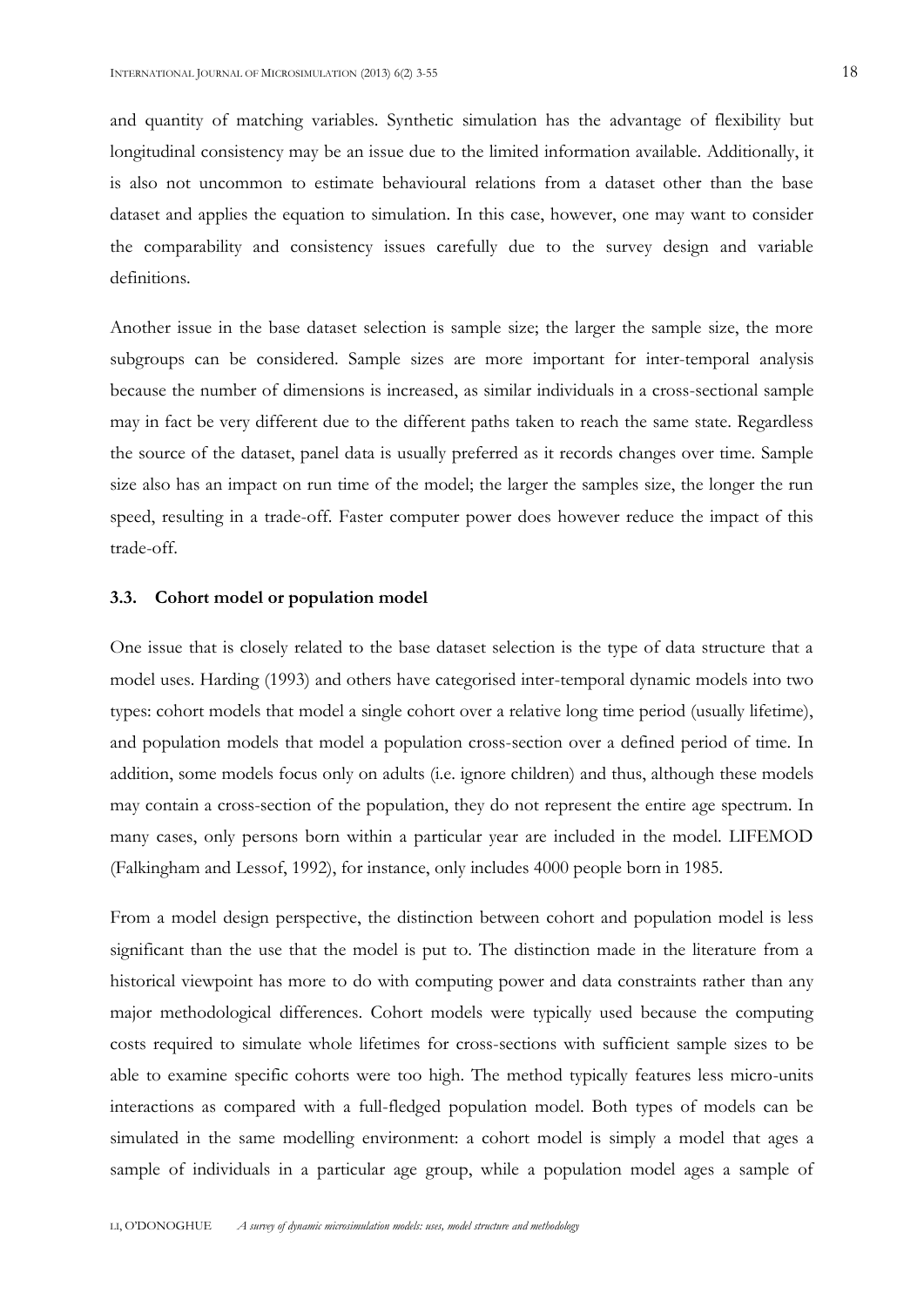individuals of different ages. Both samples are then passed through ageing procedures, to produce life event histories over the modelled period.

It is also possible to model both types using the same computing platform. The potentially larger size of the cohort modelled in dynamic cohort models allows life time income patterns for smaller population groups such as recipients of disability benefits or lone parents to be studied. Some cross-section models such as MOSART combine both types of modelling technique as they may use a very large dataset. With increasing computation and modelling capacities, newer models tend to use population models as one may get more information and draw inference to the population directly.

#### **3.4. Ageing method in dynamic microsimulation**

Aging within a microsimulation context may be defined as the process of updating a database to represent current conditions or of projecting a database for one or more years to represent expected future conditions. There are two types of ageing processes; static ageing and dynamic ageing. Static ageing, as described in Immervoll et al. (2005), is a method that attempts to align the available micro-data with other known future information (such as changes in population aggregates, age distributions or unemployment rates), without modelling the processes that drive these changes (e.g., migration, fertility, or economic downturn). For example, in order to simulate an ageing society, the weighting of young people gradually decreases over time while the weighting of elderly people would increase; however, there is no change to the attributes of these individuals. Dynamic ageing by contrast, changes the attributes of the individuals instead of altering their weights. In the same example of simulating an ageing society, models with dynamic ageing will update the age and other related attributes of individuals over time instead of changing their weights. The method can be referred as cross-sectional dynamic ageing if all individuals are updated before a model moves on to the next time period in a dynamic ageing process, or longitudinal dynamic ageing if a model simulates all time periods for one individual before repeating the same process for the next one in the population. Dynamic ageing is generally more popular and may sometimes be used as the criteria to judge whether a model belongs to the camp of dynamic microsimulation models<sup>1</sup>.

While static ageing can ideally produce the same population representative cross-sectionals as models with dynamic ageing, it works in a very different way as it does not update social economic variables for each time period. In many cases, the only variable that needs to be changed over time is the weight of the observations. Dekkers and Van Camp (2011) noted that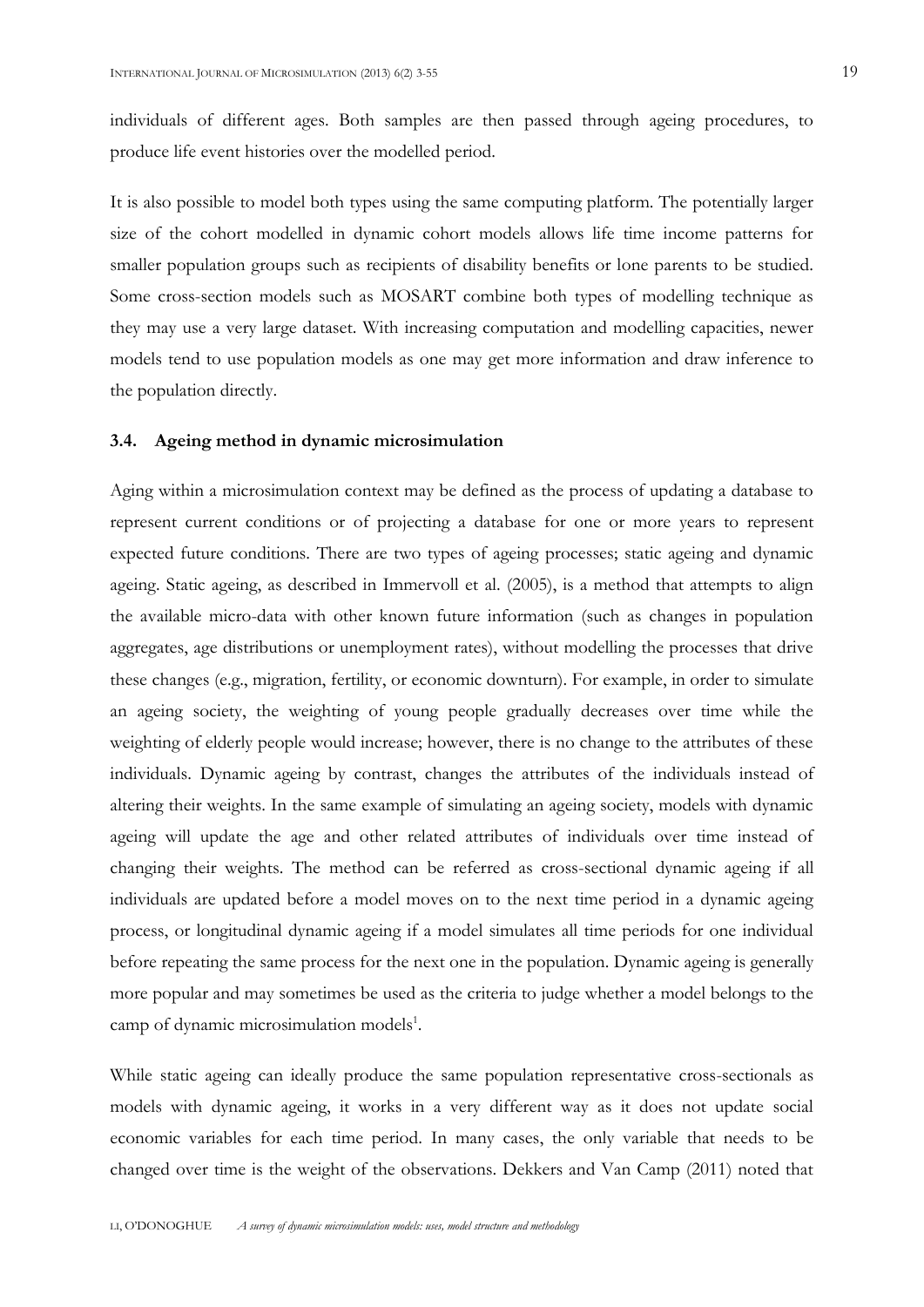this might be attractive for modellers who already have a static microsimulation model, however, static ageing also has a number of disadvantages. Klevmarken (1997) highlighted that whereas static ageing may avoid some problems of drift in the projected cross-section associated with dynamic ageing because of misspecification in dynamic equations, it cannot account for mobility between states. In addition, he pointed out that from a statistical point of view, it is inefficient not to use all available historical information to project into the future. A consequence of not modelling the mobility of individuals between points in time is that it reduces the type of analyses that can be undertaken by a microsimulation model, for example, it is not possible to conduct analyses that require life event histories such as the simulation of pensions. Furthermore, future weights need to be forecast in order to age a dataset. Although macro models or other forecasting devices can be used they may not forecast weights at the level of detail required. Besides, the weight calculation may be further complicated when multiple variables are being considered at the same time<sup>2</sup>. Generally speaking, static ageing cannot be used where no sample observation is in the particular state of interest. If a particular state is under-represented, a very high weight may have to be applied to the corresponding observations, resulting in unstable predictions. As a result, static ageing procedures are mostly used in short to medium term forecasts of approximately 3-5 years, where it can be expected that large changes would not occurred in the underlying population. However, it may be more difficult to use static ageing over longer periods of time due to changing characteristics of the population.

Dynamic ageing aims to reflect the ageing process in real life though it could make a model very complicated and computational expensive. Cross-sectional dynamic ageing is the most common method while longitudinal ageing is sometimes used in cohort models. Dynamic ageing can consistently estimate characteristics of future income distributions under ideal circumstances in which all transition probabilities and state specific expectations can be estimated consistently. This may be possible in a simple model with a small number of processes, but in a fully dynamic model of work and life histories, many more processes need to be jointly estimated, a formidable requirement given the available data. Therefore, it might be necessary to make some assumptions to make estimation feasible, e.g. education choice happens before labour participation choice etc. In addition, one may also need to assume independent error terms and some other arbitrary assumptions in order to simplify the estimation. Although these assumptions are common in practice, they may lead to theoretical pitfalls and biased results when excessively used without proper testing. In addition, projections over time at the micro-level are particularly susceptible to misspecification error as modelling at this level involves more detail than in macro models, also current knowledge regarding micro-behaviour is not good enough to specify a fully dynamic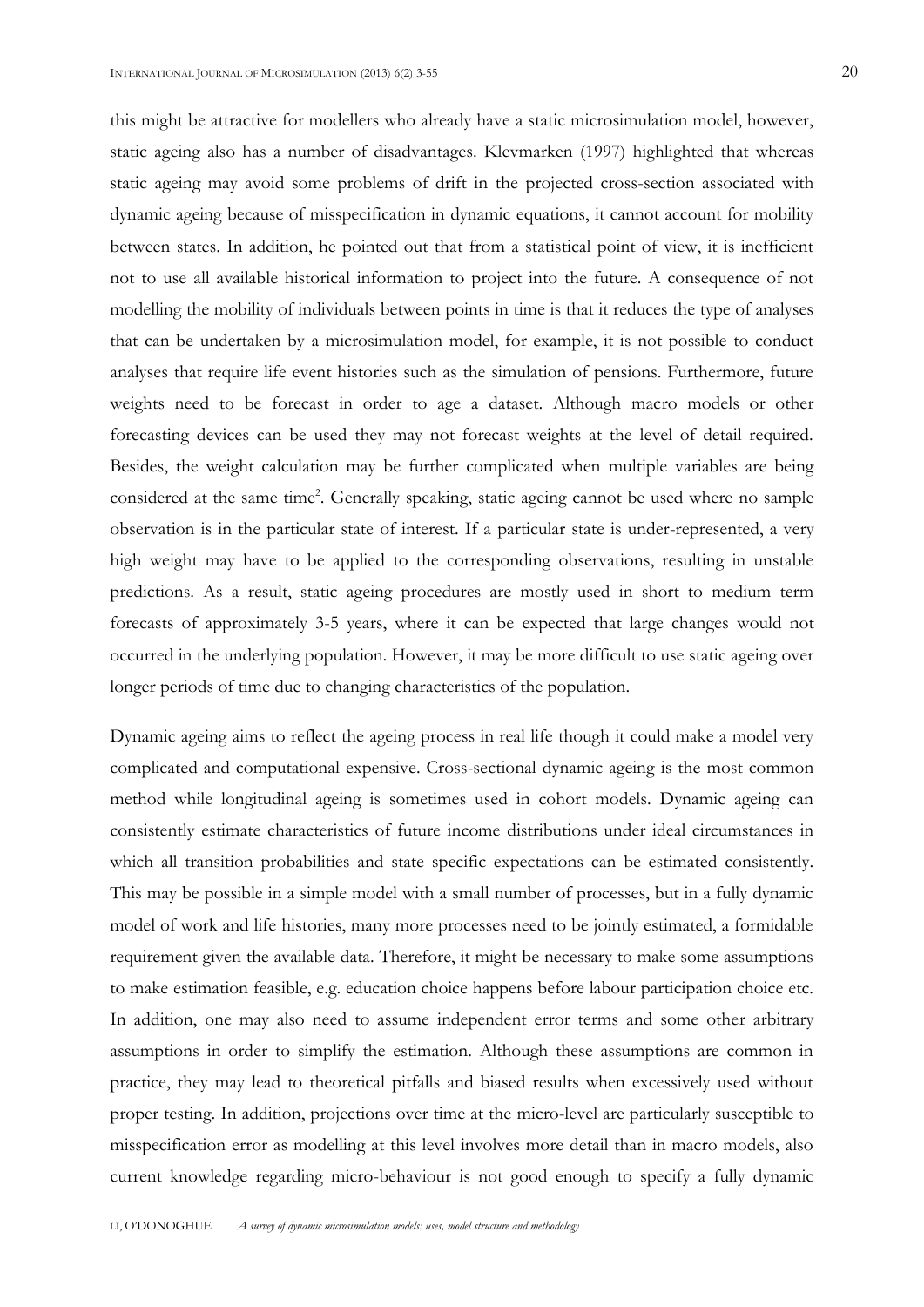model. As a result, dynamic ageing combined with an alignment (calibration) mechanism to keep aggregate outputs in line with predictions from macro models is commonly used. The method allows individual transitions to be simulated as well as ensuring that aggregate outputs on track with macro forecasts (see, for examples, Chénard 2000, 2001).

#### **3.5. Discrete or continuous time modelling**

Another choice in the development of dynamic microsimulation models is the treatment of time. Discrete time models simulate which individuals experience particular events in given time intervals while continuous time models treat time as a continuous variable and determine the exact time that an event occurs (Willekens, 2006).

Discrete time microsimulation models changes once per time period. Take demography for example, demographic modules in dynamic models are often constructed using annual transition probability matrices. Individuals are passed through a collection of transition matrices in each time period of the simulation (usually a year) to determine their simulated life paths, e.g. death. This method often assumes a sequential order of life events, however in reality they may be interdependent. As in the example given above and consequently the order in which the transition matrices are applied is very important. In the example given above, if marriage is determined first, then the potential fertility rate changes and similarly, a pre-marital pregnancy will increase the probability of getting married. Galler (1997) discussed a number of options in this situation including the procedure of random ordering as used by the DARMSTADT (Heike et al., 1987) and Hungarian models (Csicsman et al., 1987).

There are a number of other problems with this type of approach. Firstly transitions are assumed to take place at a single point in each time period and the duration of the event must last at least one time period (typically a year, but may be of shorter duration). For example if the time period is a year, this approach rules out transitions in and out of unemployment over the course of a year, which is unrealistic, as many people will have unemployment transitions for periods of less than one year as in the case of seasonal workers. Therefore, the discrete time transitions simulate net transitions (see Galler, 1997) at discrete points in time, ignoring the transition path taken to reach the end state. Some models, e.g. MICROHUS and SESIM, therefore developed a workaround where the end state is stimulated together with an extra variable describing the transition. Take unemployment as an example, the method simulates both the employment status (end state) and the length of unemployment, which can be used to partially describe the transition with greater details.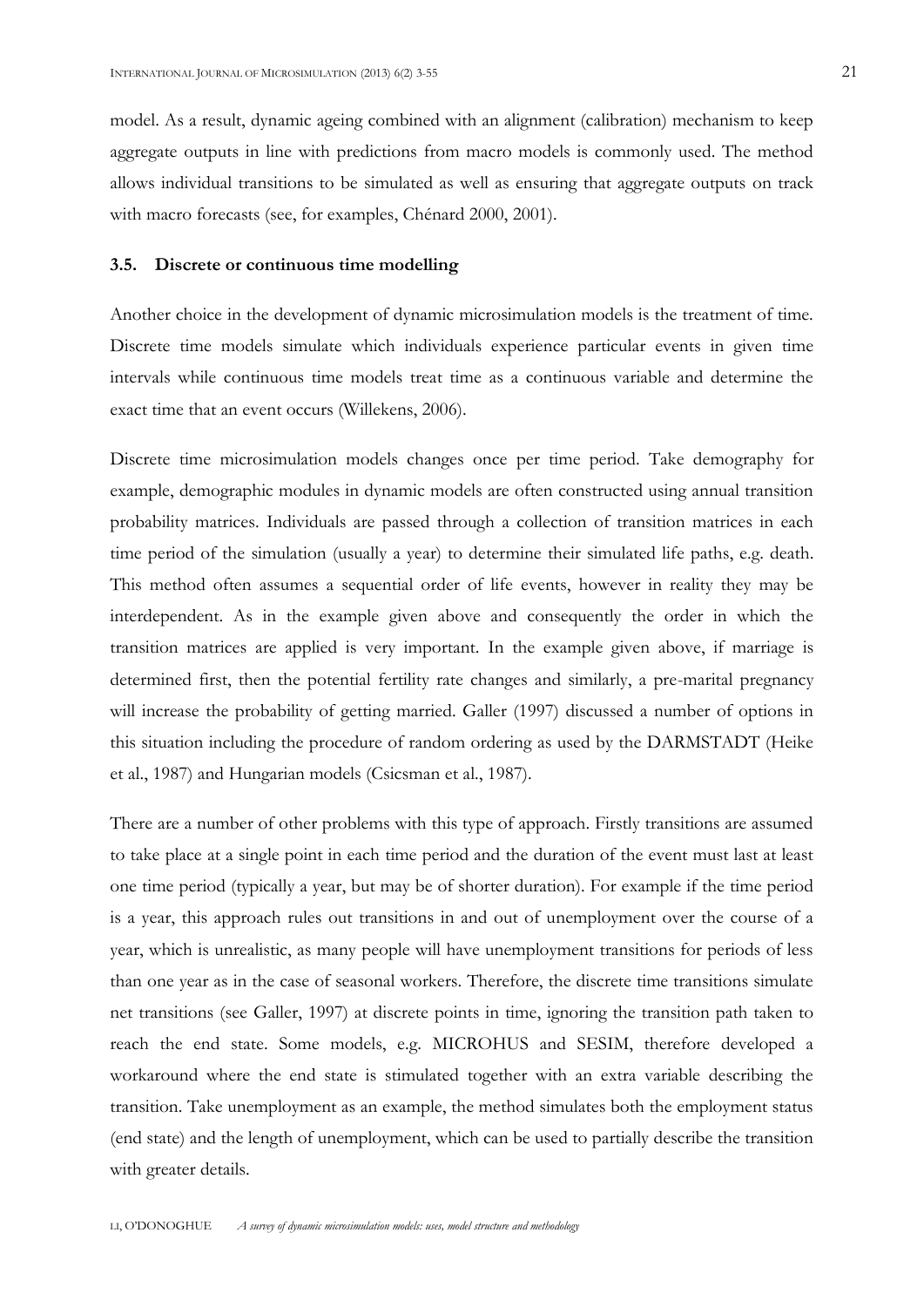Continuous time microsimulation models, on the other hand, usually use survival models to simulate the time of events. Rather than simulating annual transition probabilities, survival functions model the length of time an individual will face in his/her current state, e.g. DYNAMOD and SOCSIM (Hammel et al., 1990) and this method was extensively discussed by Willekens (2006). Once a referencing event has occurred such as marriage, an individual is passed through each survival function that they are eligible for given their current states. For example, once an individual is married, they become eligible for divorce, the event given their current state with the nearest event time is selected and then repeated until death.

While the continuous time model has some theoretical advantages as it pinpoints the time of events, it also suffers from considerable practical limitations. The estimation of competing risks and survival functions place very high requirements on the data that are rarely matched by the actual data available (Zaidi and Rake, 2001). Given that most base datasets were collected yearly and many taxation procedures are reviewed annually, it is easier to incorporate a discrete time framework. Although a continuous time model could simulate the sequence of event occurrences, it still faces the estimation problems of interdependent processes and correlated errors. In addition, the potential interdependence of transitions for members (e.g. family) further raises the complexity of implementation. Alignment for continuous models is more difficult as cross-sectional adjustments would erode the advantages of duration models, and the potential computation cost of alignment is much higher in continuous time models.

#### **3.6. Open versus closed model**

A decision dynamic microsimulation model builder has to consider is whether the model should be open, closed or a mixture of the two. A model is often considered closed if, except in the case of new born and migrants, the model only uses a fixed set of individuals to create and maintain social links. Thus, if an individual is selected to be married, then their spouse is selected from within the existing population of the model. Similarly, a baby is always attached to a family within the sample. In contrast, an open model starts with a base population and if spouses are required, then new individuals are generated exogenously. This has the advantage that simulations for individuals (and their immediate families) can be run independently of other individuals, and thus allows the model to be run in parallel on different computer processors, allowing overall run times to be reduced (O'Donoghue, 2001a).

Open models, for instance, PENSIM and LifePaths, have the advantage of having simpler interaction models, e.g. a newly married partner can be created artificially to fit the social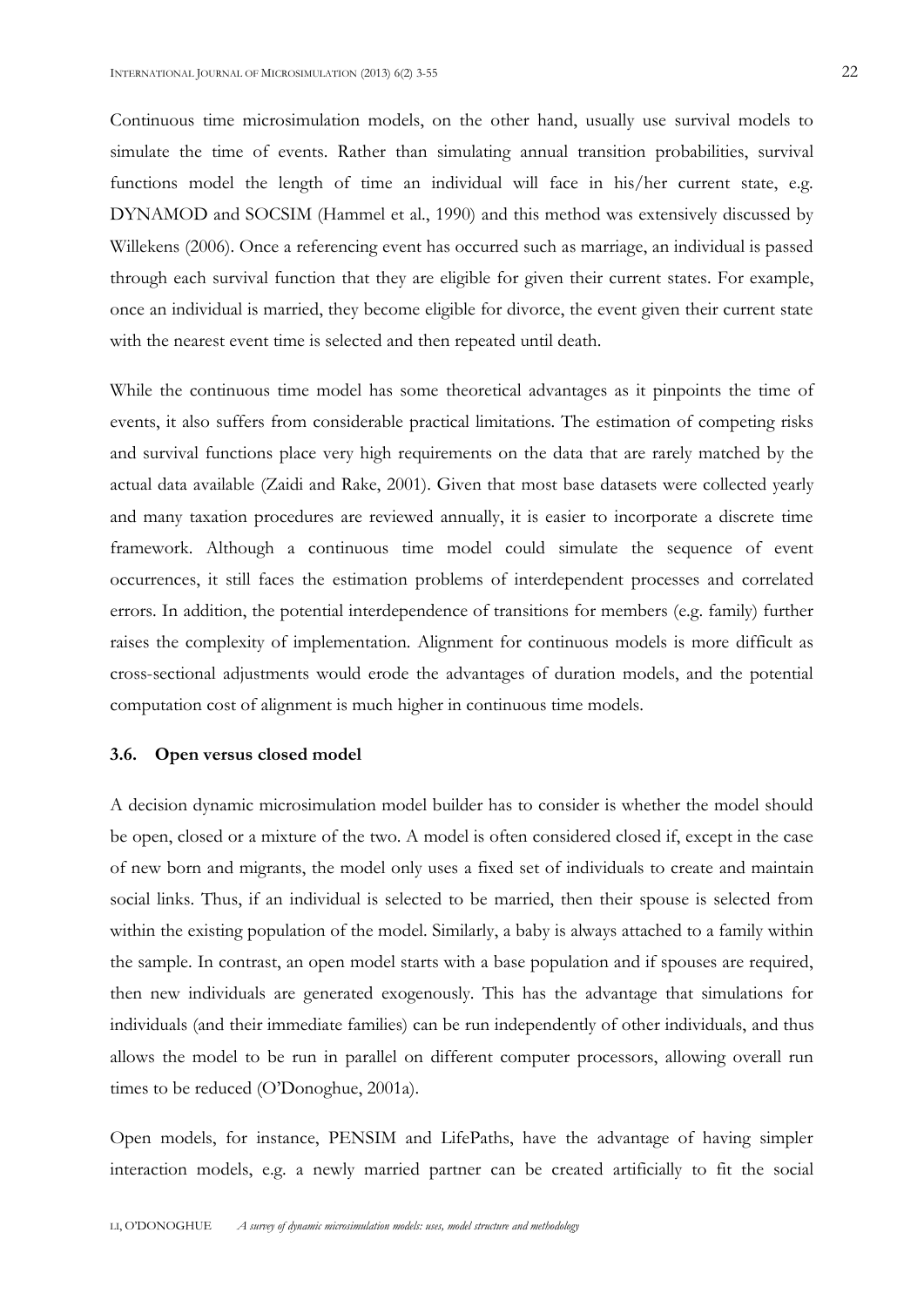economic characteristics of an individual. However, an open model is more difficult for matching external macro aggregates as the sample may not stay representative of the population as new individuals are created. Although possible, it is a non-trivial task to align a varying population

with macro-aggregates, as the process would require constant dynamic reweighting and in the case of heavy alignments, the benefits of running the model in parallel might be lost. As a result, most dynamic models in use utilise a closed model method.

## **3.7. Link between micro and macro models**

As many policy indicators (e.g. employment rate) are at macro level, microsimulation models increasingly find the need to interact with macro economy through either an alignment process or computational general equilibrium (CGE) feedback. Alignment, as discussed in earlier, offers a simple but limited way to enforce the aggregate statistics within a simulation; however, it is usually limited to very specific variables and does not change based on the feedback from simulated micro data. Besides alignment, it is also possible to use CGE models to link macro, meso and micro models (see Ahmed and O'Donoghue, 2007; Davies 2004). CGE models offer a potential opportunity to allow macro models interact with micro models via prices in different markets, which is particular useful for analysing large scale macroeconomic shock. For instance, IFSIM (Baroni et al., 2009) links a microsimulation model with a simple CGE model assuming a single sector economy.

There are a few papers discussing the potential methods of linking a microsimulation model and a CGE model. Cockburn (2001) used an integrated approach to link a survey dataset within a CGE framework, where the main concept was to replace the traditional unit of analysis in CGE, representative household, with a real household. Another approach is to separate macro and micro components while allowing the result of the micro or macro models being fed into the other models. Depending on the direction of the output feeding and the number of iterations, this approach was further subcategorised into "Top-Down", "Bottom-Up", "Top-Down Bottom-Up" and "Iterated Top-Down Bottom-Up" approaches (Galler, 1990; Baekgaard, 1995; Savard, 2003). Colombo (2010) compared several CGE microsimulation linkage methods and suggested the "Iterated Top-Down Bottom-Up" as the currently most complete approach. However, with only few exceptions like NEDYMAS (Dekkers et al., 1993) which used the iterated approach, most macro-micro linking attempts in dynamic microsimulation models are limited to one-way only.

At the current stage, the integration of CGE with microsimulation is still limited due to several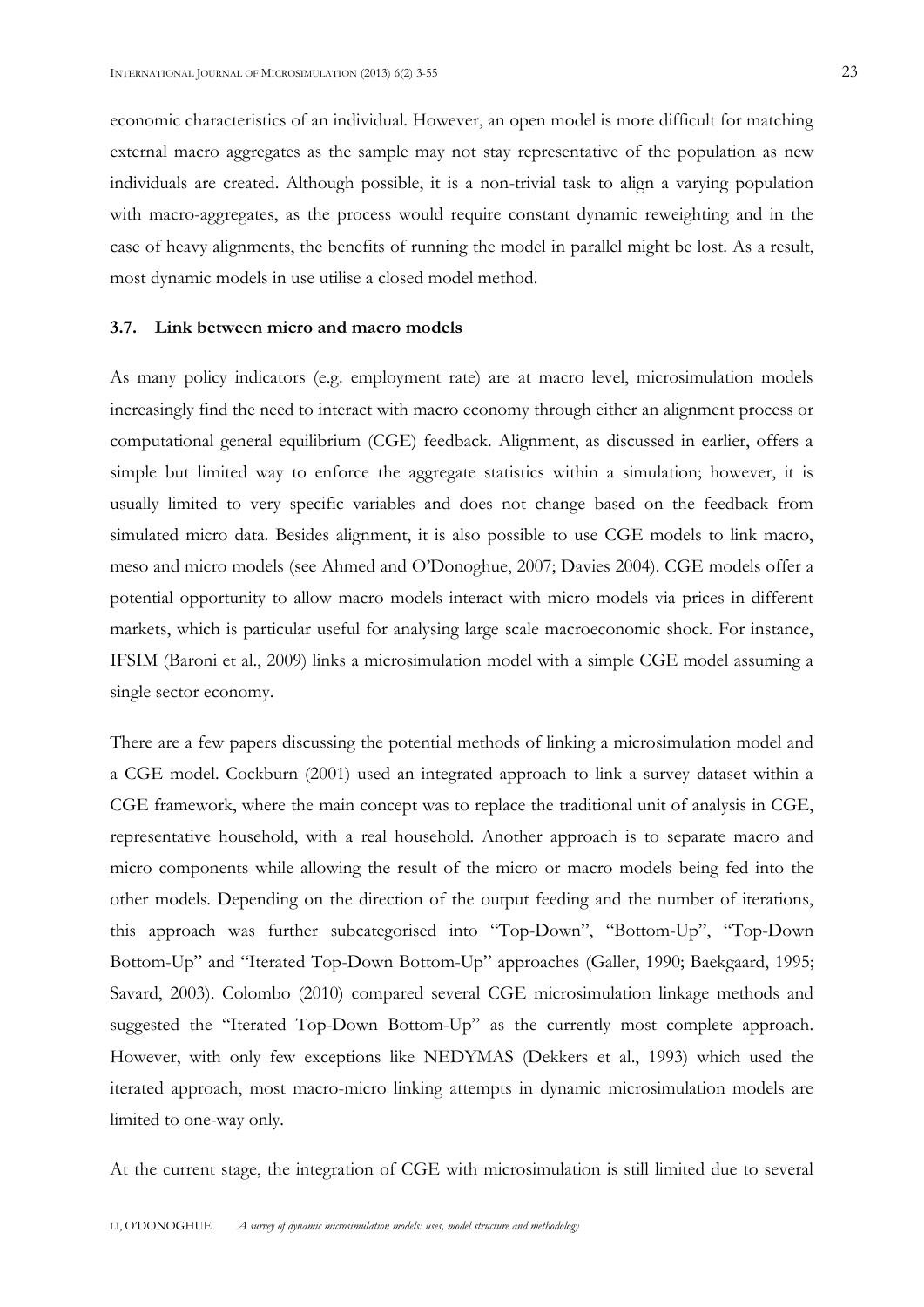factors, including modelling complexity, data issues, model stability and computational costs. (Ahmed and O'Donoghue, 2007) Robilliard and Robinson (2003) indicated that current approaches in linking micro-macro may still need to be refined before addressing distributional issues. In addition, linking with CGE requires decent quality of household income and expenditure data, which is not widely available. Furthermore, the integration between CGE and dynamic microsimulation could potentially exaggerate the uncertainty introduced in the results due to the complexities in interactions of different social economic variables and consequently result in a greatly increased computation time.

Given the complexity in incorporating complete a CGE model in microsimulation, it might be more feasible to incorporate a partial equilibrium in to the model. A static microsimulation model, IZAΨMOD (Peichl et al., 2010), allows feedback from computed labour market equilibrium to refine the labour supply behavioural response. In a spatial microsimulation model, one may consider to model the feedback from the housing market as illustrated in Hooimeijer (1996). This type of single market equilibrium implementation can avoid the complexity introduced by the social accounting matrix and inaccurate expenditure data.

#### **3.8. Links and integration with agent based models**

Although this study mostly focuses on the development of dynamic microsimulation models, it is also worth to note that microsimulation is closely related to two other individual level modelling approaches, cellular automata and agent based models (Williamson, 2007). In particular, agent based models are also used in social science to analyse macro level phenomena gathered from micro units. An agent based model (ABM) typically consists of a set of autonomous decisionmaking entities (agents), a set of agent relationships and methods of interaction, and the agents' environment (Macal and North, 2010). It is often used to show how macro level properties such as spatial patterns and levels of cooperation emerge from adaptive behaviours of individuals.

Traditionally, agent based models are highly abstract and theoretical without many direct empirical applications (Boero and Squazzoni, 2005; Janssen and Ostrom, 2006). In recent years, however, there is a growing interest in ABM literature of injecting empirical data in an attempt to simulate some real-world phenomenon (Parker et al., 2003; Hassan et al., 2008). From a practical point of view, when agent based models add more social economic attributes to the agents and when microsimulation models add more behaviour rules and interactions, they are moving toward to a common ground (Williamson, 2007). Some papers, e.g. Eliasson (1991), Baroni et al. (2009) etc., may even use the word interchangeably when behavioural models are included in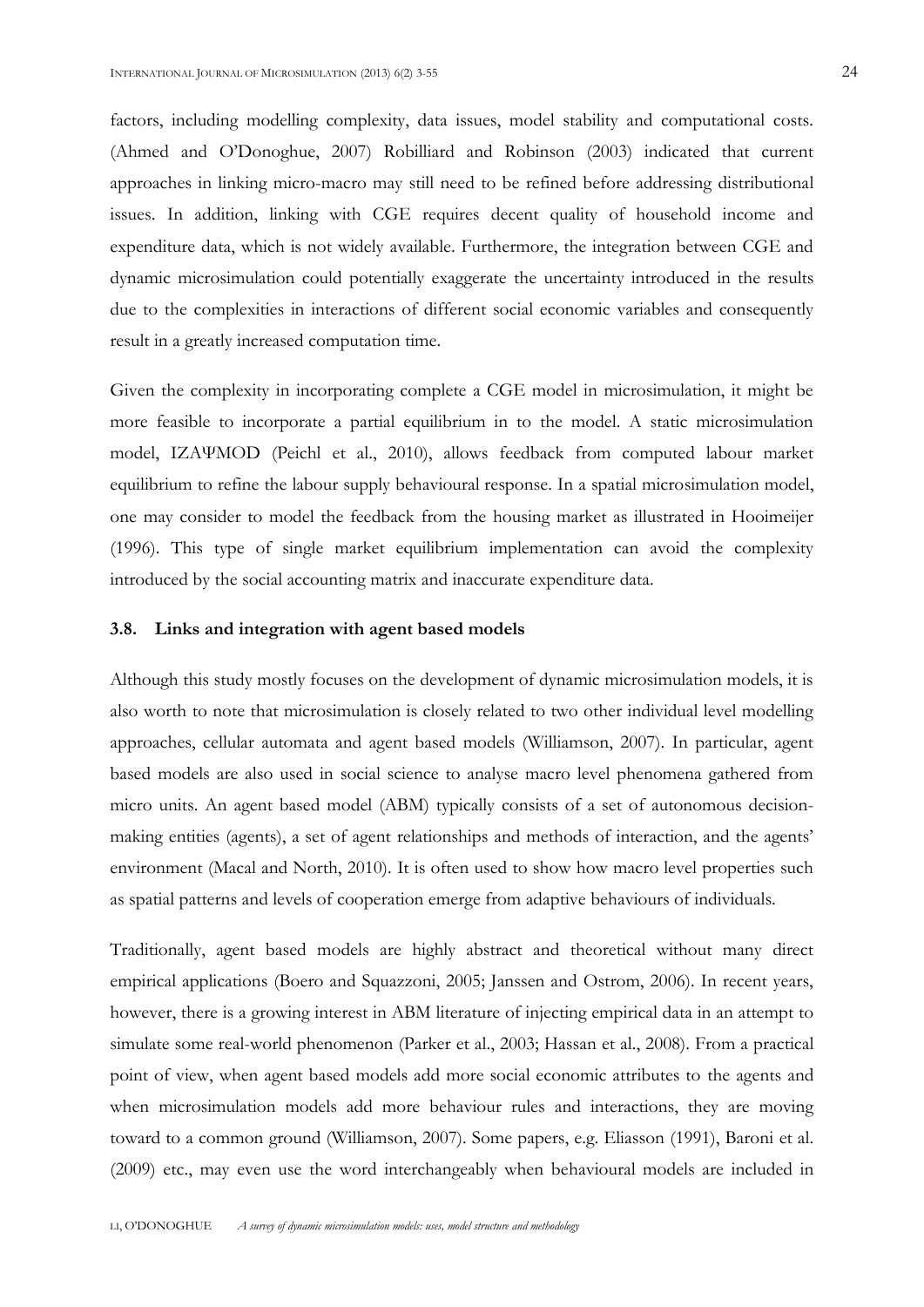#### microsimulation.

Agent based models covers an important aspect of social economic modelling, network effects, which has long been discussed by sociologists and economists but hardly exists in microsimulation beyond the spouse matching. Microsimulation modellers often implicitly assume that the effects of social pressures and peer effects are already embedded in the existing distribution and they are likely to keep constant, i.e. there is no need to update the model as time passes. While this assumption might be acceptable for some research, such as tax reform analysis, it might be too strong for some other types of research, e.g. evaluating alternative health intervention policy. Agent based models, on the other hand, often explicitly model these interactions and allow certain social factors to change as the population evolves.

With the growing number of social networking data, it becomes possible to integrate the empirically-tested adaptive behaviours from ABM into microsimulation models to produce a more realistic model. The potential introduction of network effects could benefit a set of microsimulation models, e.g. health simulation models, in which the social factors may play a role. In addition, peer effects may also help to model the evolution of marriage/fertility patterns, the formations and dissolutions of neighbourhoods in a spatial microsimulation model etc.

It should also be noted that this potential integration may also bring some disadvantages. The implementations of micro interactions would greatly increase the computational cost and complexity, thus makes the model more difficult to understand and validate. Besides, the current base datasets of the microsimulation models are often standard surveys or census data that do not cover extensive network attributes. At the current stage, the implementation of extensive interactions like ABM in microsimulation models is still at its infancy, the existing attempts are limited to the introduction of simple behaviour rules, e.g. copying consumption habits as in Lawson (2011).

#### **4. ESTIMATIONS AND VALIDATIONS OF MICROSIMULATION MODELS**

#### **4.1. Modelling transitions and behaviours**

Microsimulation models could use structural behavioural models, reduced form statistical model or simple transition matrix to simulate changes. Behavioural models are grounded in economic theory, in the sense that changes to institutional or market characteristics result in a change in the behaviour of agents within the model. In contrast, reduced form statistical models aim to model the transition probabilities of individual characteristics using related variables. It aims to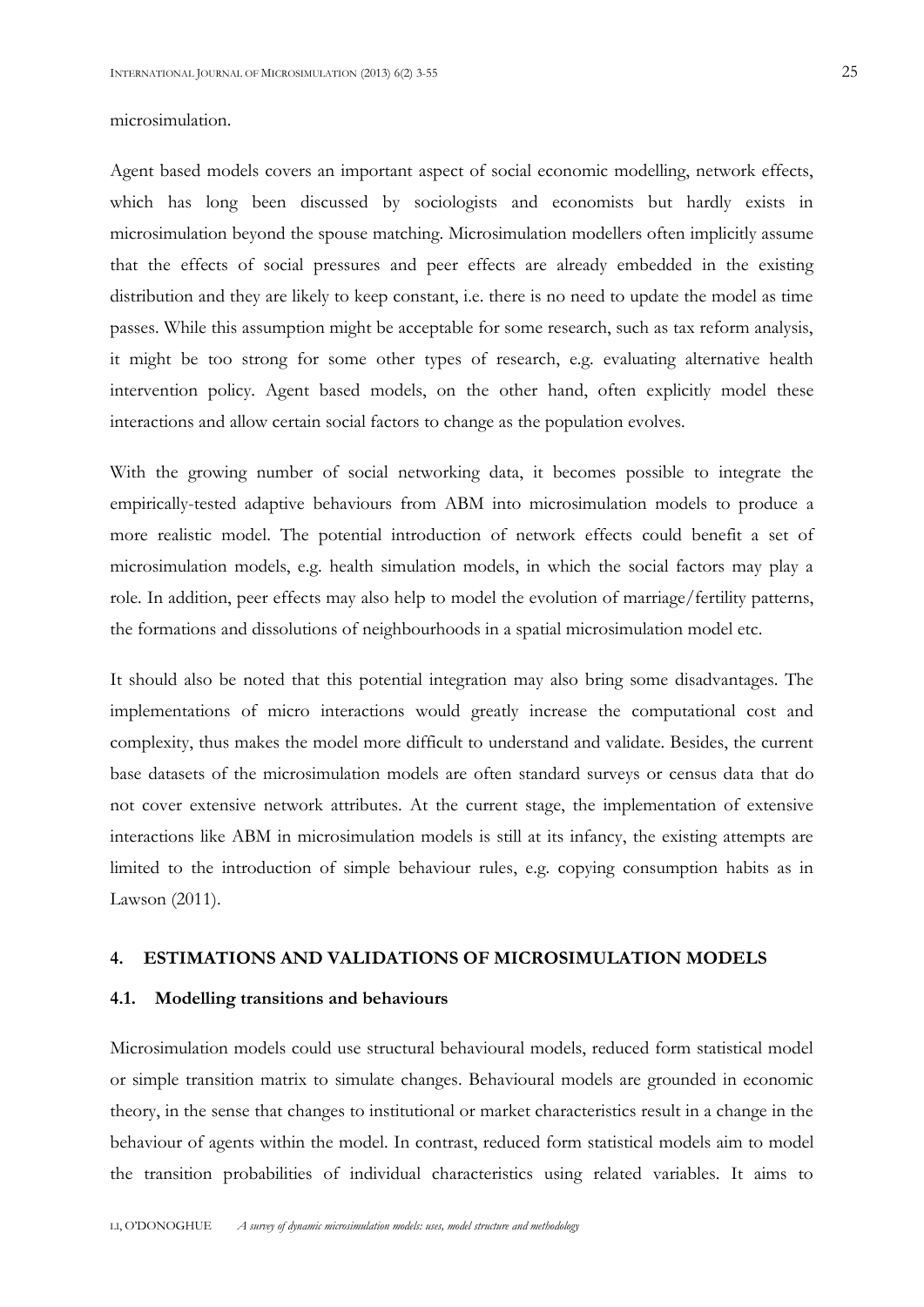reproduce observed distributional characteristics in sample surveys without explicit considerations on policies. Reduced form models usually do not respond to external market and institutional characteristics and assume a stable policy environment implicitly. Transition matrix is often a time-homogeneous Markov chain with limited number of states (e.g. age group, gender). It is the easiest way to model potential changes with least theoretical considerations.

Reduced form models and transition matrices are often used to simulate mortality, fertility, family formation, labour market transitions etc. As these models usually do not depend on policy parameters, they are not suitable for reform analysis, and are often restricted to simulating status quo only. The method is often used in static tax benefit microsimulation models as well as demographic components of dynamic microsimulation models.

In a structural behavioural model, individual behaviour changes are as a result of changing policies, therefore the policy parameters must have a direct or indirect impact on the model. An example could be a labour supply model that responds to changes in the tax-benefit system. Behavioural models in microsimulation should be relevant to overall model objectives, able to introduce behavioural adjustments to policy changes. Examples of behavioural responses that fit these requirements include labour supply, retirement decisions, the effect of income and price changes on consumption, fertility and marital decisions, the take-up of social benefits etc. A behavioural model may contain multiple components. In the case of labour supply models, behaviour simulation models typically consist of three parts: an arithmetic tax benefit model to estimate budget constraints, a quantifiable behaviour model using variables that can be simulated, and a mechanism to predict the labour supply under a new policy environment (Creedy et al., 2002).

Compared with earlier microsimulation models, more models today have incorporated behavioural responses into their designs although these responses are often limited to labour market simulations. Models such as MICROHUS (Klevmarken and Olovsson, 1996), PRISM (Kennell and Sheils, 1990), NEDYMAS (Dekkers et al., 1993), LIAM (O'Donoghue et al., 2009) all incorporate labour supply behavioural responses to the tax-benefit system, SESIM (Klevmarken and Lindgren, 2008), DYNAMITE (Ando et al., 2000), and SADNAP (Van Sonsbeek, 2010) model retirement decisions depending on the social security system. However, there is still only limited implementation of life-cycle models in microsimulation and the study on the impact of prediction errors on simulation results is scarce.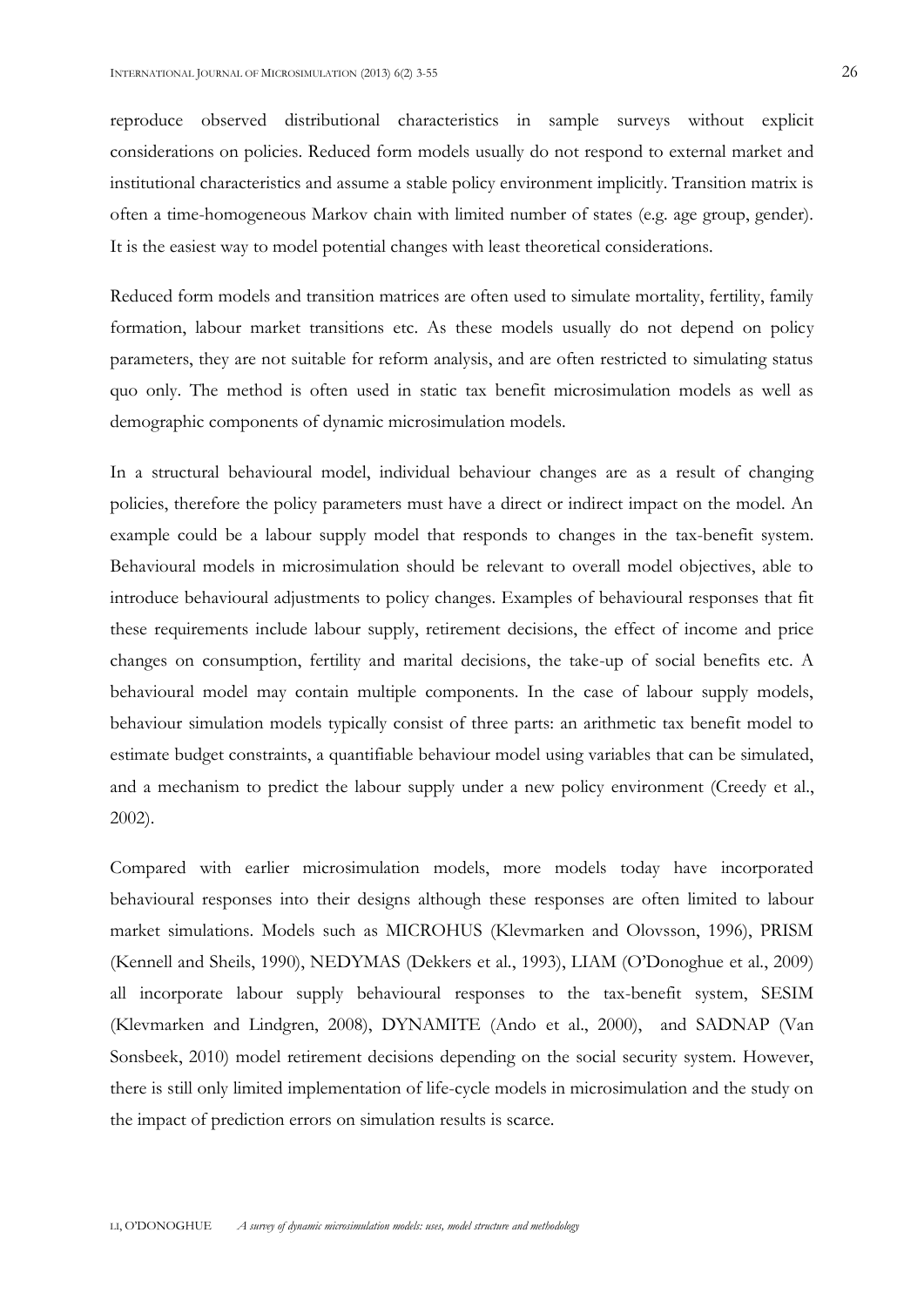#### **4.2. Alignment with projections**

As statistical models are typically estimated using historical datasets with specific characteristics and period effects, projections of the future may therefore contain errors or may not correspond to exogenous expectations of future events. In addition, the complexity of micro behaviour modelling may mean that simulation models may over or under predict the occurrence of a certain event, even in a well-specified model (Duncan and Weeks, 1998). Because of these issues, methods of calibration known as alignment have been developed within the microsimulation literature to correct for issues related to the adequacy of micro projections.

Scott (2001) defines alignment as "a process of constraining model output to conform more closely to externally derived macro-data ('targets')". Clearly, in an ideal world, a system of equations would be estimated that could replicate reality and give effective future projections without the need for alignment. However, as Winder (2000) stated, "microsimulation models usually fail to simulate known time-series data. By aligning the model, goodness of fit to an observed time series can be guaranteed." Some modellers suggest that alignment is an effective pragmatic solution for highly complex models (O'Donoghue, 2010), as it offers a limited connection between micro and macro data.

Alignment also has its downsides, as highlighted by Baekgaard (2002). Concerns raised regarding alignment include the issue of consistency within the estimates and the level of disaggregation at which this should occur. The implementation of alignment may twist the relations of key variables in an undesired way (Li and O'Donoghue, 2013). The existence of an alignment mechanism may constrain model outputs to always hit aggregate targets even if there has been an underlying behavioural or structural change. An example would be if education levels rose, as this would be expected to reduce mortality rates and increase female labour force participation. If the alignment mechanism for each process did not incorporate the impact of educational achievement, then an increase in the education level would have no effect on these aggregates. It has been suggested that equations should be reformulated rather than constrained ex post. Klevmarken (2002) demonstrated various potential methods in incorporating alignment information in estimations. In most cases, alignment methods are only documented briefly as a minor technical part of the main model. Currently, there is very limited number of studies analysing how projections and distributions change as a result of the use of different alignment methods.

Despite the potential pitfall of its statistical properties, aligning the output of a microsimulation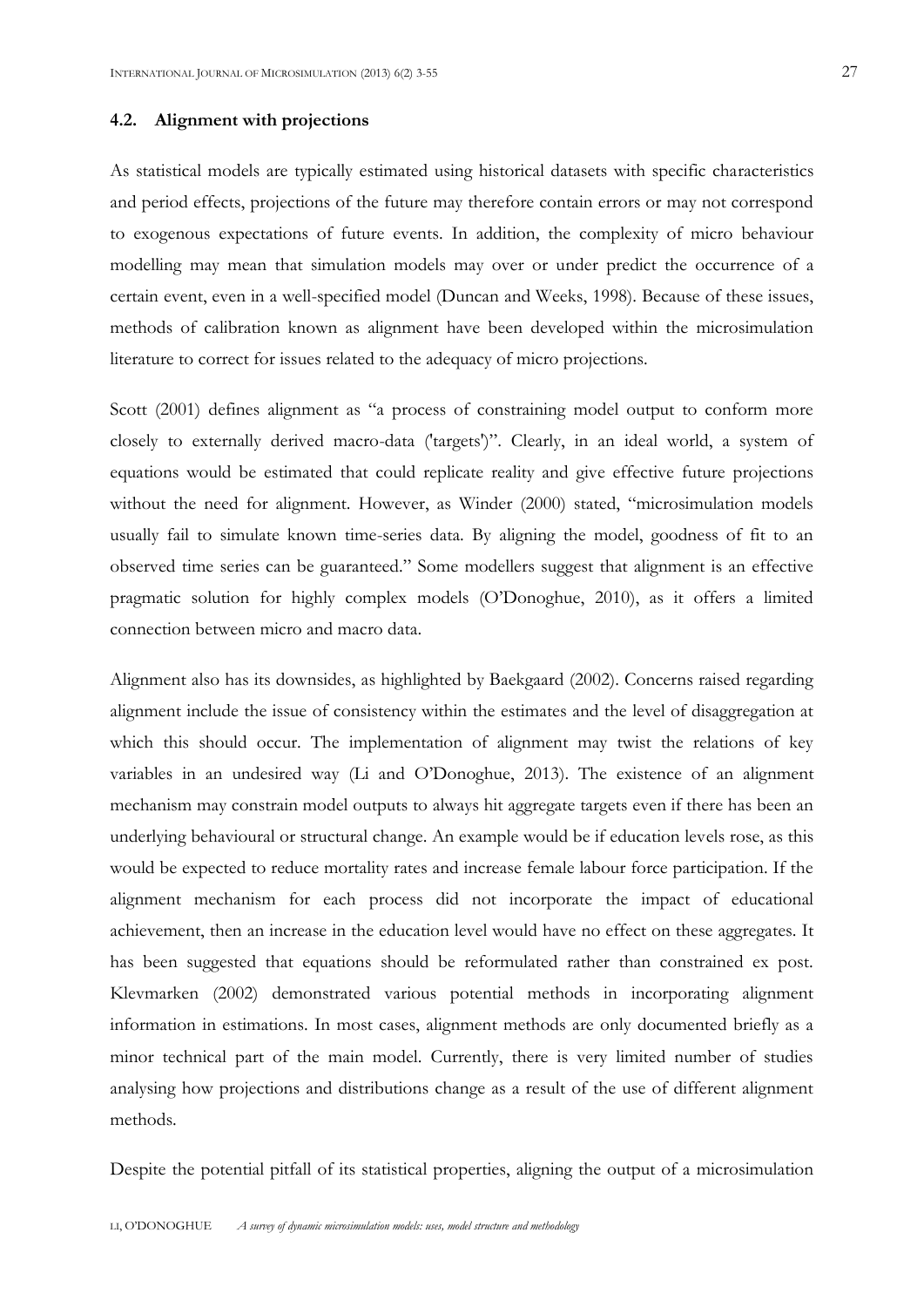model to exogenous assumptions has become standard over the past decade. As Anderson (2001) noted, almost all existing dynamic microsimulation models are adjusted to align to external projections of aggregate or group variables when used for policy analysis. Continuous variables such as earnings are typically aligned with a fix ratio in order to meet the projected average or distribution, whilst binary variables, such as working status, are aligned with various methods, including multiplicative scaling, sidewalk, sorting based algorithms etc. (See Morrison, 2006). Microsimulation models using historical datasets, e.g. CORSIM, align their output to historical data to create a more credible profile (SOA, 1997), while models that work prospectively, e.g. APPSIM, also utilise the technique to align their simulations with external projections (Kelly and Percival, 2009).

#### **4.3. Model complexity**

Dynamic microsimulation is mostly built on the assumed parameters, estimated Markov chains and the conditional probability distributions estimated by various econometric methods. It usually involves many equations and parameters, estimated and fixed by laws and regulations. Once the estimations and parameters are put in place, most microsimulation models follow a straightforward execution process without invoking computational complicated algorithms. The complexity of a model, as a result, often comes from the constructions of the economic models and is mostly guided by the potential policy questions that the model is required to answer. Models focusing on pension issues usually simulate detailed labour market behaviour for decades ahead, as a change in the pension system can only mature when the youngest cohort in the labour market retires. In contrast, short term tax policy models usually forward simulate 3 to 5 years and are typically limited to tax related variables only. If a model is being utilised to answer different research questions, then it usually needs to simulate more variables for a longer period of time, which involves higher levels of complexity.

An ideal microsimulation model should have the capacity to simulate details of all possibly related variables; however, the costs of building large models, both in terms of model validity and management needs to be taken into consideration. Dynamic microsimulation models have the reputation of being complex and the potential to run "out-of-spin" with regard to some aspects. This might be a particular concern when simulating policy reforms. Economics models, especially reduced form models, are often criticised for simulation purpose as the stability of the model structure is questionable under policy changes. This argument is also widely known as Lucas' critique. As a result, structural models are usually seen as a better choice. Since some part of the policies (e.g. tax) can be explicitly included in the structural model, the estimated utility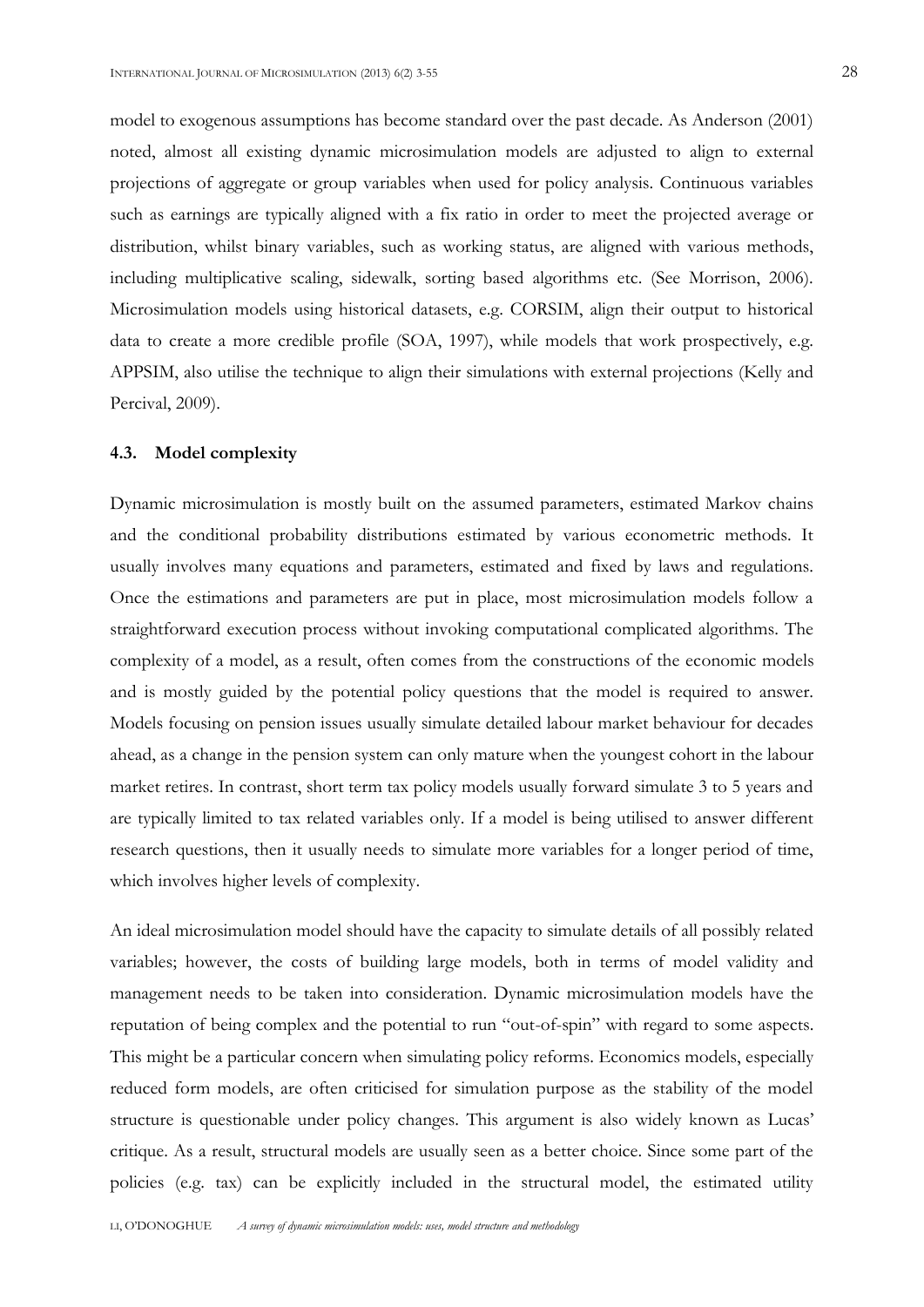parameters are perceived to be more stable (Klevmarken and Lindgren, 2008), although utility parameters can sometimes be very sensitive to even a small change in the model specification. Over fitting may also be a potential issue when the list of explanatory variables grows. Due to the number of models that one microsimulation model can invoke and the budget/time constraints, many models are primarily constructed using reduced form models with some structural models in key components.

Complex models, while having more power, are much more difficult to validate and may often contain bugs in their implementation. In addition, the complexity of the processes often means development takes longer than expected. Large general purpose microsimulation models are usually built by large teams with access to large and complex datasets. These models usually simulate a wide variety of economic and demographic processes and can therefore be used for many different applications. These forecasting models usually incorporate alignment systems in order to keep the model in line with external forecasts or are in fact linked to macro-models. Models of this type include DYNASIM from the US, DYNACAN in Canada, SESIM in Sweden, MOSART in Norway and the APPSIM in Australia etc.

#### **4.4. Model validation**

Given the increasing complexity of models, it becomes increasingly important to validate the model in order to maintain its credibility. Unfortunately, only limited effort has been placed on validation matters and there is no international consensus on validation procedures. Klevmarken and Lindgren (2008) suggest that validation should be put in the same context as estimation and testing, and should involve the identification of all sources of errors and their properties. Given the size and structure of a large microsimulation model, bootstrapping and Monte Carlo exercises are likely to be more practical than the analytical deduction. In addition, sensitivity analysis on the models should also be part of the microsimulation validations (Klevmarken and Lindgren, 2008). In Morrison (2008)'s paper, DYNACAN published their method of the validation from a practical point of view. It lists several important components one should cover during a microsimulation validation process: context of validation, data/coefficient/parameter validation, programmers/algorithmic validation, module-specific validation, multi-module validation, and policy impact validation.

Ex post analyses of previous periods can also be used to assess the reliability of a model and it is for this reason that a number of the major microsimulation projects have taken historic datasets as their starting population base for simulations. For example, the CORSIM and POLISIM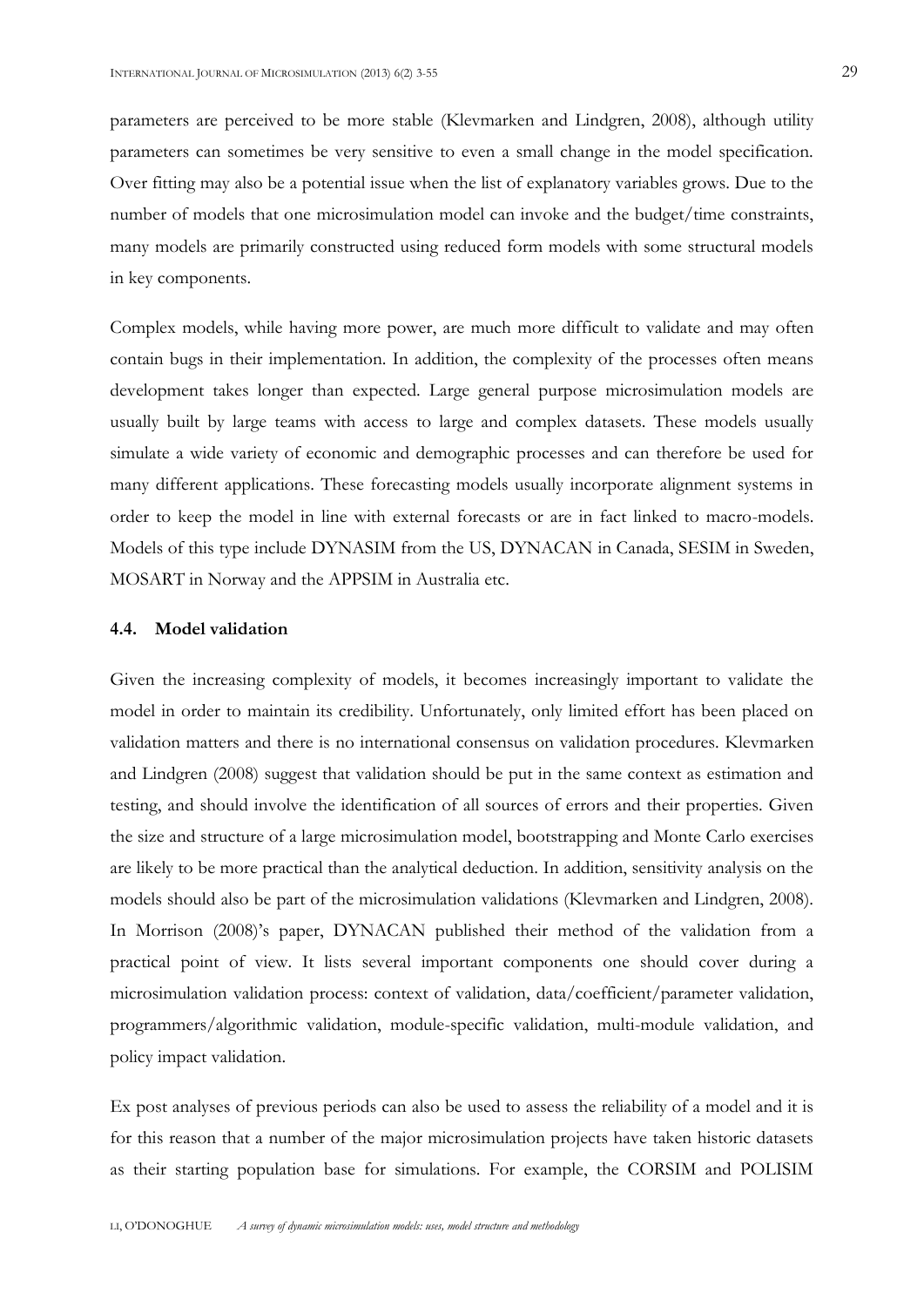models takes as their base a sub-sample of the 1971 and 1960 US Censuses respectively, and the DYNACAN model takes a sample of the 1970 Canadian Census as its base. By running the model forward to the present day, the model forecasts can be compared to what has actually happened (see for examples Morrison, 2000; Caldwell and Morrison, 2000). However, these models invariably incorporate historical information such as macro-aggregates into the model and as this information would not have been known to forecasters, this may produce better forecasts than would have otherwise been the case. One method to overcome this is to compare directly generated forecasts with what happened in reality, for example comparing forecasted labour participation rates with actual rates. Another method described by Caldwell (1996) is to use an indirect approach, known as a multiple module approach. An example cited by Caldwell is the case of validating the numbers of married persons with health insurance, when the directly simulated processes are marriage and medical insurance membership. Sources of error may result from errors in either or both direct processes, or because of mis-specified interactions.

Some types of dynamic models, however, may have no comparable data source for validation. For example, some theoretical models that solely look at a single cohort living in a steady state have nothing with which they can be validated through external data source as they do not attempt to mimic real life in a comprehensive style. These types of models, due to the lack of validations, are often restricted in their interpretations of policy impact. Additionally, countries that have only recently developed their micro-data resources may not have alternative sources of data with which to validate, although this problem will become progressively less with time.

Recent developments suggest an alternative validation method using a simplified model. Since no future data is available to validate a forecasting dynamic microsimulation model, Morrison (2008) suggests comparing a model's result to a trustworthy model's result. Dekkers (2010) argues that the general trend of certain indicators estimated by a simple model could be seen as a benchmark for more complicated microsimulation model as there is no black box in a simple model. The Belgium MIDAS model used this approach to validate against a "simple stylised" model, which is essentially a representative household model with only demographic and pension indexation components. This approach, however, raises another question on the criteria of a "trustworthy" model. It is difficult to say which model is correct when the output of a stylised benchmark model differs significantly from the result of a comprehensive population model. Without further analysis, the differences between model outputs may only be used as indicative validation tests rather than anything conclusive.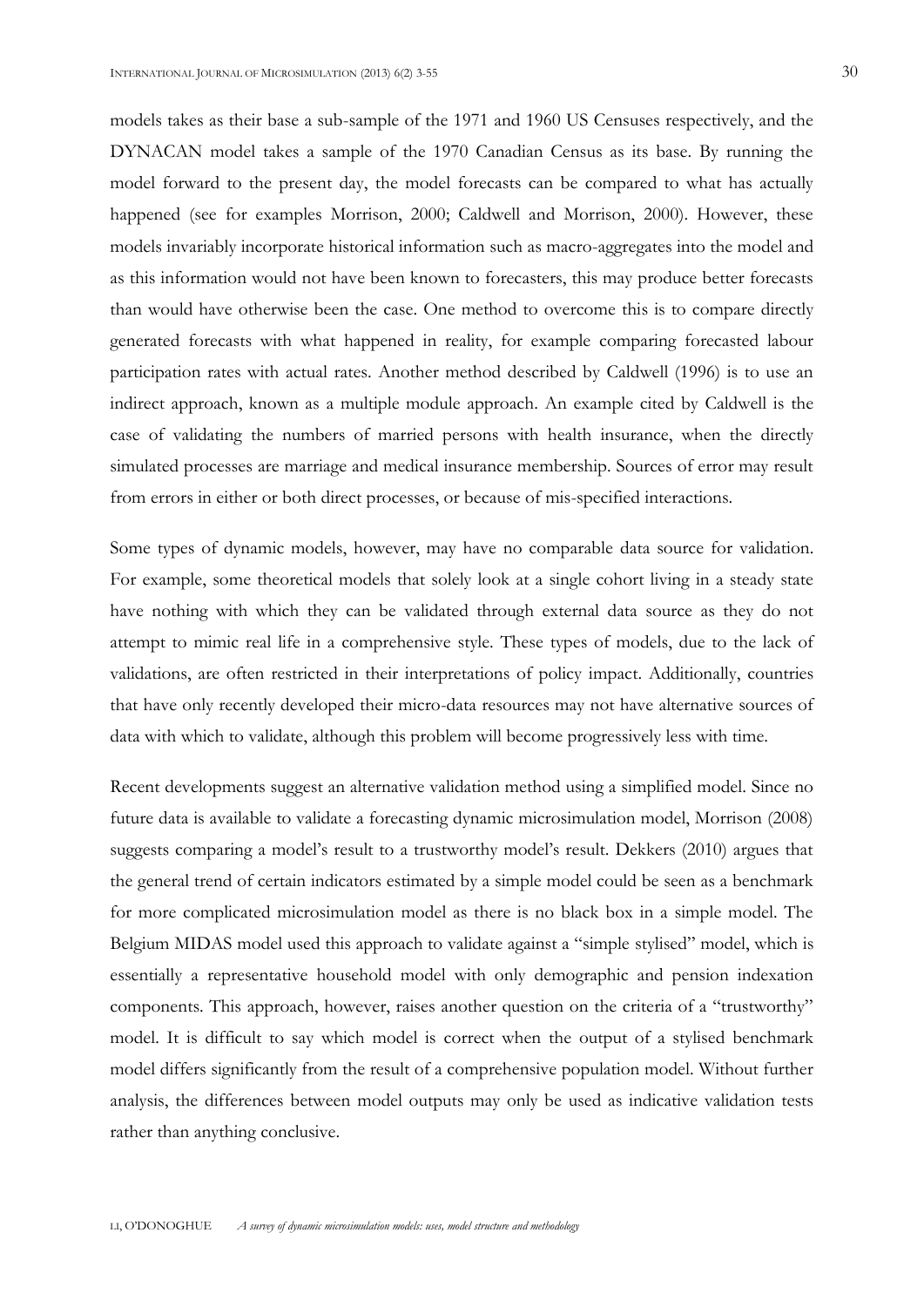## **5. PROGRAMMING OF DYNAMIC MICRO-SIMULATION MODELS**

Microsimulation models are usually built for specific purposes and are thus custom developed, although there are a few packages that are often used in the development of dynamic microsimulation model. These packages can be grouped in to three main categories according to their development environments, each with their own advantages and disadvantages:

- o General purpose programming language tool (C/C++/C#/Java etc.)
- o General purpose statistical package (Stata/SAS/R/MatLab/Mathematica etc.)
- o Simulation modelling package (Modgen, LIAM2, GENESIS etc.)

Development using a general purpose programming language clearly enjoys the highest degree of flexibility and possibly speed advantage. FORTRAN was popular among some earlier models, e.g. MICROHUS, PRISM, and DYNASIM2 while C language family seems to be a popular choice for later models. SAGE, DYNAMOD, LIAM, DYNACAN and a few others models were all developed using C++, whilst POLISIM used a mixture of C and C++, and APPSIM and MOSART were programmed in C#. Models have also been developed in Java (e.g. IFSIM), Visual Basic (e.g. SESIM) and a number of other languages. Evaluation based on the prototype microsimulation models by Percival (2007) suggested that there is a substantial speed advantage when the prototype model is coded using C++. However, the cost of development is much higher when compared with other approaches, as all the potential numeric calculations and related data management need to be programmed. In practice, it is likely that policy modellers are not adequately proficient in programming, while professional programmers may not fully understand the economic theories and scientific principles that are to be implemented.

The second approach is to develop microsimulation models based on existing statistical or mathematics packages, such as GAMEO, DYNASIM, and PENSIM2 which were built on SAS. Modern statistical packages are capable of executing computation commands in batch and the code of a model is commonly referred to as a "script", "do-file" or "syntax file" etc. The main advantage of this approach is short development time and easy access to the statistical power of the package. However, the speed of the model might be lower and the data structure may not be optimised for simulation purpose.

Another way to develop microsimulation models is to use modelling packages developed by the third parties. Software in this category ranges from generic purpose modelling software, e.g. AnyLogic etc. to microsimulation specific packages. Whilst agent based simulation modellers use more generic purpose packages, microsimulation modellers tend to use more specific software.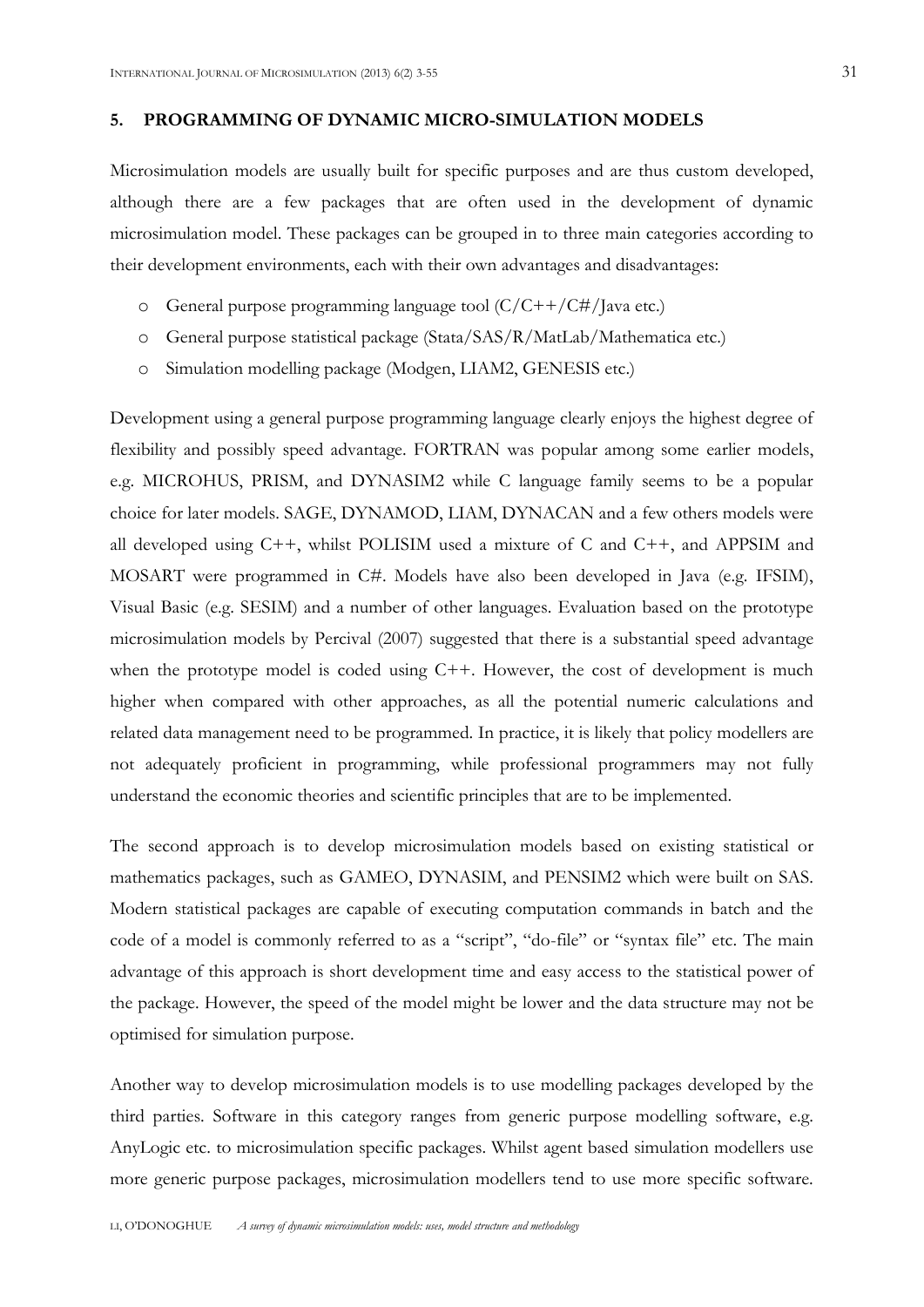The most notable dynamic microsimulation modelling tools include

- o Modgen, developed by Statistics Canada (Wolfson and Rowe, 1998)
- o LIAM2, developed by the Belgium Federal Planning Bureau (Bryon et al, 2011)
- o UMDBS, developed by Sauerbier (2002)
- o GENESIS, developed by UK Department for Work and Pensions (Edwards, 2004)
- o JAMSIM, developed by Centre of Methods and Policy Application in the Social Science (COMPASS), University of Auckland (Mannion et al., 2012)
- o LIAM, developed by O'Donoghue et al. (2009)

Modgen provides a C++ library for developers to incorporate required common actions and modules. It is often used to develop continuous microsimulation models, such as LifePath. In contrast, LIAM2 is a microsimulation scripting engine which is capable of reading its own syntax. The engine itself is coded in Python with extensive references to libraries written in C. Microsimulation packages such as this one offer the great benefit of rapid development. There are also a few dynamic microsimulation models that were built with generic deployment in mind. For example, LIAM avoids hardcoded parameters and variable names during the development, which greatly reduce the repetitive work load of a new modeller. GENESIS offers a platform to create a SAS based microsimulation model by reading the model specification from an Excel Sheet. JAMSIM combines several opens source packages, e.g. R, Ascape, to create a user friendly interface to model and execute microsimulation models. However, these models still require end users to understand the internal mechanism and make changes at source code level when building larger models.

Most models today are based on a statistical package or a generic purpose programming language. However, it is not uncommon to see mixed combinations of environments in order to utilise the advantages of different software, especially for pre- or post-simulation analysis, e.g. DYNACAN, LIAM.

## **6. PROGRESS IN DYNAMIC MICRO-SIMULATION**

#### **6.1. Progress of dynamic microsimulation modelling since 1970s**

In reviewing progress made by the field, it is useful to consider an early model development, the DYNASIM model developed by Orcutt et al. (1976) in the Urban Institute in the early 1960s to mid 1970's. In terms of our classification above, DYNASIM was a longitudinal closed model running a 10000 person dataset. It contained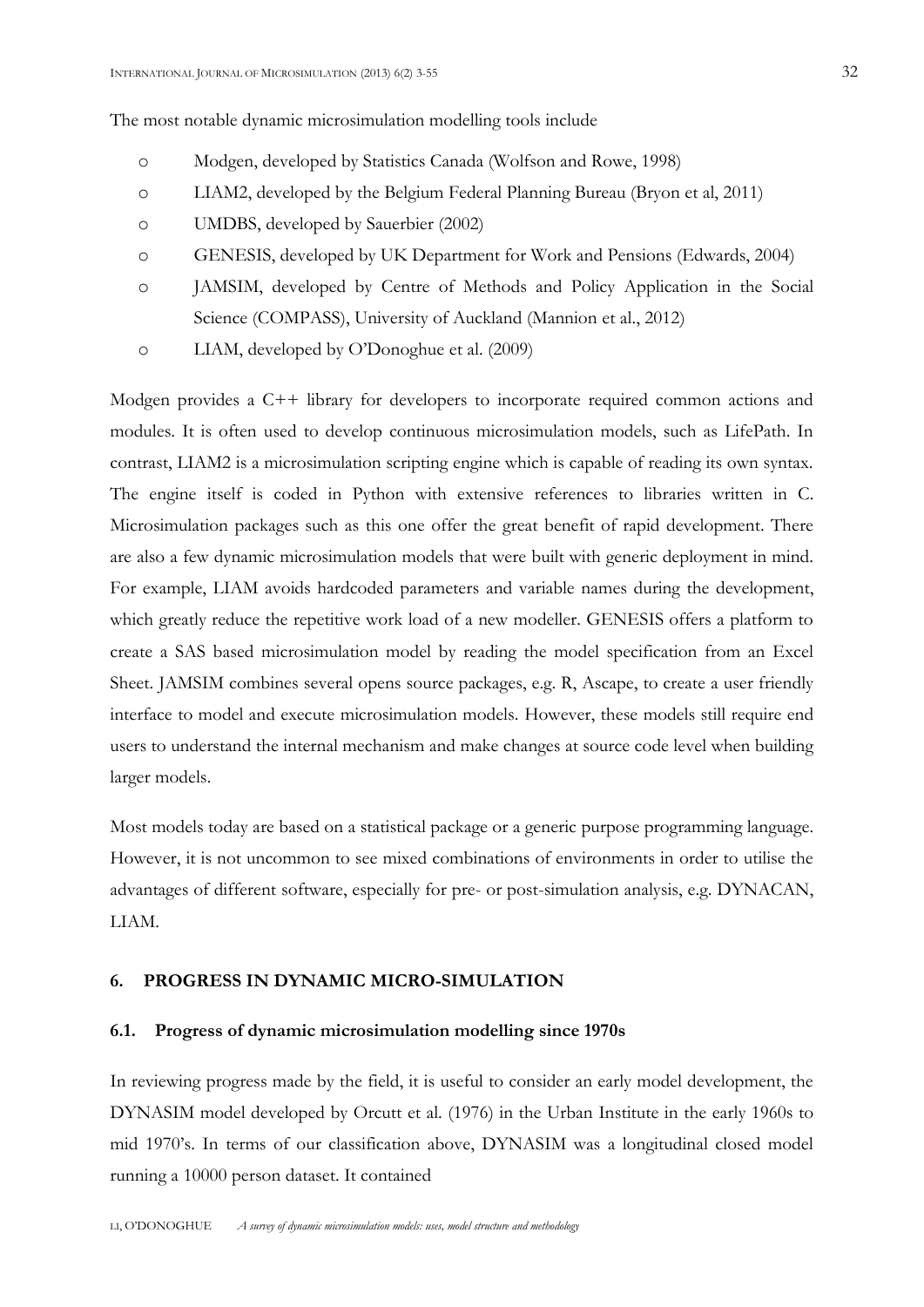- o A demographic module, modelling leaving home, births, deaths partnership formation and dissolution, disability, education and broad location.
- o A labour market module containing participation, hours, unemployment and labour income
- o A Tax-Transfer and Wealth module containing capital income and the main tax and transfer instruments
- o A marriage matching module
- o As well as a simple macroeconomic model and feedback loops linked with the microsimulation model via alignment.

Thus in terms of generic structure, this 1970s model incorporates much of what has been included in later dynamic microsimulation models, although each component has been largely improved by the newer models. Despite the progresses in 1970s and 1980s, early microsimulation modellers faced a number of challenges which were summarised by Hoschka (1986):

- o Many of the behavioural hypotheses in micro-simulation models are of insufficient theoretical and/or empirical basis
- o Dynamic changes in the behaviour of the population are mostly not regarded by micro modellers
- o The problems of including more than the primary effects of a policy programme is still unresolved
- o Quality and accessibility of the data required by micro models often are restricted severely.
- o The development of micro-models frequently needs too much time and its costs are accordingly high
- o Running micro models usually requires a lot of computer time
- o The prediction quality of micro-models has not yet been systematically evaluated and validated
- o Large microsimulation models are so complex that they are difficult to comprehend and control.

These challenges can be broadly categorised into five different areas: behaviour response modelling (a-c), microdata quality (d), development cost (e), limited computation capacity (f) and model validation (g-h). Comparing with some recent discussions in issues of microsimulation (Harding, 2007b), it is clear that most issues mentioned are still relevant and high on the list several decades later.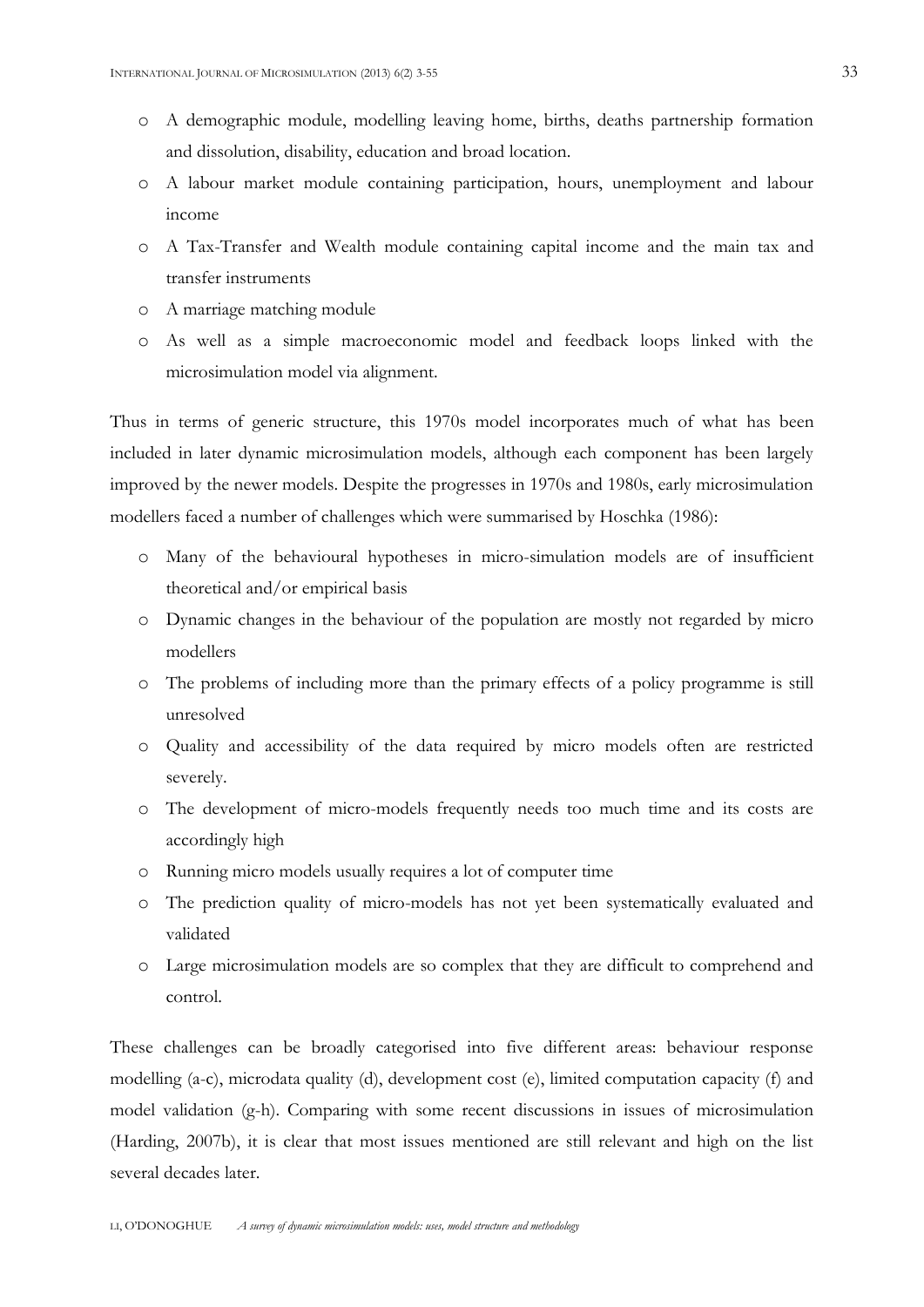the challenges faced by the modellers in 1980s and today, what we are seeing are gradual advancements in the methodologies rather than breakthrough in model designs and applications. Improved computer hardware has allowed both improved speed and increased databases as have model software developments such as Scott (2001), O'Donoghue et al. (2009) etc. Improvements in good data and the software packages with built-in micro-econometric techniques have improved the sophistication possible in individual models (See O'Donoghue, 2001a). There has been some improvement also in the incorporation of behavioural response. This allows us to analyse the social economic impact on individuals when the policies are not kept constant. In addition, today's microsimulation modellers have proposed several methods to systematically validate the simulation output (Morrison, 2008). Another major advancement in the past decades is the emerge of generic models, including Modgen (Wolfson and Rowe, 1998), UMDBS (Sauerbier, 2002), GENESIS (Edwards, 2004), LIAM (O'Donoghue et al., 2009) and LIAM2 (Bryon et al, 2011). These generic models can greatly reduce the workload of new modellers by providing commonly used microsimulation routines.

#### **6.2. Obstacles in the advancement of microsimulation**

While the field of microsimulation has progressed greatly in many aspects since the original paper of Orcutt (Williamson et al, 2009), the rate of progress in dynamic microsimulation, nonetheless, is arguably slow given that we still share the same model design and face similar problems as early DYNASIM modellers did nearly 40 years ago. There are a number of reasons could be ascribed to this lack of progress, including:

- o Knowledge transfer
- o Model ownership
- o Unrealistic expectations
- o Funding

One criticism of the knowledge transfer mechanisms within the field is that most of the transfer has been via tacit knowledge rather than codified knowledge. Much important knowledge and methodologies have mainly been codified as "documentation", with the main aim to facilitate other team members utilising the models. In addition, microsimulation models are mostly developed in governmental or policy institutions, where developing a literature on which a wider group of scientists has built has been a lesser objective. Furthermore, the documents are mainly spread with limited books and conference presentations, which may not be easily available for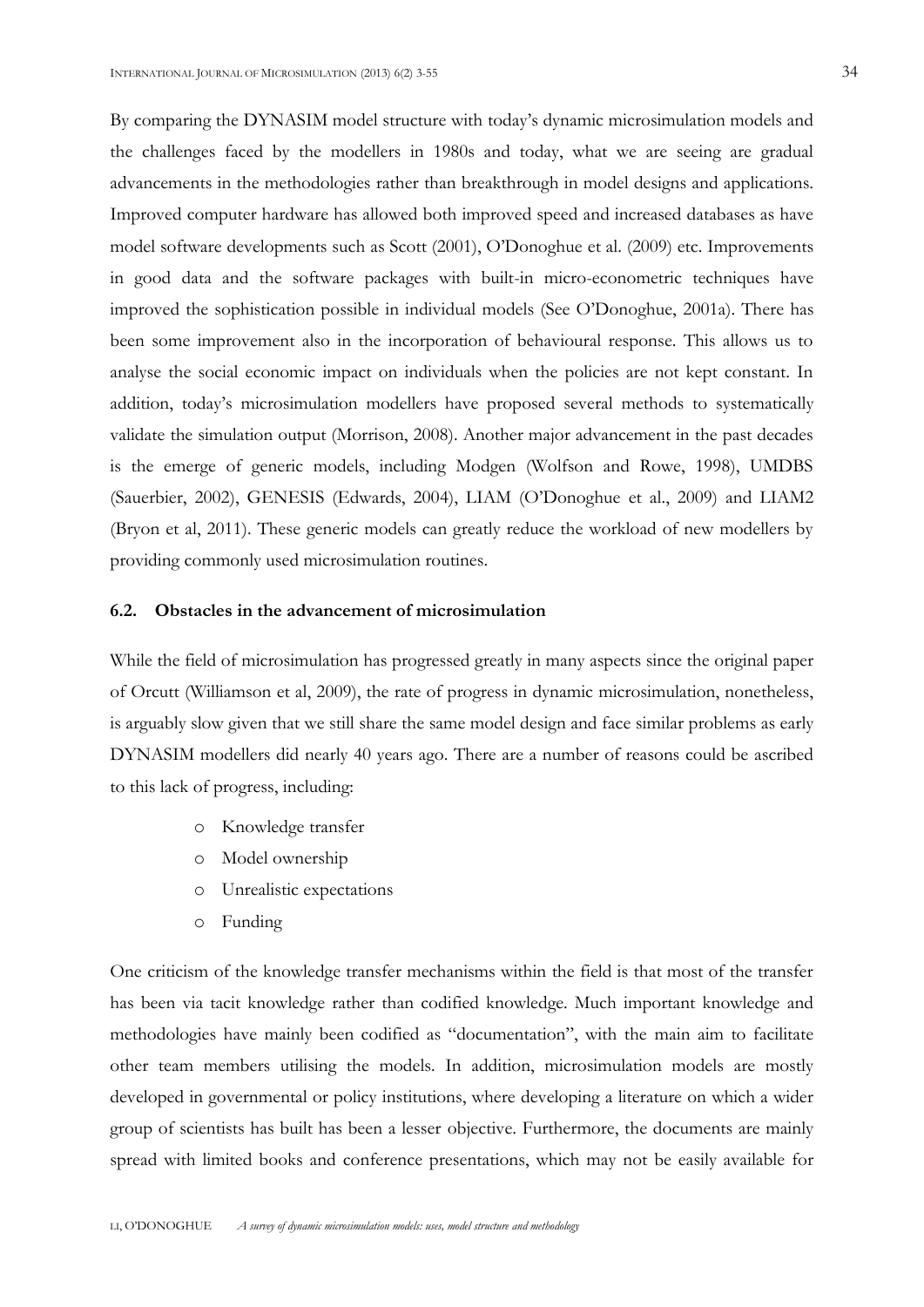researchers outside of the network. Additionally, academic publication relies on preparing papers of 5 to 10 thousand words, which may not be enough for complex dynamic microsimulation models. Thus a significant proportion of the extensive methods used in the field are not formally codified, meaning that to a large extent new models have had to reinvent the wheel and redevelop existing methods over and over again. This has made it very difficult to work in the field.

The non-transparent knowledge transfer has also manifested itself in a proprietary versus open source view in relation to the software, where either code or coding consultancy has been sold to potential clients. While this model of intellectual property makes sense when an economic return can be gained and motives private R&D, given the relatively small demand for these tools by clients with the capacity to pay for them, it seems to be a business model that will stymie intellectual development. With low funded demand, the returns will be low, limiting private investment, while the private good nature of the intellectual property will limit transmission. In addition, the protection of the source code makes replicating others' findings very difficult, which could harm the credibility of the research. Moving from black box" modelling to a glass box" modelling could ease many potential users' concerns and raise the method's scientific status (Wolfson, 2009). The availability of less closed model frameworks such as GENESIS, LIAM and LIAM2 can facilitate the development of new models. However it will require the publication of full models to fully realise the benefits of scientific interaction.

Another reason for the lack of progress might be the perceived "failure" of the earlier models. However this failure to some extent can be attributed to failing to meet unachievably high expectations. Orcutt et al. (1961) focused on the capacity to undertake prediction at a micro level to facilitate planning. Human behaviour is of such complexity and is endogenous to economic analysis that dynamic microsimulation models cannot hope to make highly accurate predictions. Even well specified econometric model may over or under predict the outcomes (Duncan and Weeks, 1998). As George Box (1987) said "All models are wrong, some are useful". In being useful we can hope, by using good theory, data and statistical and computational methods, dynamic microsimulation models can provide a consistent and reasonable framework with which to undertake policies analyses incorporating inter-temporal events and the distribution of the population.

Funding may also be a major issue facing many microsimulation modellers. Building and using large microsimulation models requires teams of researchers representing different disciplines and experiences. In addition, the scale of the model also suggests the need for long-term funding, which does not always fit well into an ordinary university department with its normal rotation of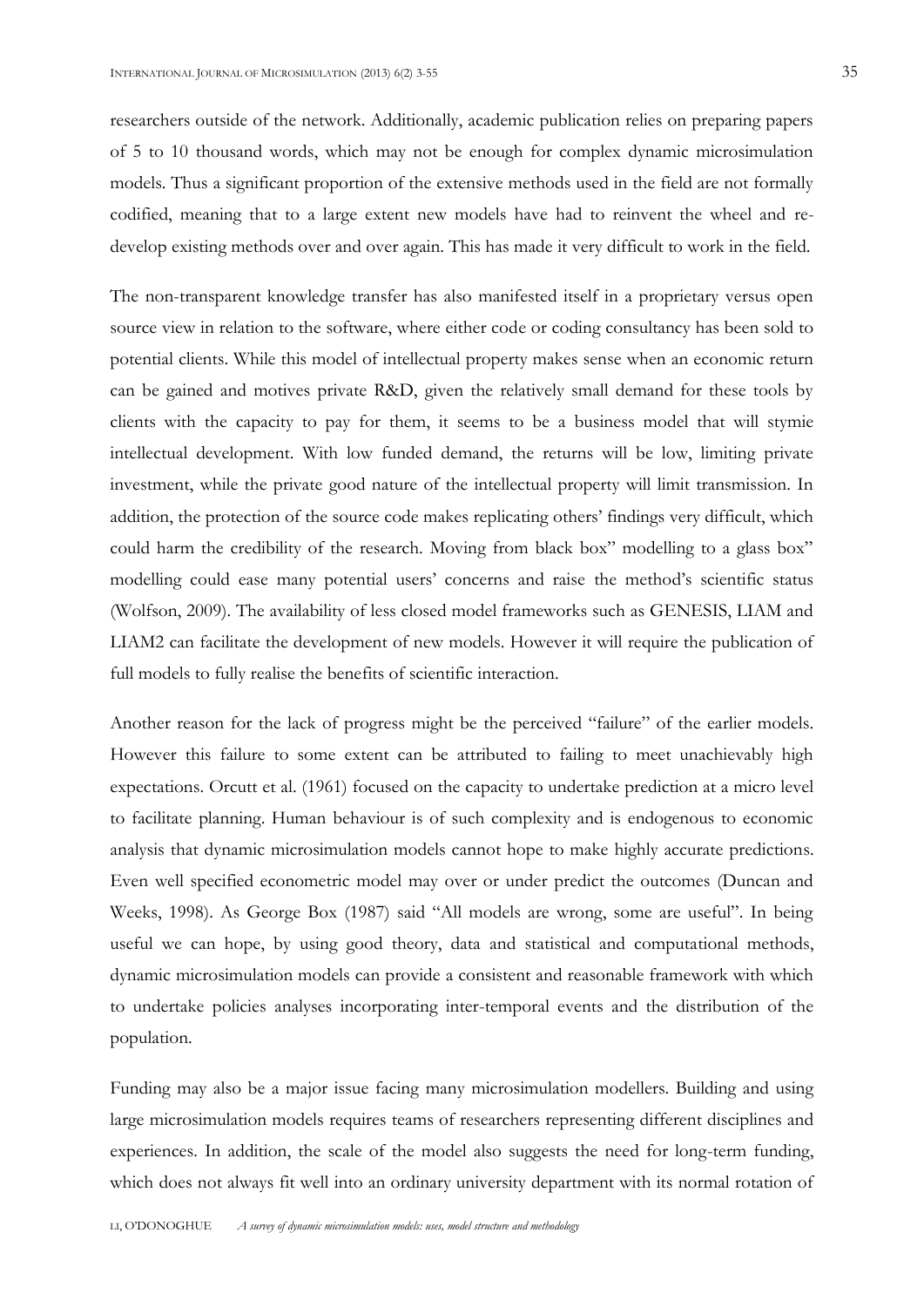people and the three-year funding of research projects. After the initial funding, most models are no longer actively maintained, which makes very difficult for people outside of the original team to utilise the model for other research purposes.

#### **7. FUTURE DIRECTIONS**

#### **7.1. Model uses**

The applications of microsimulation are widespread as suggested by Table 1. With the availability of better modelling tools and greater number of researchers from different fields engaging in microsimulation, the method is now applied in many fields other than the traditional welfare policy research. For instance, using microsimulation model as part of the tools to estimate impact of climate change (Hynes et al., 2009; Buddelmeyer et al., 2009), modelling disease spread (Will et al., 2001), time use simulation (Anderson et al., 2009), and even to assist personal financial planning (Avery and Morrison, 2011). The use of dynamic microsimulation models can be even further expanded as more micro-level data becomes available. With the better availability of the longitudinal data and administrative data, it is possible to better understand the consequence of ageing. In addition, the raise of the network data could help to model the disease spread and knowledge diffusion in a more realistic way.

While large dynamic models have their advantages for providing more comprehensive simulation outputs, the complexity also increases the difficulties in validation, model usages and also funding issues. It might be beneficial to also develop some specialised simple dynamic models. Smaller models could be better validated and make it easier to publish the model details within the length limit of a journal article. This does not mean that there is no need for large models. Instead, the easy-to-validate smaller models could be absorbed into a more complicated microsimulation model where more complex interactions are allowed.

Additionally, instead of expecting an accurate long run simulation, researchers could focus more on scenario analyses, where the assumptions are explicit and there is less pressure to be a fortune teller. The changes in economic and politics climate also mean that all the simulations results may become obsolete in relative short time. Focusing on the scenario analyses could be more cost effective and relevant to the debate of contemporary issues.

Furthermore, academics can also use dynamic microsimulation to improve the understanding and modelling of inter temporal behaviours. Traditionally, labour economists do not have access to the longitudinal data that covers the whole life-span of individuals. With the help of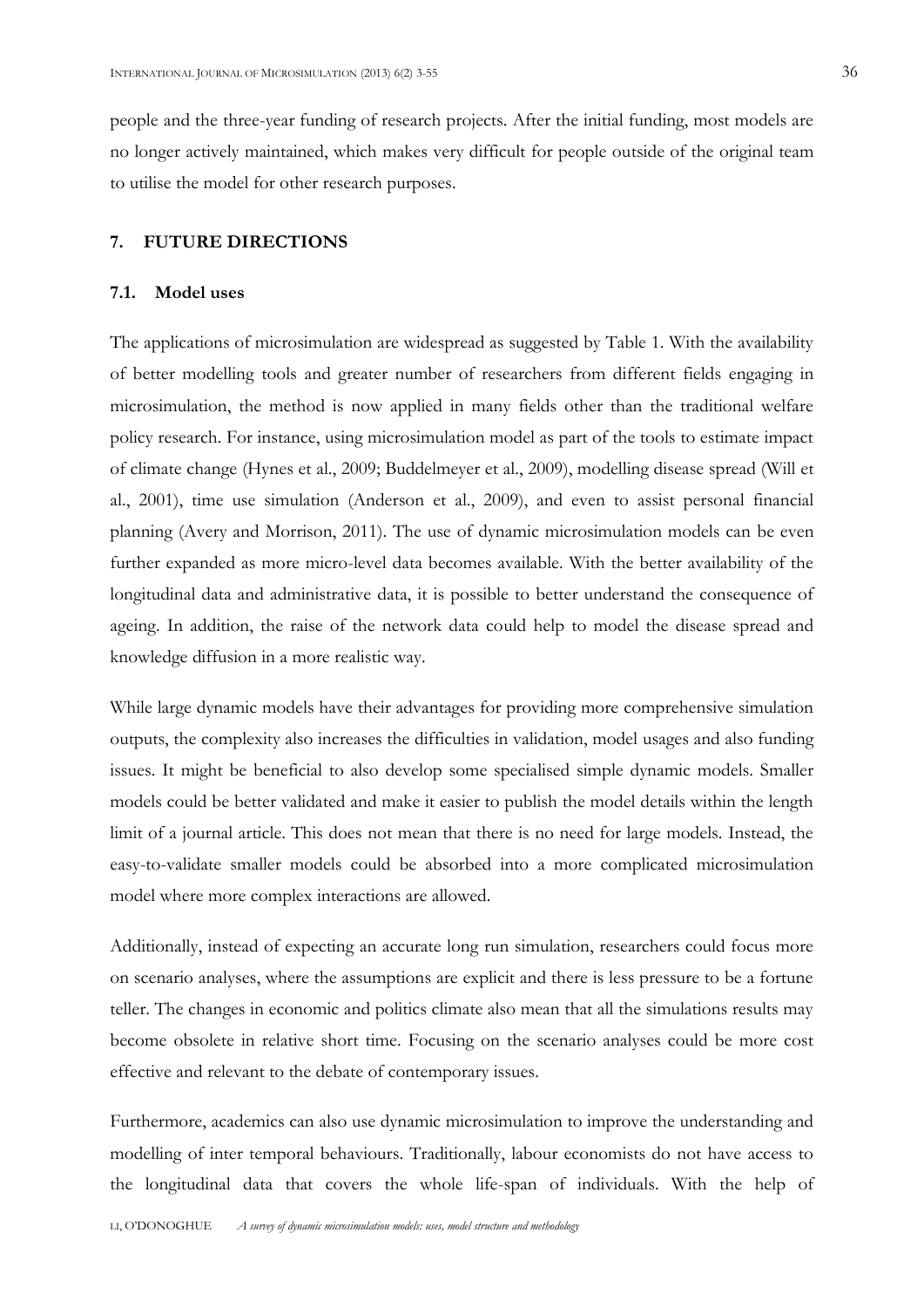microsimulation, it is possible to generate budget constraints for use as input into life-cycle behaviour choice modelling, e.g. retirement choice as in Li and O'Donoghue (2011). The method may assist us to better understand the many inter temporal processes, e.g. fertility decision, education choices etc. The raising interests from the academic side would benefit the field development and ensures the sustainability of the knowledge.

#### **7.2. Model assumptions and potential expansions**

While the models that focus on the individual social economic patterns and behaviours have improved in the past decade, there is limited effort modelling the institutions except tax benefit system within microsimulation. Future models could potentially benefit from incorporating some of these important social fabrics, e.g. companies, unions in a labour market simulation exercise, or hospitals, clinics, emergency response in a health model. This also relates to the discussions of better behaviour modelling and CGE models linkage referred in earlier section. These improvements could potentially provide us a more accurate picture of the consequences of large scale policy change.

A number of the typical assumptions in microsimulation can also be further explored. For instance, the unit of analysis is traditionally individual or nuclear family. It is useful to consider more complex household arrangements to be comparable with the welfare economics literature. Also, the sharing within household assumption may not hold if there's complex family structure. By modelling the kinships within the family, like INAHSIM (Inagaki, 2010), it allows us to better understand the welfare network and poverty alleviations in the society. In addition, most microsimulation models these days ignore the budget and political constraint from the government side, either by assuming fiscally neutral or unlimited resources. The macroeconomic constraint and the political feasibilities are not discussed in most papers. Future microsimulation modellers may want to incorporate these factors to assess the feasibilities of a proposed reform.

#### **7.3. Methodologies and technical choices**

In terms of methodological development, a primary need is to codify the various methodologies that are currently being used in dynamic microsimulation models. There are many methods being used; most without any published description or evaluation. As noted above, this can impede the progress of the field. Formally documenting the methods used and publishing in a peer-reviewed journal could improve the knowledge diffusion and increase the public good returns by academics, providing incentive to innovate. Additionally, publications could preserve the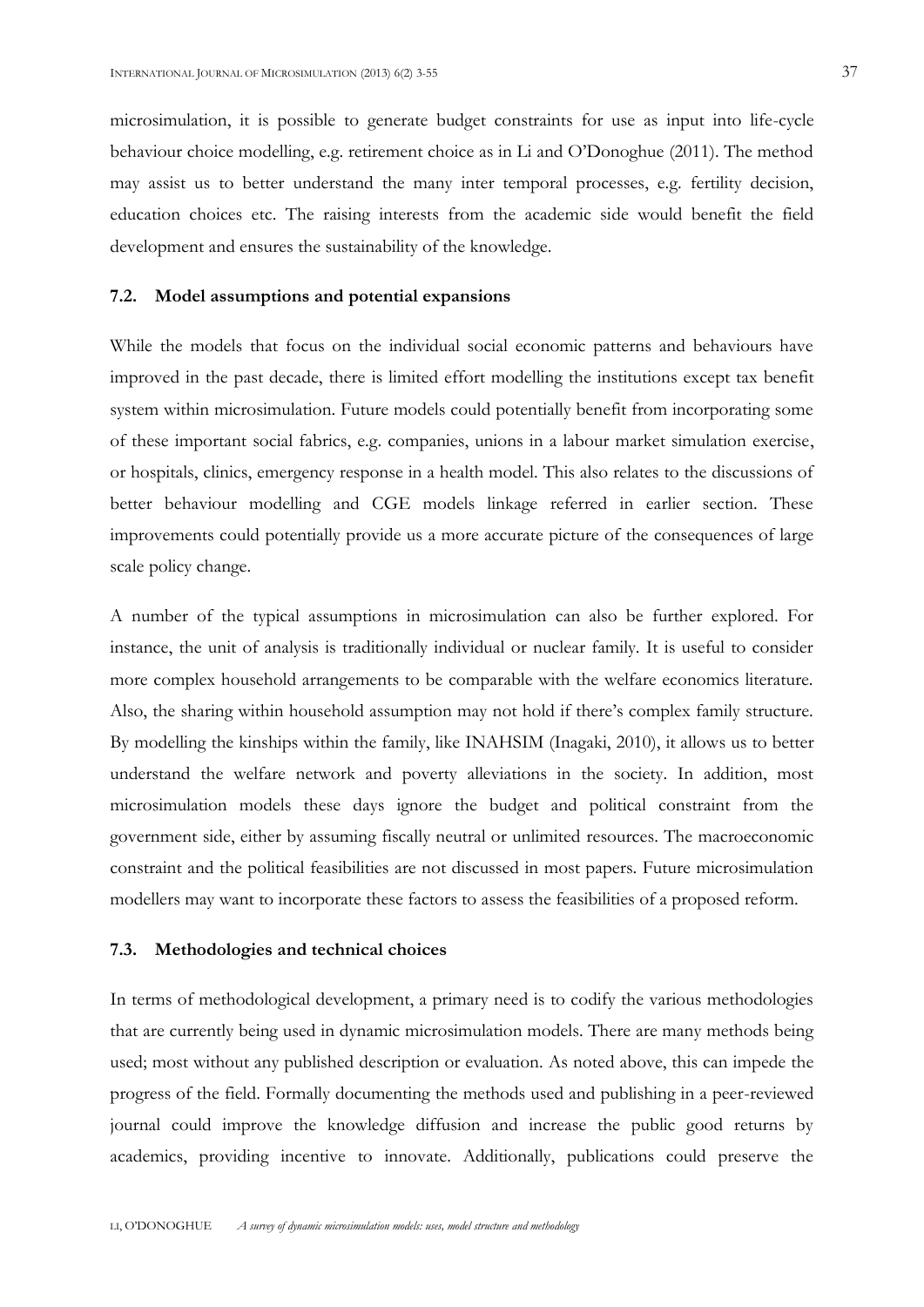knowledge that could have been lost due to the end of project funding. It is hoped that in time that the newly founded International Journal of Microsimulation can provide an opportunity for citable peer reviewed publications.

The widely used alignment technique is still under documented. While some models have published their alignment implementation details, it is still unclear how alignment should be used when combined with more complex econometric models, e.g. categorical behaviour models. Generally, there is limited understanding on the simulation properties of many algorithms used, including alignment, error term manipulation, complex reweighting, random numbers etc. In most models, each equation is estimated separately without the considering the potential correlated error terms and the simulation structure where the equations will be applied to. This may lead to undesired bias due to inconsistent assumptions when simulating some reforms. In addition, to improve the model credibility, it is worthwhile to pay attention to the testing and validation process of a simulation model. Additionally, papers using microsimulation model typically provide the result of only one-run although a few papers, e.g. Pudney and Sutherland (1994) found that the microsimulation results could have a wide confidence interval. Given the raising computing capacity available for researchers these days, modellers could potentially provide more information about the simulation, e.g. the confidence intervals of the result using Monte Carlo techniques.

Despite the discussions and the general consensus to improve validation process in microsimulation, there is still little guideline how dynamic microsimulation models should be validated (Harding, 2010). While DYNASIM documented many issues involved in the model validation, there are still many areas that need to be explored, such as behaviour responses validation, longitudinal consistency validation, module interactions etc. Besides the validation from the technical side, it is also worth considering to validate the simulation with historical data, from which we can learn what has been done right, how the simulation performs under different assumptions etc.

#### **8. CONCLUSIONS**

This paper has discussed some of main issues involved in constructing a dynamic microsimulation model and described some of the choices made by different models in use worldwide. The main issues discussed have covered some of the general model development issues, such as base dataset selection, cohort or population based model structure, programming environment, and model validation. The paper has also discussed some of the technical choices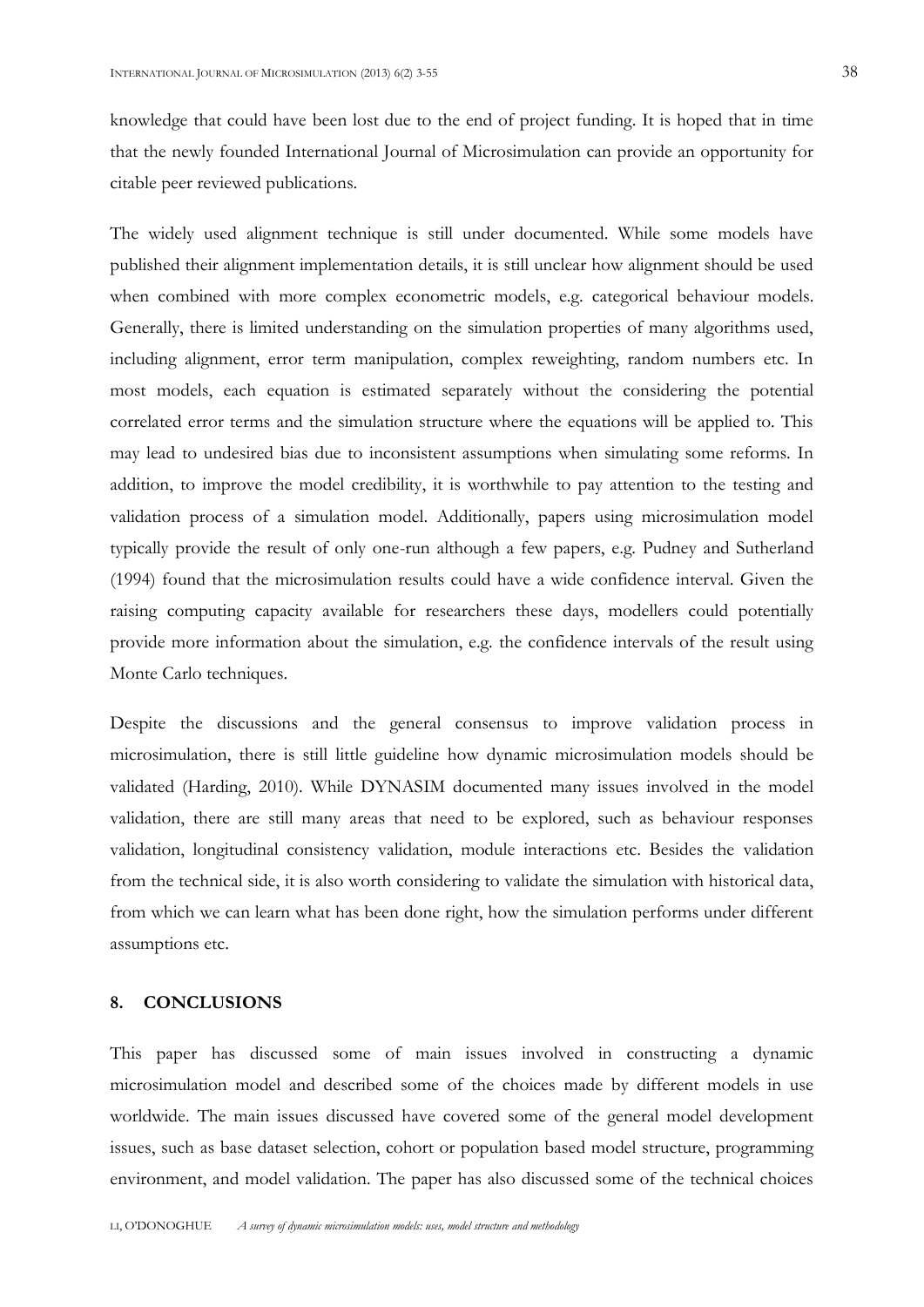made in model implementation, such as whether the model should be open or closed, whether alignment algorithms should be used, whether the model should incorporate behavioural response to policy changes, and links to the agent based models etc.

Over the past decades, microsimulation models have been applied to many different policy areas and a comparison of models as given in Table 1 illustrates the scope of application of dynamic microsimulation models. Most dynamic microsimulation models listed can be categorised as discrete models using dynamic ageing approach. For newer models, alignment has become a standard component allowing interactions with macro aggregates and more recently, simulation packages that are dedicated solely to microsimulation have become a viable option in model development. These packages, together with increased co-operation through meetings and code sharing (e.g. LIAM, Modgen model series), could significantly increase the development process.

The increasing use of microsimulation models has raised many technical challenges to meet the needs of more complex and accurate policy analyses. For instance, there is a growing interest in integrating CGE into microsimulation models, although the actual implementations of CGEmicrosimulation are at this stage restricted due to data and technical limitations. Behavioural responses in microsimulation could also be further improved and one should consider more lifecycle models when simulating inter-temporal choices. Microsimulation models could potentially implement some elements from ABM to allow dynamic behaviour interactions and adaptations. In addition, considering different unit of analysis, budget and political constraints, may also broaden the field of microsimulation applications. Furthermore, certain practices within the simulations, such as alignment for complex models and error term simulation, should be more thoroughly studied.

Besides the technical challenges, there are also some general issues in the field. The lack of documentations often forces new modellers to reinvent the wheel; closed sourced models which slow down the knowledge transmission. The unrealistically high expectation in long run simulation may challenge the creditability of the model and make applying for funding more difficult in long run. Future modellers may help to address these issues by publishing model details in academic journals and be more open on the algorithm implementations. Newer modelling platforms like LIAM2 attempt to be more open and transparent in the software source code, which would potentially benefit the field development and knowledge transmission. In addition, the field can also explore topics other than taxations and standard government policies. Topics like the impact of climate change, the social consequence of ageing, for instance, could also potentially gain benefits from microsimulation techniques.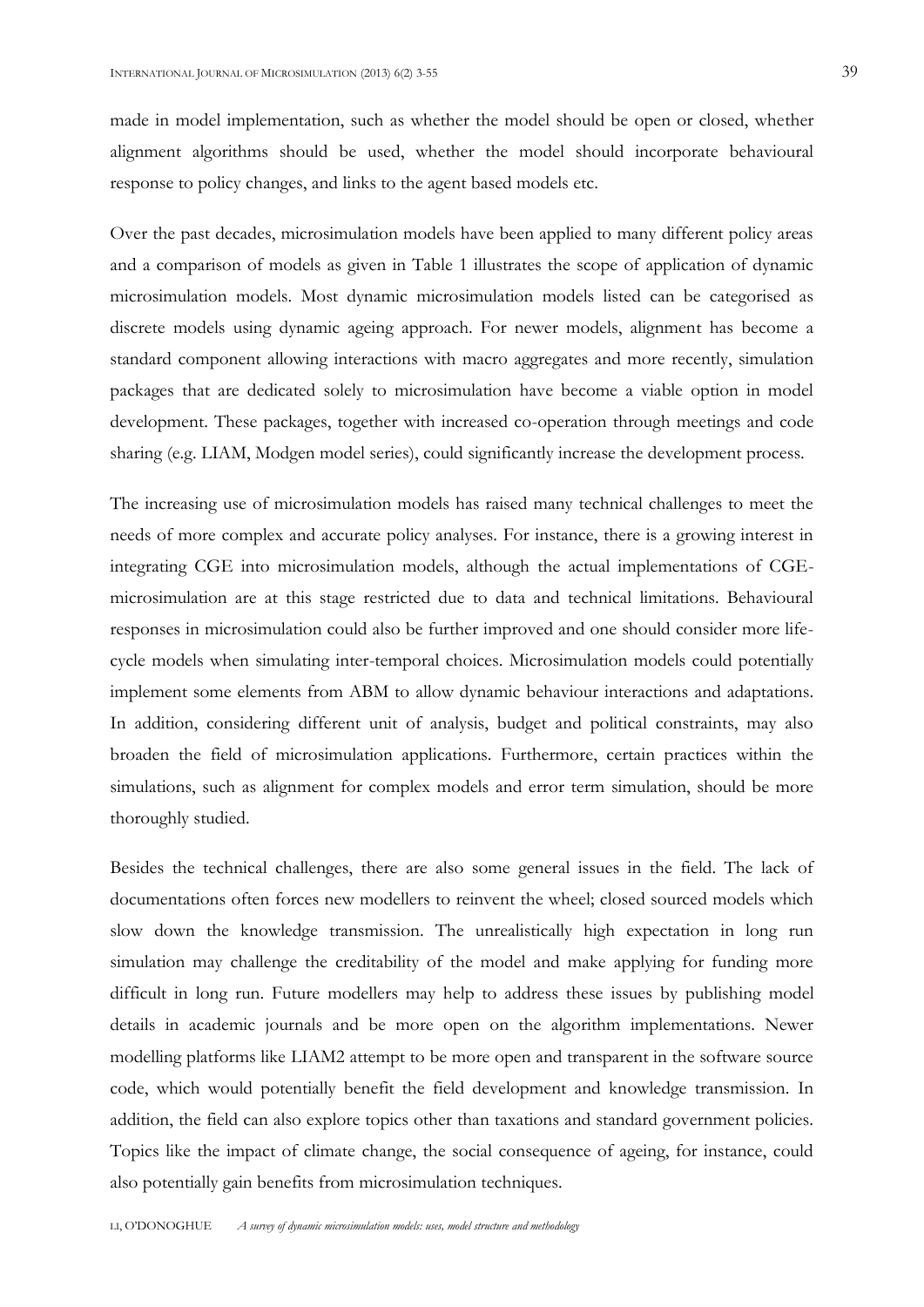## **ACKNOWLEDGEMENT**

The authors wish to thank two anonymous referees, the editor of IJM, participants of the 1st, 2nd, 3rd IMA conferences and several European meetings for kindly sharing their knowledge, views and comments. For their financial support, the authors are grateful to the National Research Fund, Luxembourg.

## **REFERENCES**

- Ahmed, V., O'Donoghue, C., 2007. CGE-microsimulation modelling: a survey. MPRA Paper 9307, University Library of Munich, Germany.
- Anderson, B., Agostini, P., Laidoudi, S., Weston, A., Zon, P., 2009. Time and Money in Space: Estimating Household Expenditure and Time Use at the Small Area Level in Great Britain. New Frontiers in Microsimulation Modelling. Public Policy and Social Welfare 36.
- Anderson, J.M., 2001. Models for Retirement Policy Analysis. Report to the Society of Actuaries, USA.
- Ando, A., 1996. Microsimuation Analysis of Aggregate Savings Behaviour in Japan: Effects of Aging Population on Aggregate Savings and Design of Policies on Savings in Japan. National Institute for Research Advancement.
- Ando, A., Brandolini, A., Bruno, G., Cannari, L., Cipollone, P., D'Alessio, G., Faiella, I., Forni, L., Marino, M., Nicoletti Altimari, S., 2000. The Bank of Italy's DYNAMITE: Recent Developments. mimeo, Banca d'Italia, Roma.
- Ando, A., Moro, A., 1995. Demographic dynamics, labor force participation and household asset accumulation: case of Japan. NBER Working Paper No. 5261.
- Ando, A., Nicoletti-Altimari, S., 2004. A micro simulation model of demographic development and households' economic behavior in Italy. Bank of Italy, Economic Research Department.
- Andreassen, L., Fredriksen, D., Ljones, O., 1994. The Future Burden of Public Pension Benefits A Microsimulation Study. Discussion Papers No. 115, Statistics Norway.
- Antcliff, S., 1993. An introduction to DYNAMOD: A dynamic microsimulation model. DYNAMOD Technical Paper No 1.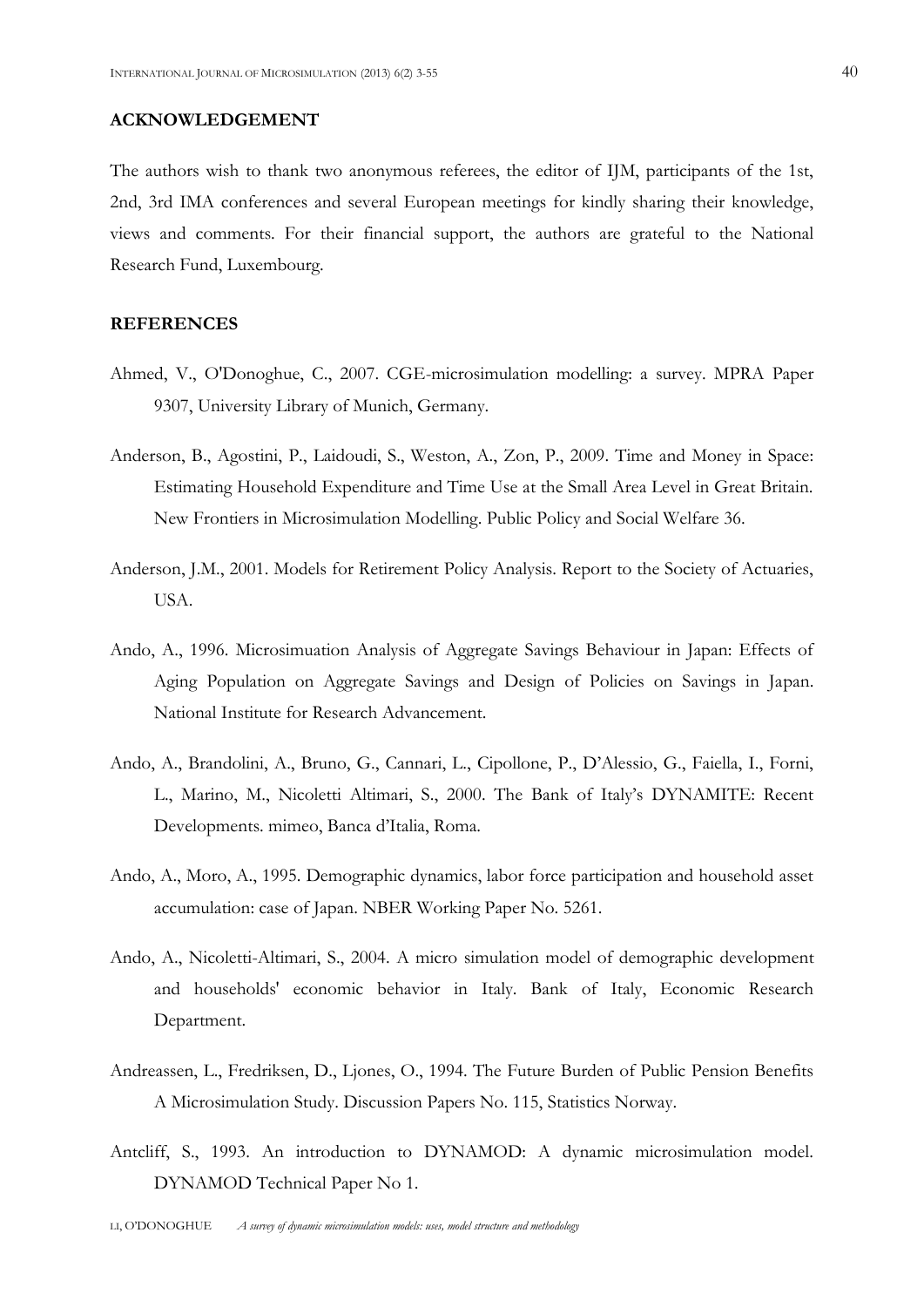- Antcliff, S., Bracher, M., Gruskin, A., Hardin, A., Kapuscinski, C., 1996. Development of DYNAMOD: 1993 and 1994. NATSEM, Canberra: DYNAMOD Working Paper.
- Avery, M., Morrison, R., 2011. Microsimulation as a Financial Literacy Tool: Assessing the Consequences of Decisions to Work, Save, Retire, and Spend, IMA Conference 2011, Stockholm, Sweden.
- Baekgaard, H., 1995. Integrating micro and macro models: mutual benefits. National Centre for Social and Economic Modelling (NATSEM), University of Canberra.
- Baekgaard, H., 1998. The distribution of household wealth in Australia: 1986 and 1993, Discussion Paper no. 34. National Centre for Social and Economic Modelling (NATSEM), University of Canberra, Australia.
- Baekgaard, H., 2002. Micro-macro linkage and the alignment of transition processes: some issues, techniques and examples. National Centre for Social and Economic Modelling(NATSEM) Technical paper No. 25.
- Baldini, M., 2001. Inequality and redistribution over the life-cycle in Italy: An analysis with a dynamic cohort microsimulation model. Brazilian Electronic Journal of Economics 4, 32.
- Ballas, D., Clarke, G., Dorling, D., Eyre, H., Thomas, B., Rossiter, D., 2005a. SimBritain: a spatial microsimulation approach to population dynamics. Population, Space and Place 11, 13-34.
- Ballas, D., Clarke, G.P., Wiemers, E., 2005b. Building a dynamic spatial microsimulation model for Ireland. Population, Space and Place 11, 157-172.
- Bardaji, J., Sédillot, B., Walraet, E., 2003. Un outil de prospective des retraites: le modèle de microsimulation Destinie. Economie & prévision, 193-213.
- Baroni, E., Žamac, J., Öberg, G., 2009. IFSIM Handbook. Institutet För Framtidsstudier ArbetsRapport 7.
- Blanchet, D., E., C., S., M., 2009. The Destinie 2 microsimulation model: increased flexibility and adaptation to users' needs, IMA Conference 2009, Ottawa, Canada.
- Boero, R., Squazzoni, F., 2005. Does empirical embeddedness matter? Methodological issues on agent-based models for analytical social science. Journal of Artificial Societies and Social Simulation 8.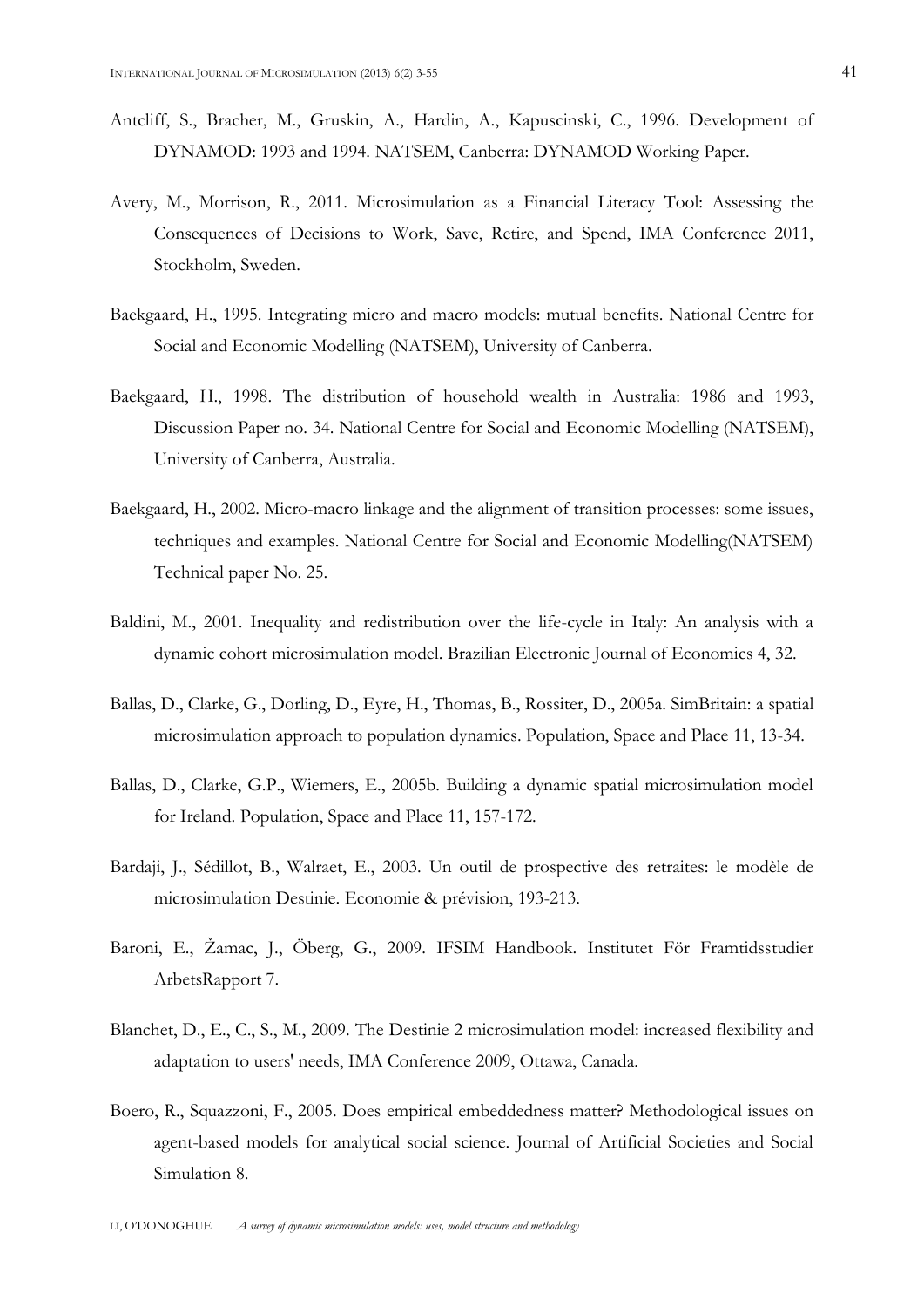- Bonnet, C., Burricand, C., Colin, C., Flipo, A., Mahieu, R., Ralle, P., Sédillot, B., 1999. Le modèle de microsimulation dynamique destinie. Division Redistribution et Politiques Sociales G 9913.
- Bonnet, C., Mahieu, R., 2000. Public pensions in a dynamic microanalytic framework: the case of France, in: Mitton, L., Sutherland, H., Weeks, M.J. (Eds.), Microsimulation in the new millennium: challenges and innovations. Cambridge University Press, Cambridge.
- Box, G., Draper, N., 1987. Empirical model-building and response surfaces. John Wiley & Sons.
- Brewer, M., Browne, J., Emmerson, C., Goodman, A., Muriel, A., Tetlow, G., 2007. Pensioner poverty over the next decade: what role for tax and benefit reform?, IFS Commentary No. 103. The Institute for Fiscal Studies.
- Brown, L.J., Caldwell, S.B., Eklund, S.A., 1995. How fee and insurance changes could affect dentistry: results from a microsimulation model. The Journal of the American Dental Association 126, 449-459.
- Bryon, G., Dekkers, G., de Menten, G., 2011. LIAM 2 User Guide documentation MiDaL Project Document.
- Buddelmeyer, H., Economic, M.I.o.A., Research, S., 2009. Linking a Dynamic CGE Model and a Microsimulation Model: Climate Change Mitigation Poliices and Income Distribution in Australia, WP No. 3/09. Melbourne Institute of Applied Economic and Social Research, University of Melbourne.
- Caldwell, S., 1996. Health, wealth, pensions and life paths: the CORSIM dynamic microsimulation model. Contributions to Economic Analysis 232, 505-522.
- Caldwell, S., Gupta, R., Habig, B., Kalbag, S., Payne, A., Peromsik, A., 1997. Corsim 3.0 user and technical documentation. Ithaca, New York.
- Caldwell, S., Morrison, R.J., 2000. Validation of longitudinal dynamic microsimulation models: experience with CORSIM and DYNACAN, Department of Applied Economics, University of Cambridge pp. 200-225.
- Cassells, R., Harding, A., Kelly, S., 2006. Problems and Prospects for Dynamic Microsimulation: A Review and lessons for APPSIM, Discussion Paper no. 63. NATSEM, University of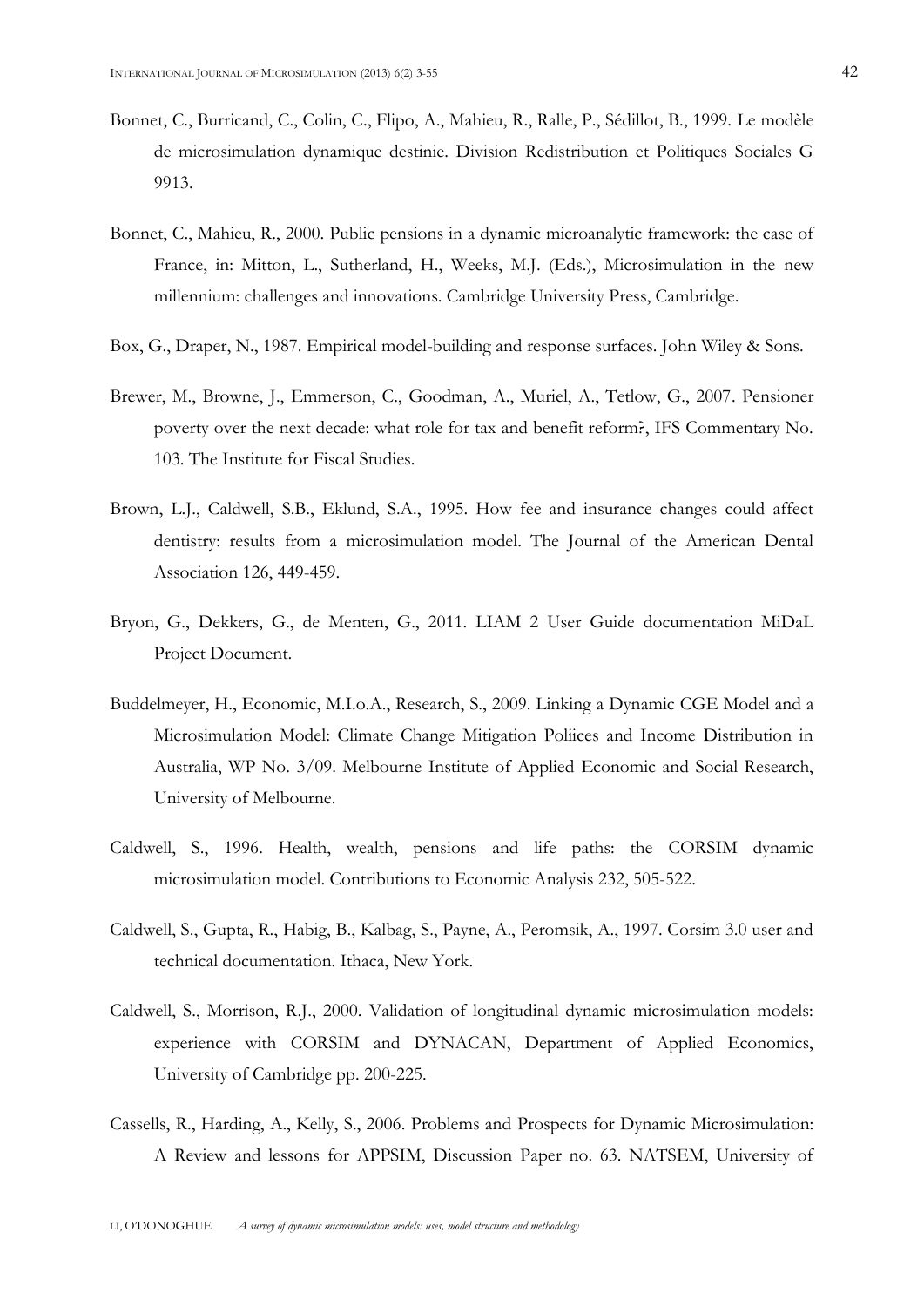Canberra.

- Chenard, D., 2000. Individual alignment and group processing: an application to migration processes in DYNACAN. Department of Applied Economics, University of Cambridge 238-250.
- Chénard, D., 2001. Earnings in DYNACAN: distribution alignment methodology. DYNACAN Working Paper, Human Resources Development Canada.
- Citro, C., Hanushek, E., 1991a. The Uses of Microsimulation Modelling, vol. 1, Review and Recommendations. National Academy Press, Washington, DC.
- Citro, C., Hanushek, E., 1991b. The Uses of Microsimulation Modelling, vol. 2, Technical Papers. National Academy Press, Washington, DC.
- Cockburn, J., 2001. Trade liberalisation and poverty in Nepal: A computable general equilibrium micro simulation analysis. Cahier de recherche, 01-18.
- Colombo, G., 2008. Linking CGE and Microsimulation Models: A Comparison of Different Approaches. ZEW-Centre for European Economic Research Discussion Paper No. 08- 054.
- Courtioux, P., Gregoir, S., Houeto, D., 2009. The Simulation of the Educational Output over the Life Course: The GAMEO Model, IMA conference 2009, Ottawa (Ontario), Canada.
- Creedy, J., Duncan, A., Harris, M., Scutella, R., 2002. Microsimulation modelling of taxation and the labour market: the Melbourne Institute tax and transfer simulator. Edward Elgar Publishing Limited, Cheltenham.
- Creedy, J., Van de Ven, J., 2001. Decomposing redistributive effects of taxes and transfers in Australia: Annual and lifetime measures. Australian Economic Papers 40, 185-198.
- Csicsman, N., Pappne, N., 1987. The Software Developed for the Hungarian Micro-simulation System, Proceedings of the IIASA Conference on Demographical Micro simulation, Budapest, Hungary.
- Curry, C., 1996. PENSIM: a dynamic simulation model of pensioners' incomes. Department of Social Security, London, United Kingdom.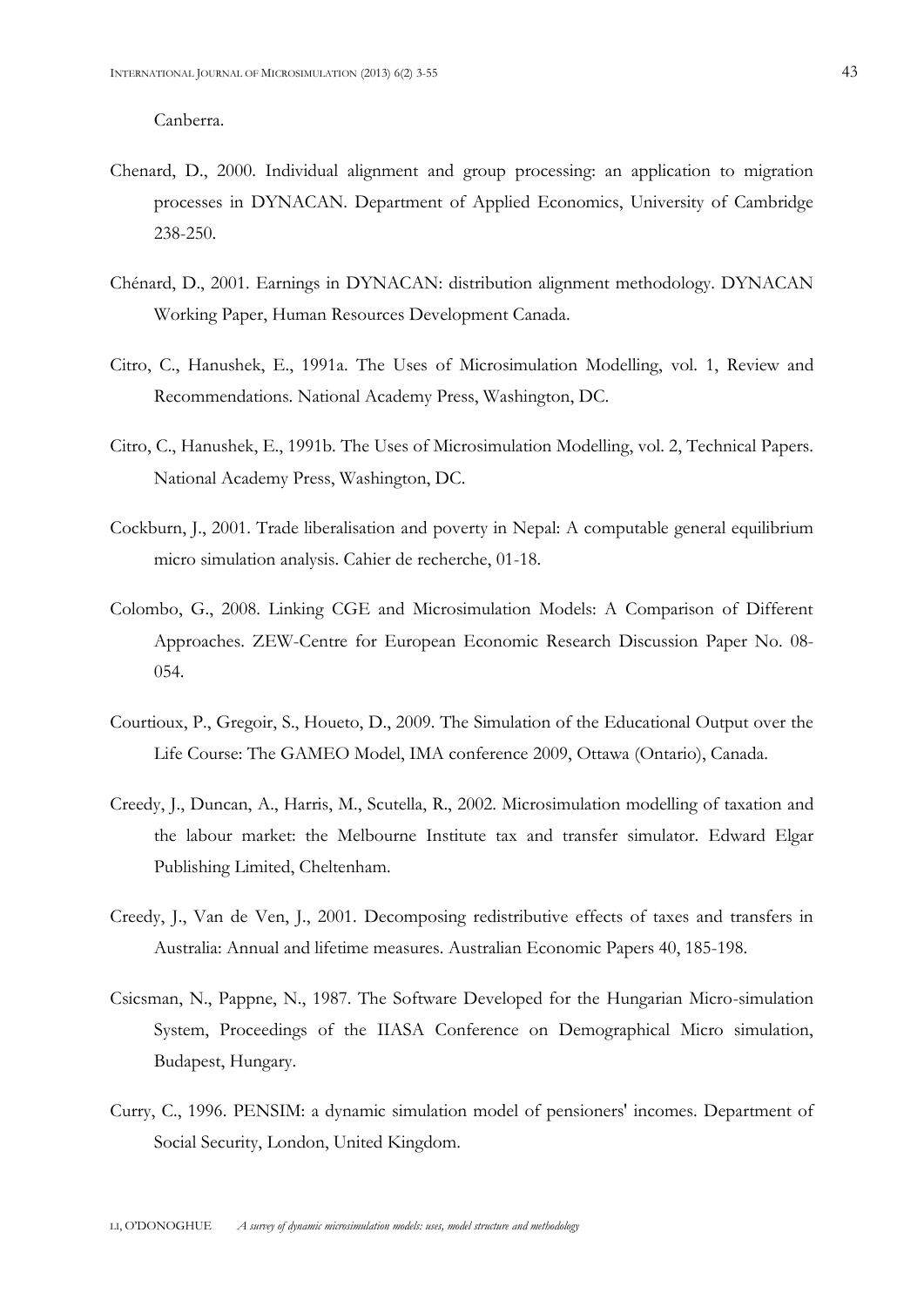- Davies, J.B., 2004. Microsimulation, CGE and macro modelling for transition and developing economies, WIDER Discussion Papers 2004/08. United Nations University, World Institute for Development Economics Research.
- Dekkers, G., 2010. On the impact of indexation and demographic ageing on inequality among pensioners: Validating MIDAS Belgium using a stylized model, European Workshop on Dynamic microsimulation modelling, Brussels, Belgium.
- Dekkers, G., Belloni, M., 2009. Micro simulation, pension adequacy and the dynamic model MIDAS: an introduction, Project AIM - Deliverable 4.10.
- Dekkers, G., Buslei, H., Cozzolino, M., Desmet, R., Geyer, J., Hofmann, D., Raitano, M., Steiner, V., Tanda, P., Tedeschi, S., 2010. What are the consequences of the European AWGprojections on the adequacy of pensions? An application of the dynamic micro simulation model MIDAS for Belgium, Germany and Italy. Life-Cycle Microsimulation Modelling. Constructing and Using Dynamic Microsimulation Models, 325-357.
- Dekkers, G., Nelissen, J.H.M., Verbon, H.A.A., 1993. The Macro Model Programme Sector of the Microsimulation Model NEDYMAS, WORC paper 93.08.016/2, Tilburg University.
- Dekkers, G., Van Camp, G., 2011. The simulation properties of microsimulation models with static and dynamic ageing – a guide into choosing one type of model over the other.
- Deville, J.C., Sarndal, C.E., Sautory, O., 1993. Generalized raking procedures in survey sampling. Journal of the American Statistical Association, 1013-1020.
- Duncan, A., Weeks, M., 1998. Simulating transitions using discrete choice models. Papers and Proceedings of the American Statistical Association 106, 151-156.
- Edwards, S., 2004. GENESIS: SAS based computing environment for dynamic microsimulation models. Mimeo, Department of Work and Pensions, London.
- Eliasson, G., 1977. Competition and market processes in a simulation model of the Swedish economy. The American Economic Review 67, 277-281.
- Eliasson, G., 1991. Modeling the experimentally organized economy\* 1:: Complex dynamics in an empirical micro-macro model of endogenous economic growth. Journal of Economic Behavior & Organization 16, 153-182.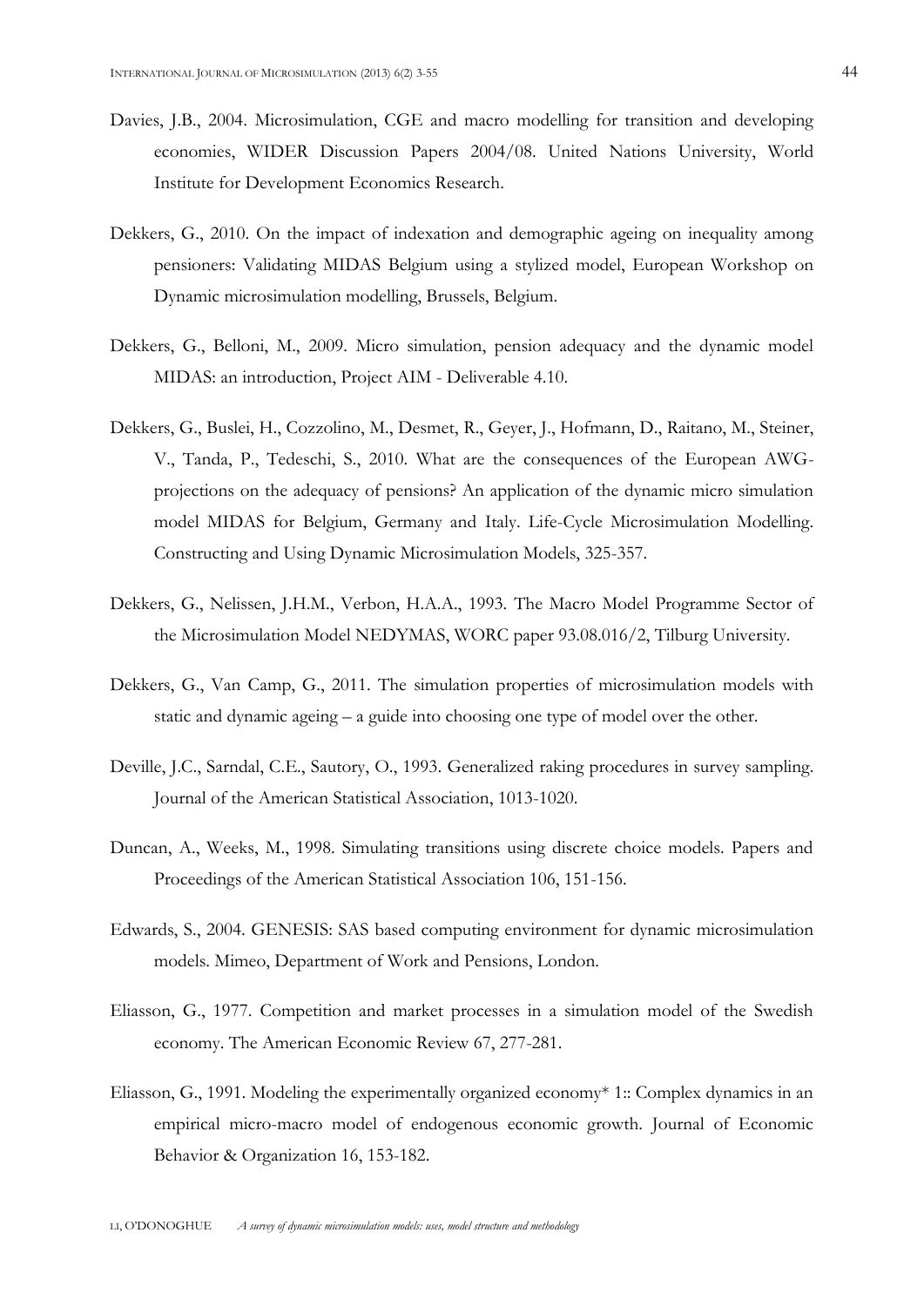- Emmerson, C., Reed, H., Shephard, A., 2004. An assessment of PenSim2, WP04/21. The Institute for Fiscal Studies.
- Ericson, P., Hussenius, J., 1999. Distributional effects of Public Student Grants in Sweden–a Presentation and an application of the Dynamic Microsimulation Model SESIM, APPAM seminar "Public Policy Analysis and management: Global and Comparative PErspectives", Washington DC.
- Ericson, P., Hussénius, J., 1998. A note about SESIM–a dynamic microsimulation model, SESIM Documents. Swedish Ministry of Finance, Stockholm.
- Falkingham, J., Johnson, P., 1993. A unified funded pension scheme (UFPS) for Britain. Welfare State Programme, Suntory-Toyota International Centre for Economics and Related Disciplines, London School of Economics.
- Falkingham, J., Lessof, C., 1992. Playing God or LIFEMOD-The construction of a dynamic microsimulation model, in: Hancock, R., Sutherland, H. (Eds.), Microsimulation Models for Public Policy Analysis: New Frontiers, London.
- Favreault, M., Smith, K.E., 2004. A primer on the dynamic simulation of income model (DYNASIM3). Urban Institute.
- Fialka, J., Krejdl, A., Bednarik, P., 2011. Summary based on the final project report of the dynamic microsimulation model of the Czech Republic. Deloitte.
- Flood, L., 2007. Can we afford the future? An evaluation of the new Swedish pension system, in: Harding, A., Gupta, A. (Eds.), Modelling our future: population ageing, social security and taxation. Elsevier, Amsterdam, p. 33.
- Fölster, S., 2001. An evaluation of social insurance savings accounts. Public Finance and Management 1, 420-448.
- Fredriksen, D., 1998. Projections of population, education, labour supply and public pension benefits. Social and Economic studies 101.
- Fredriksen, D., 2003. The MOSART model-a short technical documentation, the International Conference on Population, Ageing and Health: Modelling Our Future, Canberra.

Galler, H.P., 1990. Microsimulation of tax-transfer systems, in: Brunner, J.K., Petersen, H.G.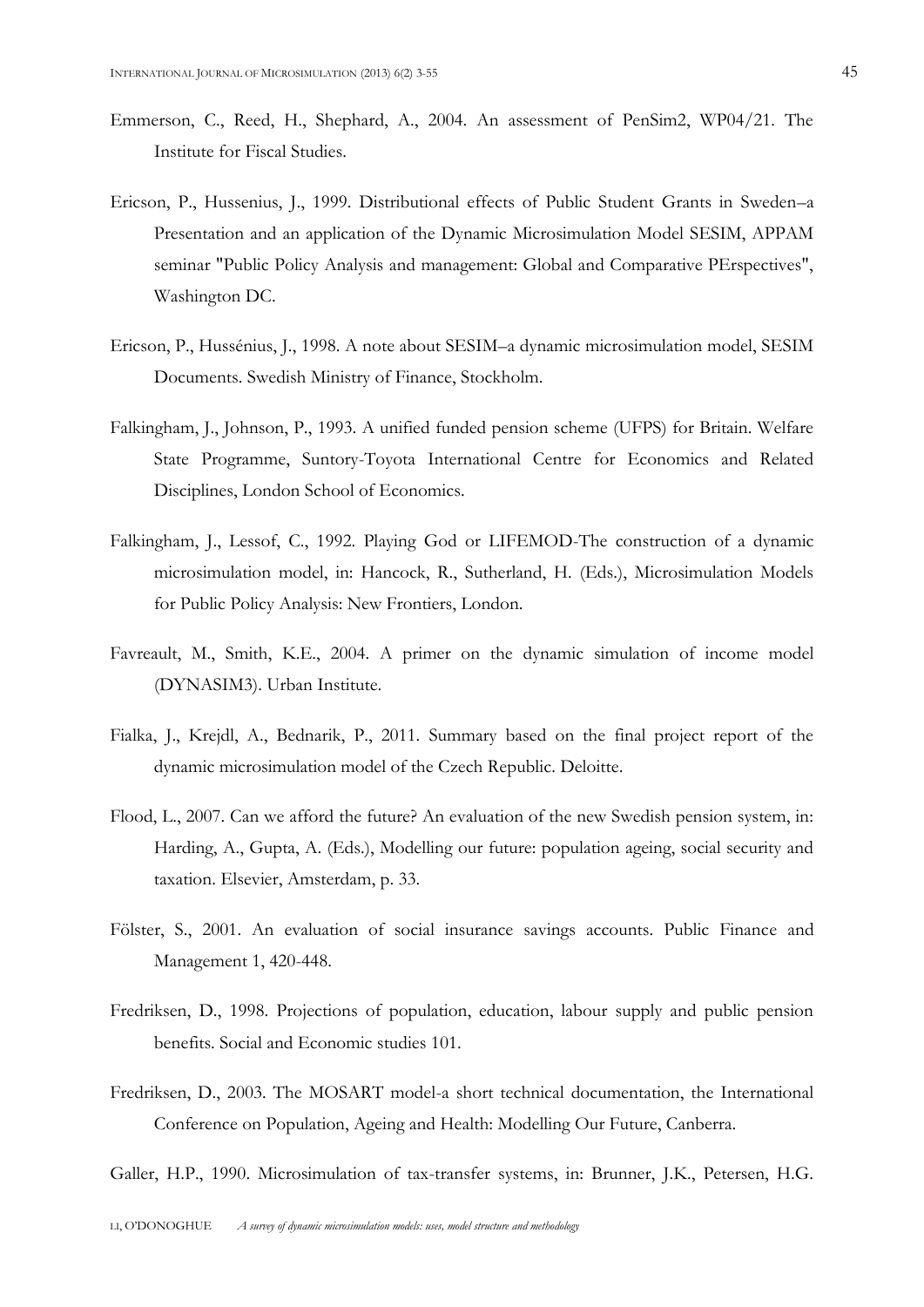(Eds.), Simulation Models in Tax and Transfer Policy, pp. 279-300.

- Galler, H.P., 1997. Discrete-time and continuous-time approaches to dynamic microsimulation reconsidered, Technical Paper No. 13. National Centre for Social and Economic Modelling.
- Galler, H.P., Wagner, G.G., 1986. The Microsimulation Model of the Sfb 3 for the Analysis of Economic and Social Policy, in: Orcutt G., Merz, J., Quinke, H. (Eds.), Microanalytic Simulation Models to Support Social and Financial Policy Amsterdam, pp. 227-247.
- Gault, S., 2009. Benefit reform a dynamic microsimulation approach using administrative data, IMA Conference 2009, Canada.
- Goldman, D.P., Cutler, D.M., Shang, B., Joyce, G.F., 2006. The value of elderly disease prevention. Forum for Health Economics & Policy 9.
- Goldman, D.P., Zheng, Y., Girosi, F., Michaud, P.C., Olshansky, S.J., Cutler, D., Rowe, J.W., 2009. The benefits of risk factor prevention in Americans aged 51 years and older. American Journal of Public Health 99.
- Hain, W., Helberger, C., 1986. Longitudinal Simulation of Lifetime Income, in: Orcutt G., Merz, J., Quinke, H. (Eds.), Microanalytic Simulation Models to support Social and Financial Policy. North-Holland Amsterdam.
- Hammel, E., Mason, C., Wachter, K., 1990. SOCSIM II, a sociodemographic microsimulation program, rev. 1.0, operating manual: Graduate Group in Demography Working Paper No. 29. Berkeley, California, University of California, Institute of International Studies, Program in Population Research.
- Hancock, R., 2000. Charging for care in later life: an exercise in dynamic microsimulation, in: Mitton, L., Sutherland, H., Weeks, M.J. (Eds.), Microsimulation in the New Millennium, Cambridge. Cambridge University Press, Cambridge, pp. 226-237.
- Hancock, R., Mallender, J., Pudney, S., 1992. Constructing a computer model for simulating the future distribution of pensioners' incomes for Great Britain, in: R., H., Sutherland, H. (Eds.), Microsimulation Models for Public Policy Analysis: New Frontiers, pp. 33-66.

Harding, A., 1993. Lifetime income distribution and redistribution: Applications of a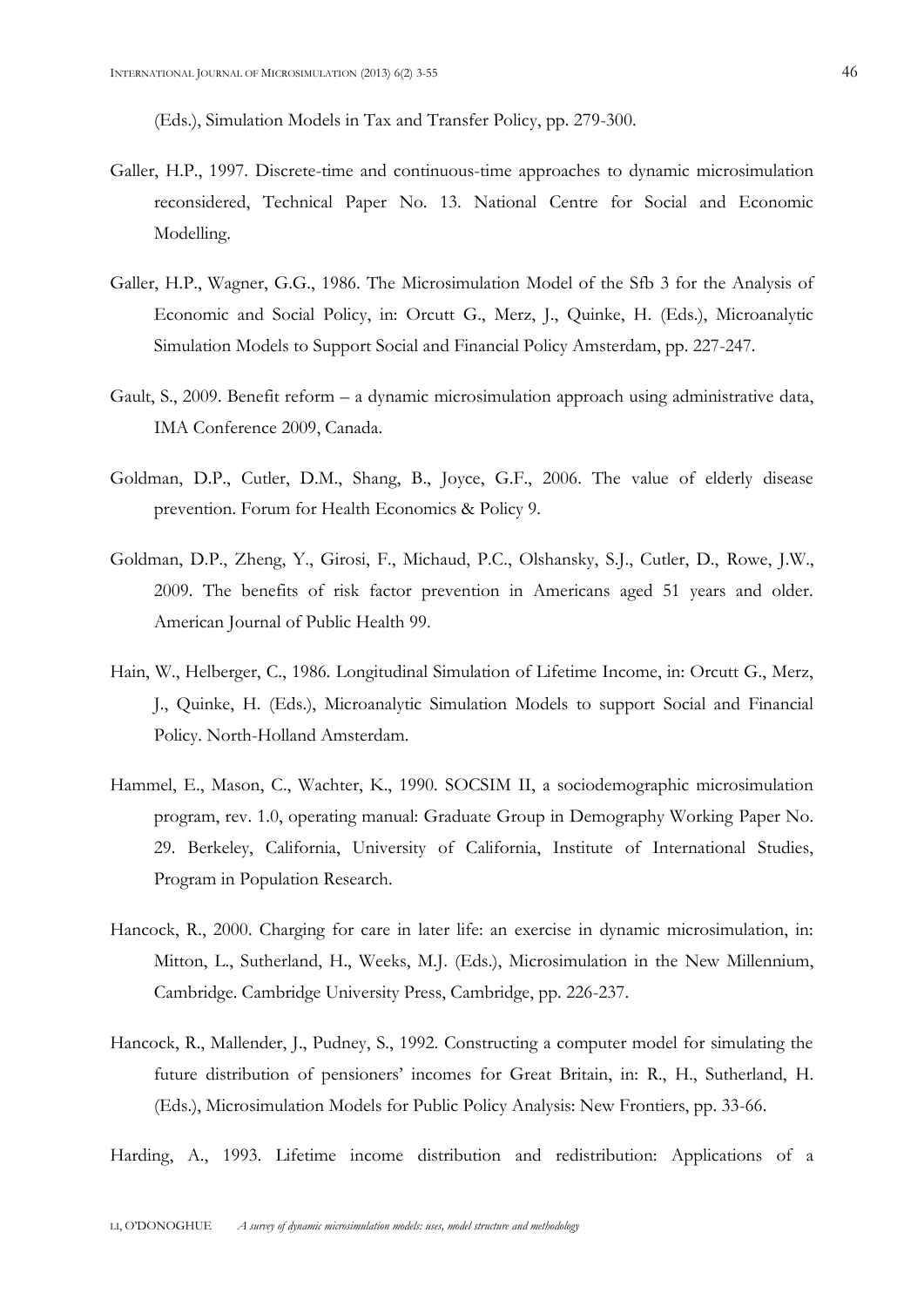microsimulation model. North-Holland Amsterdam.

- Harding, A., 2007a. APPSIM: The Australian dynamic population and policy microsimulation model, IMA Conference, Vienna, Austria.
- Harding, A., 2007b. Challenges and opportunities of dynamic microsimulation modelling, IMA Conference, Vienna, Austria.
- Hassan, S., Pavon, J., Gilbert, N., 2008. Injecting data into simulation: Can agent-based modelling learn from microsimulation, World Congress of Social Simulation, Fairfax, U.S.
- Heike, H., Hellwig, D., Kaufmann, A., Zafir, M., Cicsman, J., Papp, E., Rudas, M., 1987. Experiences with the Darmstadt microsimulation model (DPMS), International Workshop for Demographic Microsimulation of the IIASA, Budapest.
- Holm, E., Lindgren, U., Lundevaller, E., Strömgren, M., 2003. The SVERIGE spatial microsimulation model, International Microsimulation Conference on Population, Ageing and Health: Modelling Our Future, Canberra, Australia.
- Holmer, M., 2009. Projecting future US pension benefits, IMA Conference, Ottawa.
- Holmer, M., Janney, A., Cohen, B., 2001. Overview of PENSIM. Policy Simulation Group, Washington D.C.
- Hooimeijer, P., 1996. A life-course approach to urban dynamics: state of the art in and research design for the Netherlands. Microsimulation for urban and regional policy analysis, 28-63.
- Hoschka, P., 1986. Requisite research on methods and tools for microanalytic simulation models. Microanalytic Simulation Models to Support Social and Financial Policy. Amsterdam: North-Holland.
- Hynes, S., Morrissey, K., O'Donoghue, C., Clarke, G., 2009. A spatial micro-simulation analysis of methane emissions from Irish agriculture. Ecological Complexity 6, 135-146.
- Immervoll, H., Lindström, K., Mustonen, E., Riihelä, M., Viitamäki, H., 2005. Static Data Ageing Techniques: Accounting For Population Changes In Tax Benefit Microsimulation Models. EUROMOD Working Papers EM7/05.

Inagaki, S., 2010. Overview of INAHSIM: A Microsimulation Model for Japan. PIE/CIS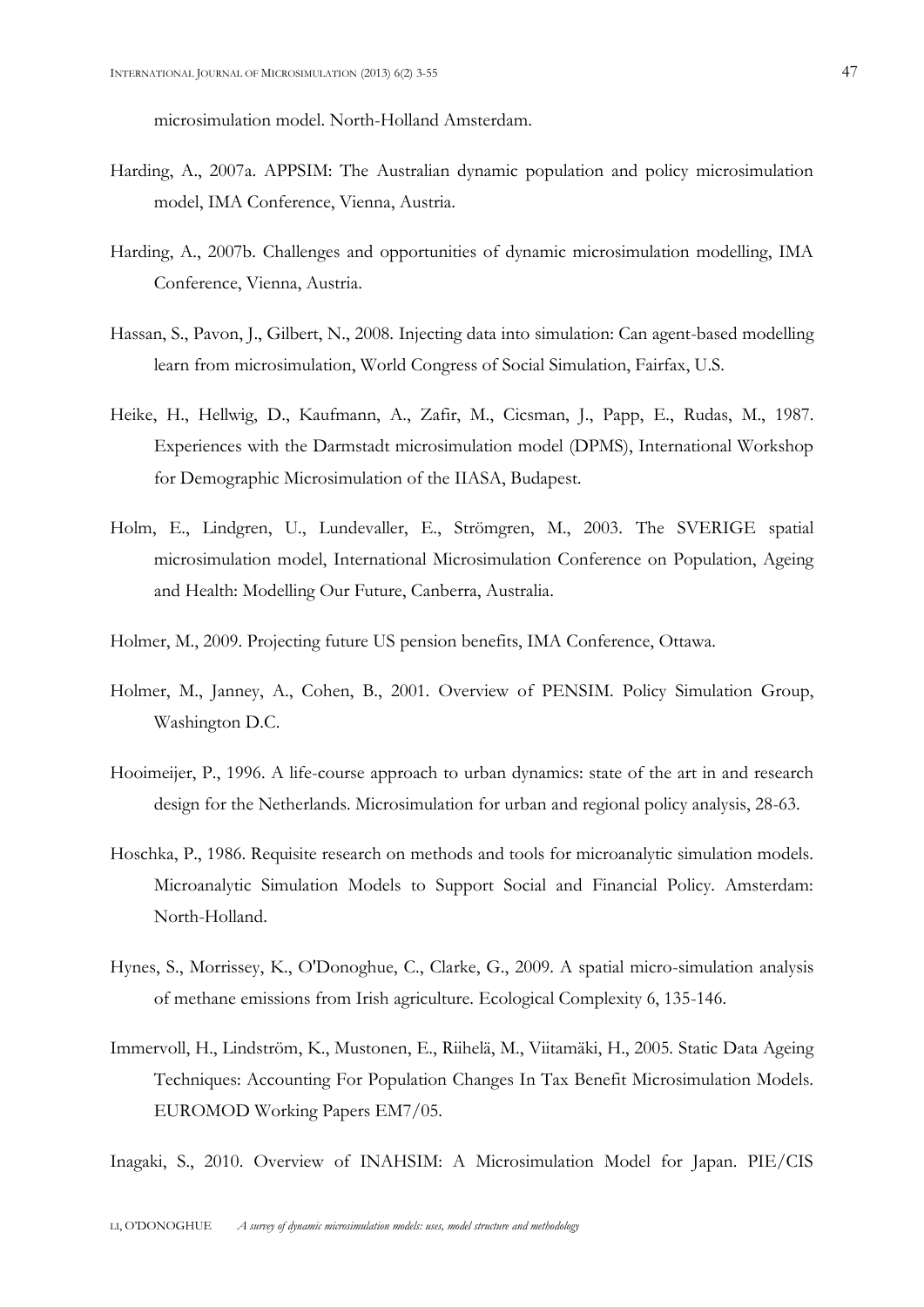Discussion Paper.

- Janssen, M.A., Ostrom, E., 2006. Empirically based, agent-based models. Ecology and Society 11, 37.
- Joyeux, C., Plasman, R., Scholtus, B., 1996. A Model of the Evolution of Pensions Expenditures in Belgium, Meeting of the European HCM Network on Socio-Economic Modelling, Cambridge.
- Keister, L.A., 2000. Wealth in America: Trends in wealth inequality. Cambridge Univ Press.
- Kelly, S., Percival, R., 2009. Longitudinal benchmarking and alignment of a dynamic microsimulation model, IMA Conference 2009, Ottawa, Canada.
- Kennell, D.L., Sheils, J.F., 1990. PRISM: Dynamic simulation of pension and retirement income. Microsimulation Techniques for Tax and Transfer Analysis. The Urban Institute Press, Washington, DC, 137-172.
- King, A., Robinson, M., Baekgaard, H., 1999a. The Base Data for DYNAMOD-2, Technical Paper No. 20. National Centre for Social Economic Modelling, University of Canberra.
- King, A., Robinson, M., Baekgaard, H., 1999b. DYNAMOD-2: An overview, Techincal Paper No. 19. National Centre for Social and Economic Modelling (NATSEM), University of Canberra.
- Klevmarken, N.A., 1991. MICROHUS: A Microsimulation Model for the Swedish Household Sector. A progress report', International Geographical Union Microsimulation Symposium, Stockholm, Sweden, pp. 2-4.
- Klevmarken, N.A., 1997. Behavioral modeling in micro simulation models: a survey, Working Paper No 1997:31. Department of Economics, Uppsala University.
- Klevmarken, N.A., 2002. Statistical inference in micro-simulation models: incorporating external information. Mathematics and computers in simulation 59, 255-265.
- Klevmarken, N.A., 2010. Microsimulation for public policy: Experiences from the Swedish model SESIM, Economics and Social Research Institute Discussion Paper 242. Cabinet Office, Tokyo, Japan.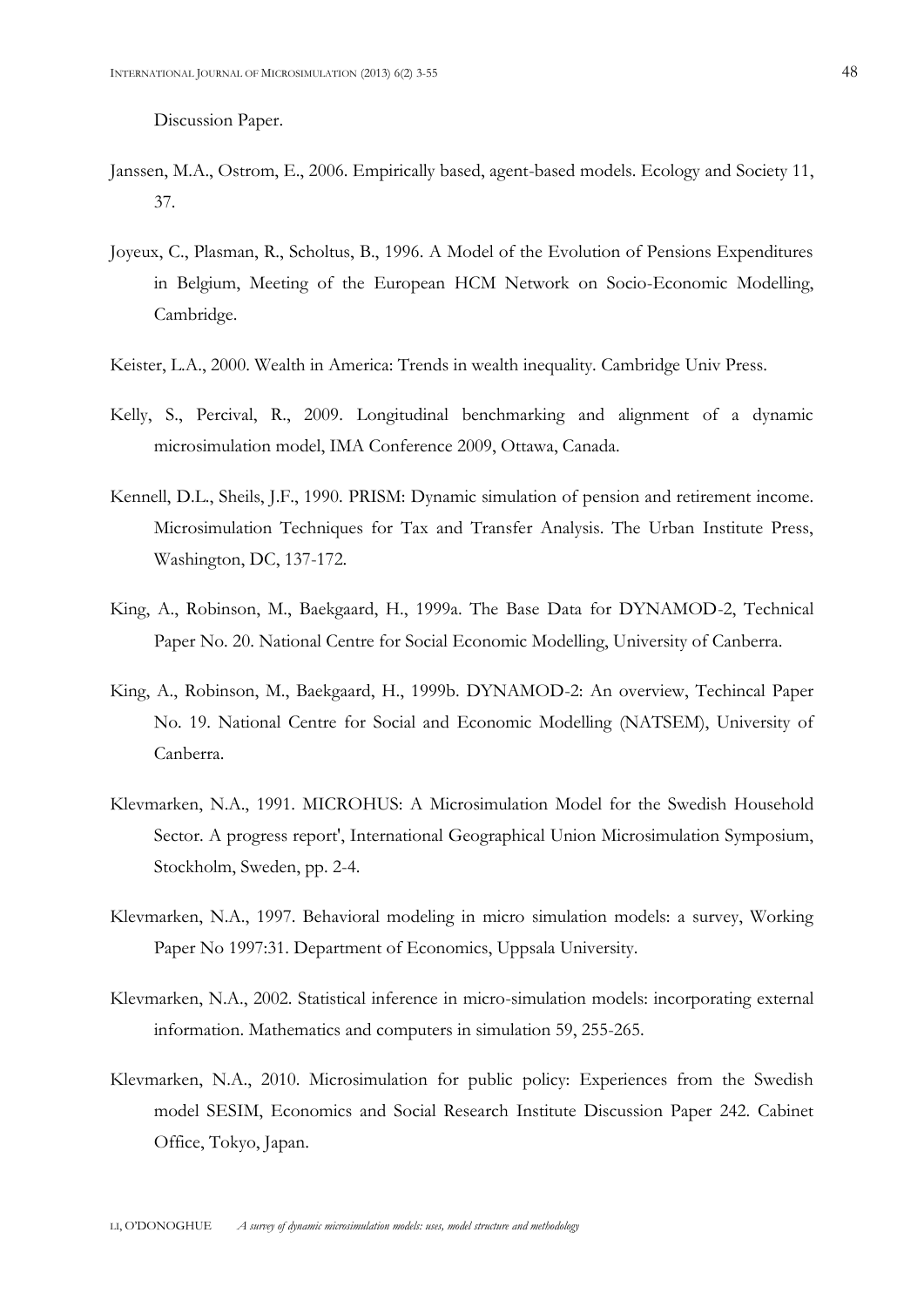- Klevmarken, N.A., Bolin, K., Eklöf, M., Flood, L., Fransson, U., Hallberg, D., Höjgård, S., Lindgren, B., Mitrut, A., Lagergren, M., 2007. Simulating the future of the Swedish babyboom generations, Working Paper No 2007:26. Department of Economics, Uppsala University.
- Klevmarken, N.A., Lindgren, B., 2008. Simulating an ageing population: a microsimulation approach applied to Sweden, Contributions to Economic Analysis No 285. Emerald Group Publishing, Bingley, UK.
- Klevmarken, N.A., Olovsson, P., 1996. Direct and Behavioural Effects of Income Tax Changes-Simulations with the Swedish Model Microhus, in: Harding, A. (Ed.), Microsimulation and Public Policy, Contributions to Economic Analysis No 232. Elsevier Science B. V., Amsterdam, the Netherlands.
- Lawson, T., 2011. An Agent-based Model of Household Spending Using a Random Assignment Scheme, IMA Conference, Stockholm, Sweden.
- Leombruni, R., Richiardi, M., 2006. LABORsim: An Agent-Based Microsimulation of Labour Supply–An Application to Italy. Computational Economics 27, 63-88.
- Li, J., O'donoghue, C., 2011. Retirement Choice Simulation in Household Settings with Heterogeneous Pension Plans. IZA Discussion Paper No.5866.
- Li, J., O'Donoghue, C., 2012. Simulating Histories within Dynamic Microsimulation Models. International Journal of Microsimulation 5, 52-76.
- Li, J., O'Donoghue, C., 2013. Evaluating binary alignment methods in microsimulation models, Journal of Artificial Societies and Social Simulation.
- Lutz, W., 1997. FAMSIM Austria: Feasibility Study for A Dynamic Microsimulation Model for Projections and the Evaluation of Family Policies Based on the European Family and Fertility Survey. Austrian Institute for Family Studies, Vienna.
- Macal, C.M., North, M.J., 2010. Tutorial on agent-based modelling and simulation. Journal of Simulation 4, 151-162.
- Majcen, B., 2011. Interim Report: Development of the pension microsimulation model. Institute for Economic Research, Slovenia.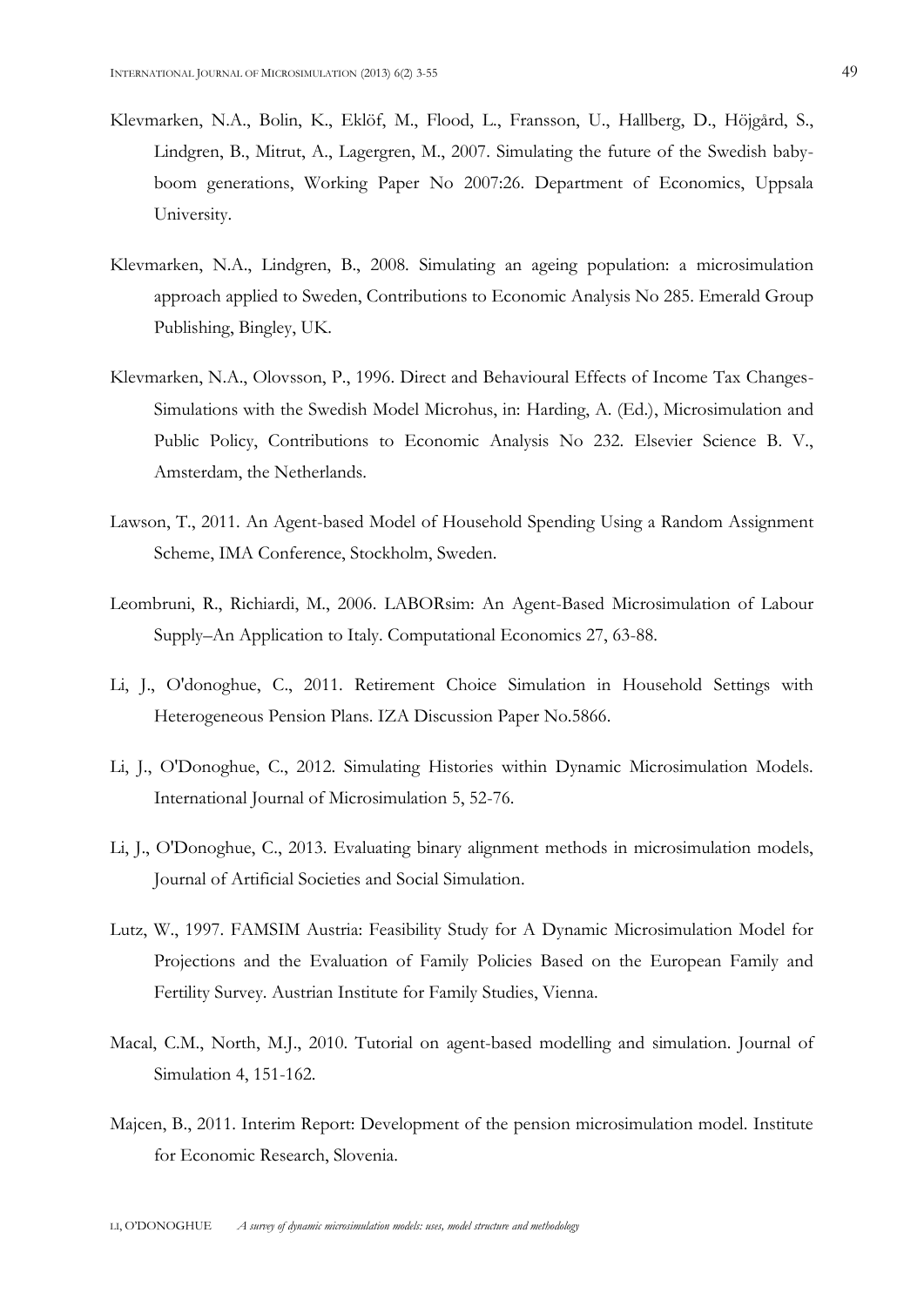- Mannion, O., Lay-Yee, R., Wrapson, W., Davis, P., Pearson, J. 2012. JAMSIM: A microsimulation modelling policy tool. Journal of Artificial Societies and Social Simulation, 15(1), 8.
- Mazzaferro, C., Morciano, M., 2008. CAPP\_DYN: A Dynamic Microsimulation Model for the Italian Social Security System, CAPPaper n. 48. Center for the Analysis of Public Policies (CAPP).
- McKay, S., 2003. Dynamic microsimulation at the US Social Security administration, International Conference on Population Ageing and Health: Modelling Our Future, Canberra, pp. 7-12.
- Merz, J., Stolze, H., Zwick, M., 2002. Professions, entrepreneurs, employees and the new German tax (cut) reform 2000-A MICSIM microsimulation analysis of distributional impacts. FFB Discussion Paper No. 34
- Mikula, B.D., Elias, F., Holmgren, N., Lundkvist, L., 2003. The Swedish Pension Model in context of the pension reform. RFV, Mimesis group 25.
- Morand, E., Toulemon, L., Pennec, S., Baggio, R., Billari, F., 2010. Demographic modelling: the state of the art, SustainCity Working Paper, 2.1A. INED, Paris.
- Morrison, R., 2000. Assessing the Quality of DYNACAN's Synthetically-Generated Earnings Histories. Social Policy Directorate, Human Resources Development Canada.
- Morrison, R., 2006. Make it so: Event alignment in dynamic microsimulation. DYNACAN paper.
- Morrison, R., 2008. Validation of longitudinal microsimulation models: DYNACAN practices and plans, Working Paper No. 8. National Centre for Social and Economic Modelling.
- Nelissen, J.H.M., 1996. The modelling of institutional households by means of microsimulation. WORC Report 9603, 1-166.
- Nelissen, J.H.M., 1998. Annual versus lifetime income redistribution by social security. Journal of Public Economics 68, 223-249.
- O'Donoghue, C., 2001a. Dynamic microsimulation: A methodological survey. Brazilian Electronic Journal of Economics 4, 77.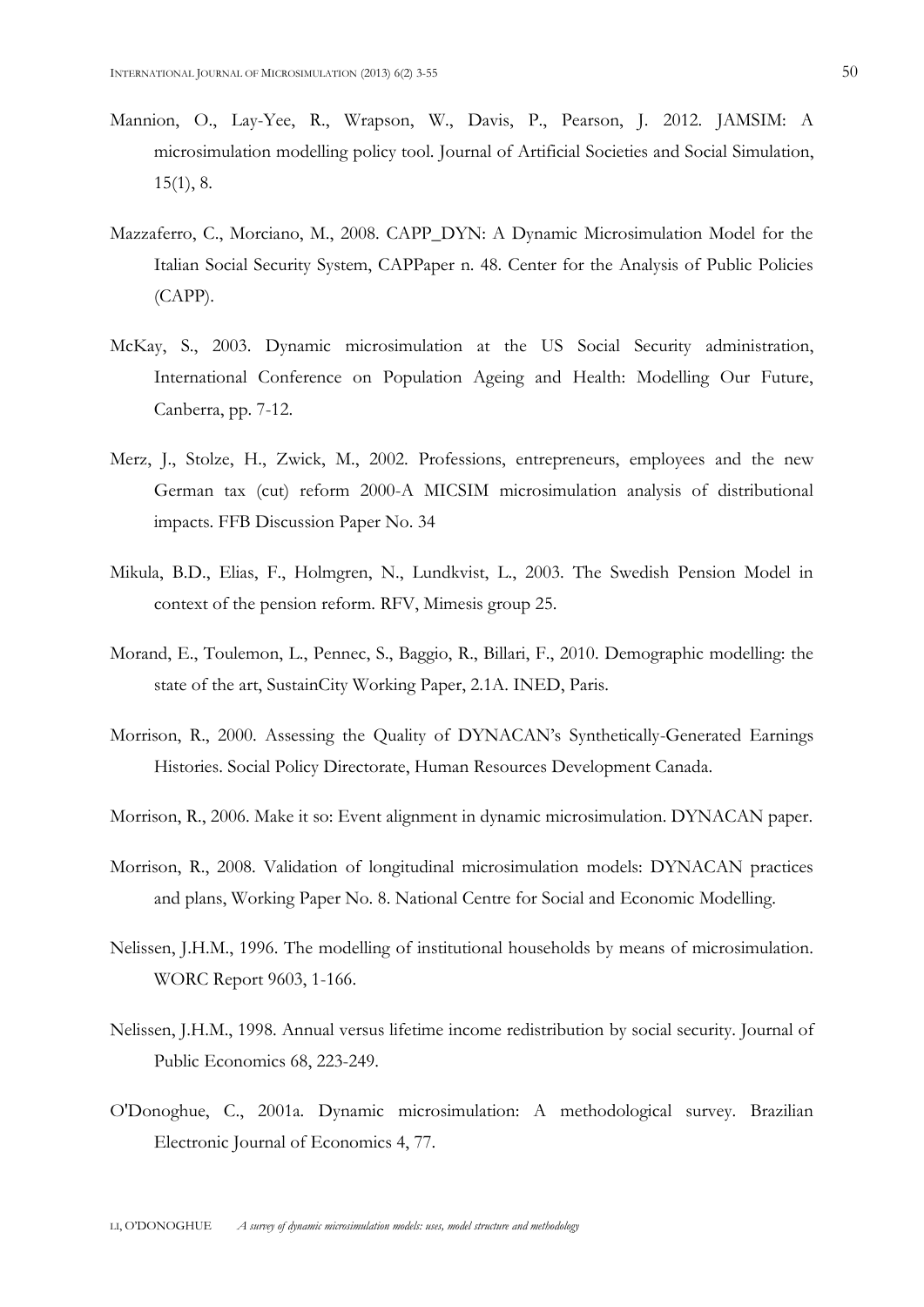- O'Donoghue, C., 2001b. Redistribution in the Irish tax-benefit system. unpublished PhD, London School of Economics.
- O'Donoghue, C., 2010. Alignment and calibration in LIAM, in: O'Donoghue, C. (Ed.), Life-Cycle Microsimulation Modelling: Constructing and Using Dynamic Microsimulation Models. LAP LAMBERT Academic Publishing.
- O'Donoghue, C., Lennon, J., Hynes, S., 2009. The Life-cycle Income Analysis Model (LIAM): a study of a flexible dynamic microsimulation modelling computing framework. International Journal of Microsimulation 2, 16-31.
- O'Donoghue, C., Loughrey, J., Morrissey, K., 2011. Modelling The Impact of the Economic Crisis on Inequality in Ireland, IMA Conference, Stockholm, Sweden.
- O'Harra, J., Sabelhaus, J.E., Simpson, M., 2004. Overview of the Congressional Budget Office Long-Term (CBOLT) Policy Simulation Model. Congressional Budget Office.
- Orcutt, G.H., 1957. A new type of socio-economic system. The Review of Economics and Statistics 39, 116-123.
- Orcutt, G.H., Caldwell, S., Wertheimer, R.F., 1976. Policy exploration through microanalytic simulation. Rowman & Littlefield Pub Inc.
- Orcutt, G.H., Greenberger, M., Korbel, J.J., Rivlin, A.M., 1961. Microanalysis of socioeconomic systems: A simulation study. Harper New York.
- Osberg, L., Lethbridge, L., 1996. Labour Market Modeling in DYNACAN–Final Report. DYNCAN Project Consulting Report.
- Panis, C., Lillard, L., 1999. Near Term Model Development Part II. RAND.
- Parisi, V., 2003. A Cross Country Simulation Exercise Using the DIECOFIS Corporate Tax Model. European Commission IST Programme DIECOFIS, Work Package.
- Parker, D.C., Manson, S.M., Janssen, M.A., Hoffmann, M.J., Deadman, P., 2003. Multi-agent systems for the simulation of land-use and land-cover change: a review. Annals of the Association of American Geographers 93, 314-337.
- Peichl, A., Schneider, H., Siegloch, S., 2010. Documentation IZA?MOD: The IZA Policy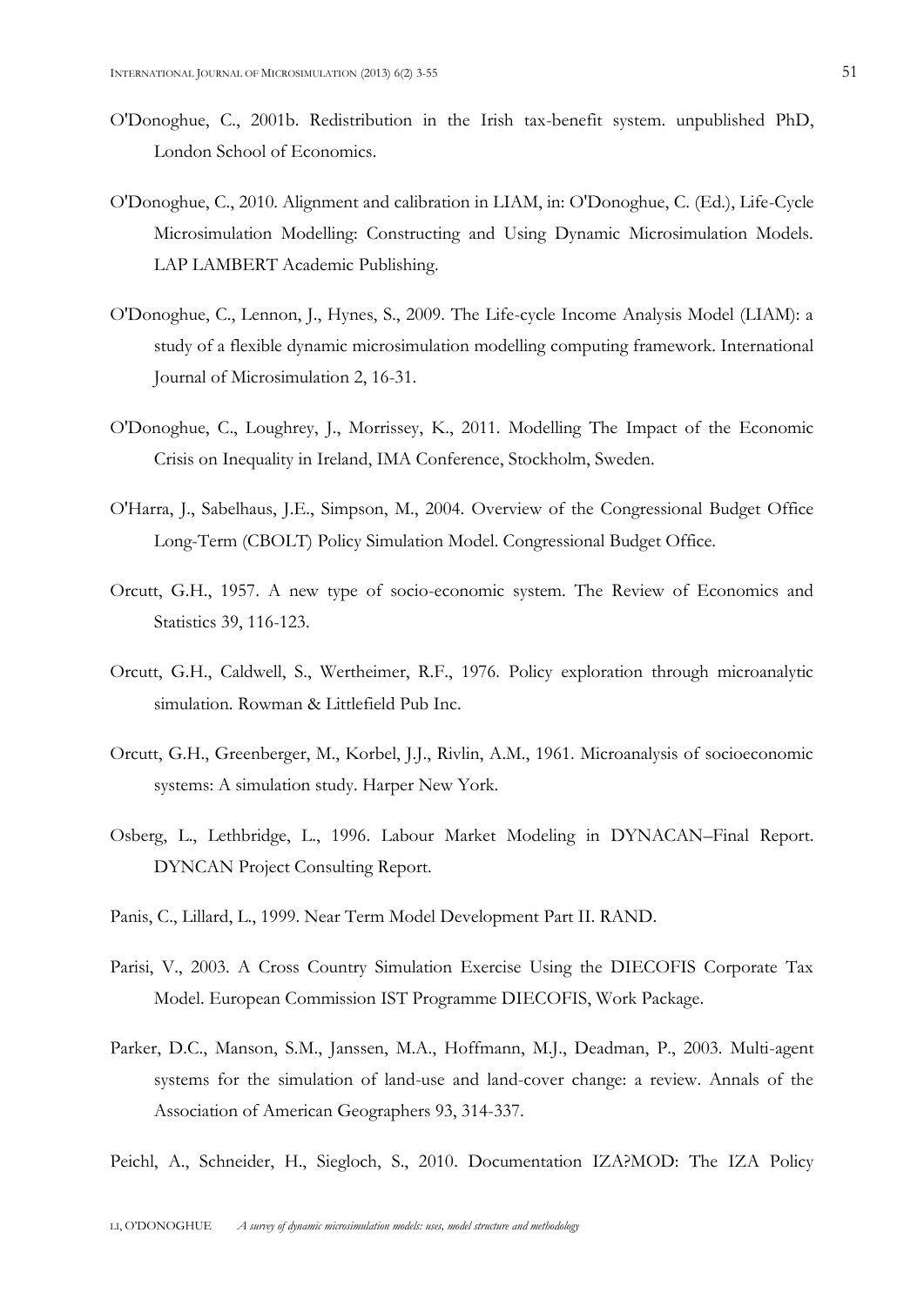SImulation MODel. IZA Discussion Paper No. 4865

- Percival, R., Social, N.C.f., Modelling, E., 2007. APPSIM-Software Selection and Data Structures, Working Paper No. 3. National Centre for Social and Economic Modelling (NATSEM), University of Canberra.
- Pudney, S., Sutherland, H., 1994. How reliable are microsimulation results?:: An analysis of the role of sampling error in a UK tax-benefit model. Journal of Public Economics 53, 327- 365.
- Pylkkänen, E., 2001. Modeling wages and hours of work. Brazilian Electronic Journal of Economics 4.
- Robilliard, A.S., Robinson, S., 2003. Reconciling household surveys and national accounts data using a cross entropy estimation method. Review of Income and Wealth 49, 395-406.
- Rowe, G., Wilfson, M., 2000. Public Pensions-Canadian Analysis Based on the Lifepaths Generational Accounting Framework, 6th Nordic Seminar on Microsimulation Models, Copenhagen, Denmark.
- Sauerbier, T., 2002. UMDBS-a new tool for dynamic microsimulation. Journal of Artificial Societies and Social Simulation 5.
- Savard, L., 2003. Poverty and income distribution in a cge-household micro-simulation model: Top-down/bottom up approach. Cahier de recherche/Working Paper 343.
- Scott, A., 2001. A computing strategy for SAGE: 1. Model options and constraints. Technical Note 2. London, ESRC-Sage Research Group.
- Shiraishi, K., 2008. The Use of Microsimulation Models for Pension Analysis in Japan. PIE/CIS Discussion Paper 409.
- Smith, K.E., Favreault, M.M., Ratcliffe, C., Butrica, B., Toder, E., Bakija, J., 2007. Modeling income in the near term 5. Urban Institute.
- SOA, 1997. Chapter 5 on CORSIM.
- Spielauer, M., 2009. Ethno-cultural diversity and educational attainment: The modeling of education in the Canadian DemoSim population projection model, IMA Conference 2009,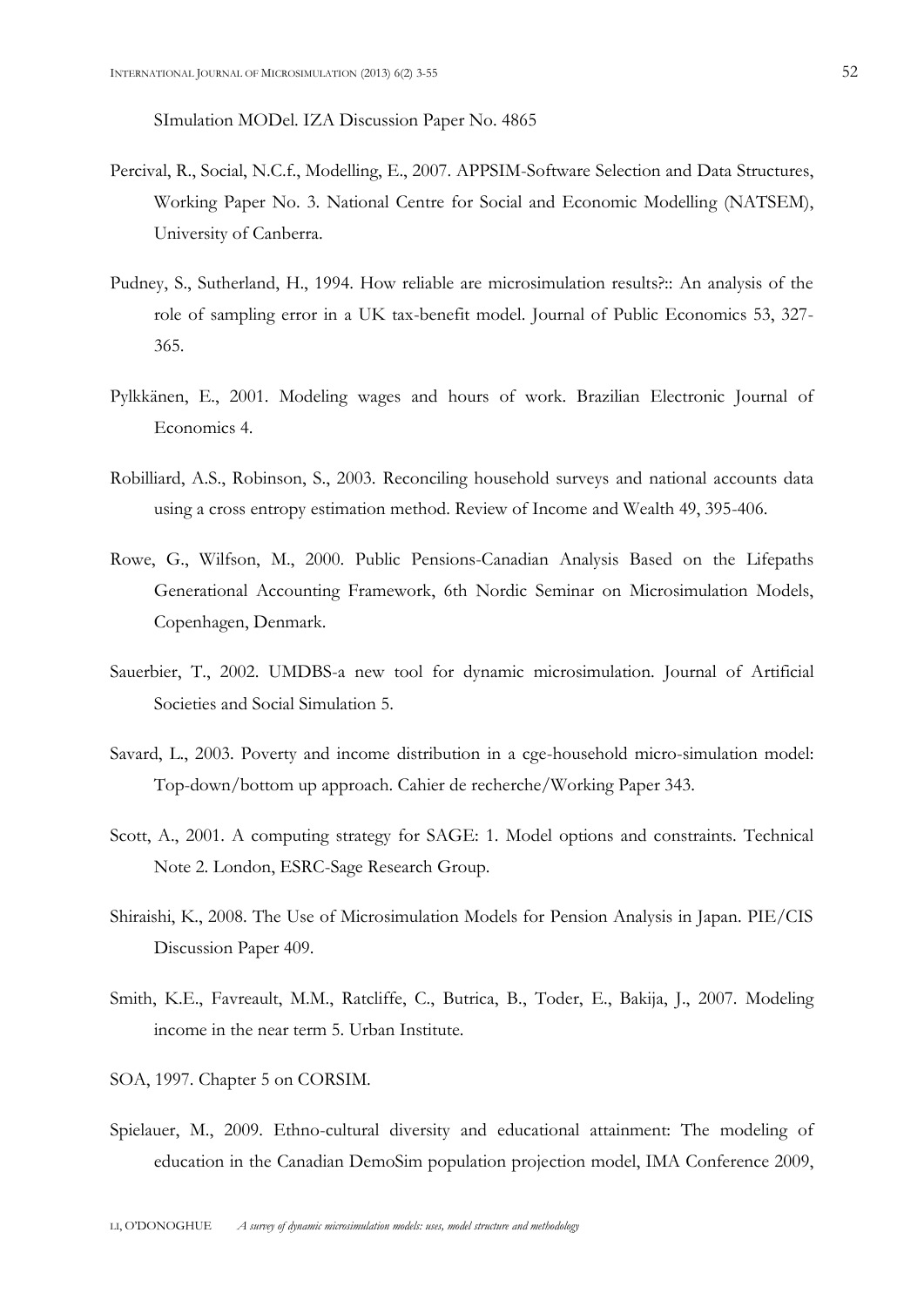Ottawa, Canada.

- Stroombergen, A., Rose, D., Miller, J., 1995. Wealth accumulation and distribution: Analysis with a dynamic microsimulation model. Wellington: Business and Economic Research Ltd.
- Sutherland, H., 2007. EUROMOD: the tax-benefit microsimulation model for the European Union, in: Harding, A., Gupta, A. (Eds.), Modelling our future: population ageing, health and aged care. Elsevier, Amsterdam, pp. 483-488.
- Tanton, R., Vidyattama, Y., Nepal, B., McNamara, J., 2011. Small area estimation using a reweighting algorithm. Journal of the Royal Statistical Society: Series A (Statistics in Society) 174, 931-951.
- Tedeschi , S., 2011. T-DYMM: Background and Challenges, Intermediate Conference, Rome.
- Toder, E., Thompson, L., Favreault, M., Johnson, R., Perese, K., Ratcliffe, C., Smith, K., Uccello, C., Waidmann, T., Berk, J., Woldemariam, R., Burtless, G., Sahm, C., Wolf, D., 2002. Modeling Income in the Near Term-Projections of Retirement Income Through 2020 for the 1931-60 Birth Cohorts: Final Report. Urban Institute.
- Vagliasindi, P.A., Romanelli, M., Bianchi, C., 2004. Validation and policy analysis using dynamic microsimulation modelling: Evidence from experiments in the italian case. Technical report, Pisa University, Italy.
- Van De Ven, J., 1998. A dynamic cohort microsimulation model, Department of Economics Working Papers No 637. The University of Melbourne.
- Van Sonsbeek, J.M., 2010. Micro simulations on the effects of ageing-related policy measures. Economic Modelling 27, 968-979.
- Vencatasawmy, C.P., Holm, E., Rephann, T., Esko, J., Swan, N., Öhman, M., Aström, M., Alfredsson, E., Holme, K., Siikavaara, J., 1999. Building a spatial microsimulation model, 11th European Colloquium on Quantitative and Theoretical Geography, Durham, U.K.
- Wertheimer, R., Zedlewski, S.R., Anderson, J., Moore, K., 1986. DYNASIM in comparison with other microsimulation models, in: G. Orcutt, Merz, J., Quinke, H. (Eds.), Microanalytic simulation models to support social and financial policy. North-Holland, Amsterdam, pp. 187-209.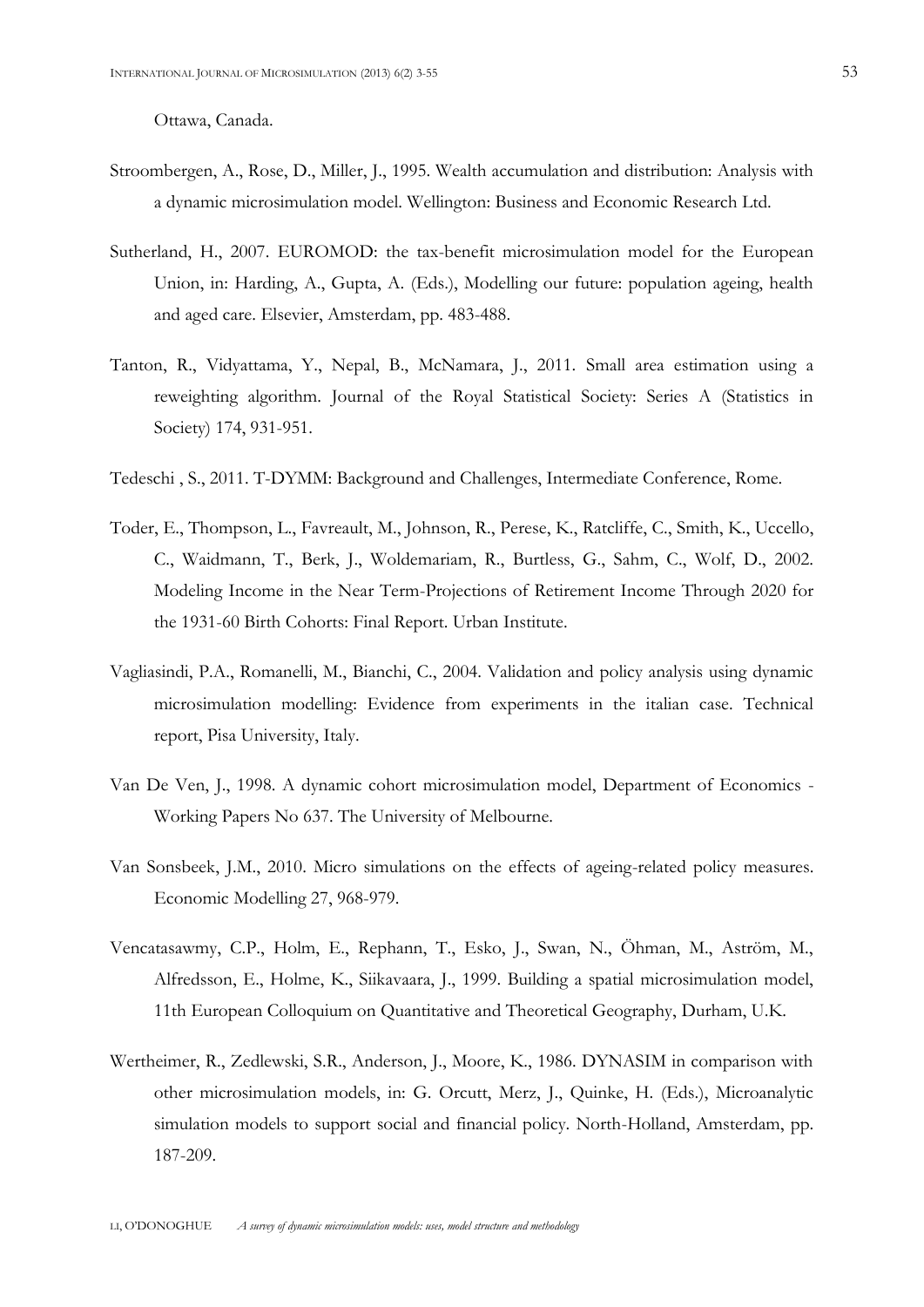- Will, B., Berthelot, J.M., Nobrega, K., Flanagan, W., Evans, W., 2001. Canada's Population Health Model (POHEM): a tool for performing economic evaluations of cancer control interventions. European Journal of Cancer 37, 1797-1804.
- Willekens, F., 2006. Description of the micro-simulation model (Continuous-time microsimulation), Deliverable D8 (first part), MicMac Bridging the micro-macro gap in population forecasting. NIDI, The Netherlands.
- Williamson, P., 2007. The Role of the International Journal of Microsimulation. International Journal of Microsimulation 1, 1-2.
- Williamson, P., Zaidi, A., Harding, A., 2009. New Frontiers in Microsimulation Modelling: Introduction in: Zaidi, A., Harding, A., Williamson, P. (Eds.), New frontiers in microsimulation modelling. Ashgate Publishing Limited, U.K.
- Winder, N., 2000. Modelling within a thermodynamic framework: a footnote to Sanders (1999). Cybergeo: European Journal of Geography.
- Wolfson, M., 1989. Homemaker pensions and lifetime redistribution. Review of Income and Wealth 34, 221-250.
- Wolfson, M., 1995. XEcon: An experimental/evolutionary model of economic growth. Statistics Canada.
- Wolfson, M., 2009. Preface Orcutt's Vision 50 Years On, in: Zaidi, A., Harding, A., Williamson, P. (Eds.), New frontiers in microsimulation modelling. Ashgate Publishing Limited, U.K.
- Wolfson, M., Rowe, G., 1998. LifePaths–Toward an integrated microanalytic framework for socio-economic statistics, 26th General Conference of the International Association for Research in Income and Wealth, Cambridge, U.K.
- Wolfson, M, & Rowe, G. 2013. HealthPaths—Using health trajectories to estimate and simulate the relative importance of determinants of health-adjusted life expectancy (HALE): a statistical analysis. The Lancet, 381, S148.
- Wu, B., Birkin, M., Rees, P., 2008. A spatial microsimulation model with student agents. Computers, Environment and Urban Systems 32, 440-453.
- Zaidi, A., Rake, K., 2001. Dynamic microsimulation models: a review and some lessons for